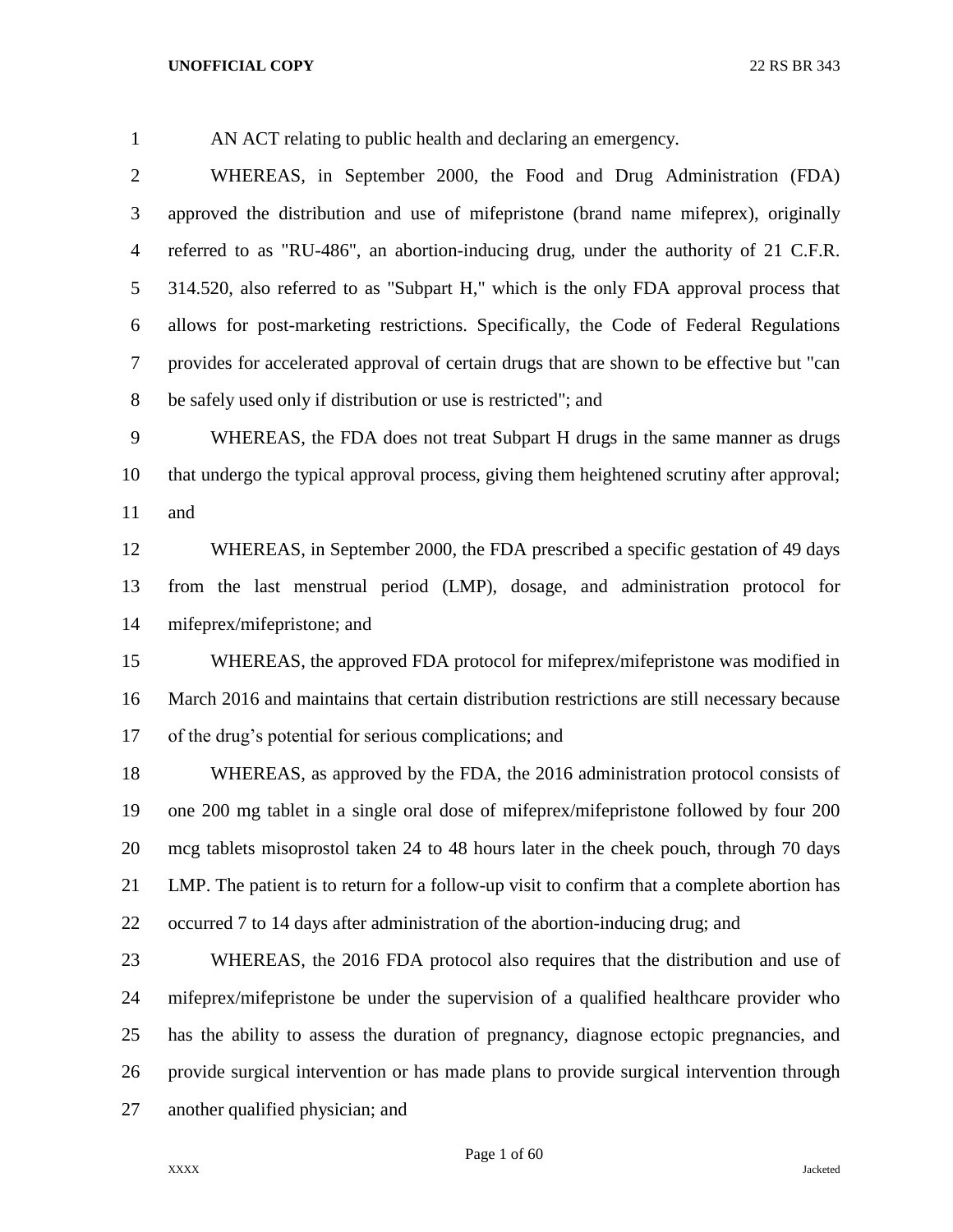WHEREAS, on December 16, 2021, the FDA announced that it will no longer require an in-person medical examination, it will permit abortion-inducing drugs to be mailed to the patient, and it will permit pharmacies to fill prescriptions if they are certified by the manufacturers to do so; and

 WHEREAS, court testimony by Planned Parenthood and other abortion providers has demonstrated that providers routinely and intentionally failed to follow the September 2000 FDA-approved protocol for mifeprex/mifepristone (for example, see Planned Parenthood Cincinnati Region v. Taft, 459 F. Supp. 2d 626, S.D. Oh. 2006); and

 WHEREAS, the use of mifeprex/mifepristone presents significant medical risks, including but not limited to uterine hemorrhage, viral infections, abdominal pain, cramping, vomiting, headache, fatigue, and pelvic inflammatory disease; and

 WHEREAS, health problems usually do not occur during the first pregnancy for an Rh negative woman with an Rh positive fetus because the body does not have a chance to develop a large number of antibodies; and

 WHEREAS, if the woman is Rh negative and does not receive an injection of Rh immunoglobulin at the time of an abortion or delivery, she may experience Rh incompatibility in future pregnancies which can lead to complications and miscarriage. Therefore, it is critical for a qualified physician to determine blood type and administer Rh immunoglobulin if a woman is Rh negative; and

 WHEREAS, the risk of complications increases with advancing gestational age and with the failure to either complete the two-step dosage process for the mifeprex/mifepristone regimen or to receive abortion pill reversal care from a qualified healthcare professional; and

 WHEREAS, studies document that increased rates of complications, including incomplete abortion, occur even within the FDA-approved gestational limit; and

 WHEREAS, as of March 2020, the FDA reported 4,480 adverse events after women used mifeprex/mifepristone for abortions. Among these events were 24 deaths,

Page 2 of 60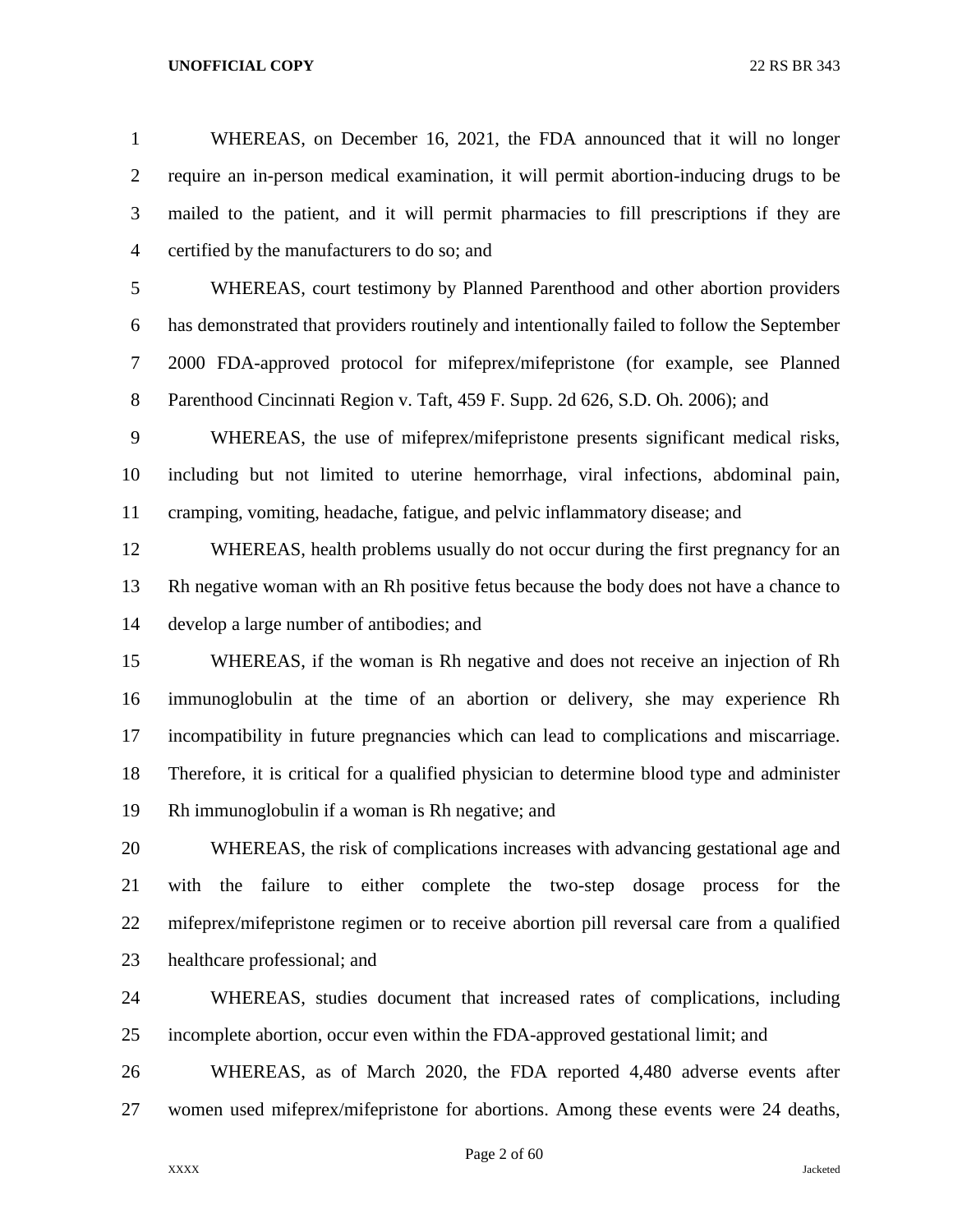1,183 hospitalizations, 339 blood transfusions, and 256 infections, including 48 severe infections; and

 WHEREAS, the Adverse Event Reports (AER) systems relied upon by the FDA have limitations and typically detect only a small proportion of events that actually occur; and

 WHEREAS, as of March 31, 2020, 27 women have reportedly died after administration of mifeprex/mifepristone, with 6 deaths attributed to severe bacterial infections. Eight of those women administered the mifeprex/mifepristone regimen in an "off-label" or "evidence-based" manner then-advocated by abortion providers, and the FDA has not been able to determine whether this off-label use led to the deaths; and

 WHEREAS, medical evidence demonstrates that women who use abortion-inducing drugs risk four times more complications than those who undergo surgical abortions. At least three to eight percent of medical abortions fail to evacuate the pregnancy tissue and require surgical completion. One percent will fail to kill the fetus. If surgical completion is required after a failed medical abortion, the risk of premature delivery in a subsequent pregnancy is more than three times higher. Failure rates increase as gestational age increases. The gestational age range of 63 to 70 days has been inadequately studied. The 2016 FDA gestational age extension was based on only one study worldwide of little more than 300 women; and

 WHEREAS, 2020 marked the state of Arkansas' first full year of data after a new abortion complication reporting law went into effect. Forty-five complications were reported in 2020, of which 40, or 88 percent of all complications, resulted from chemical abortions; and

 WHEREAS, a woman's ability to provide informed consent depends on the extent to which the woman receives information sufficient to make an informed choice; and

 WHEREAS, the decision to abort "is an important, and often a stressful one, and it is desirable and imperative that it be made with full knowledge of its nature and

Page 3 of 60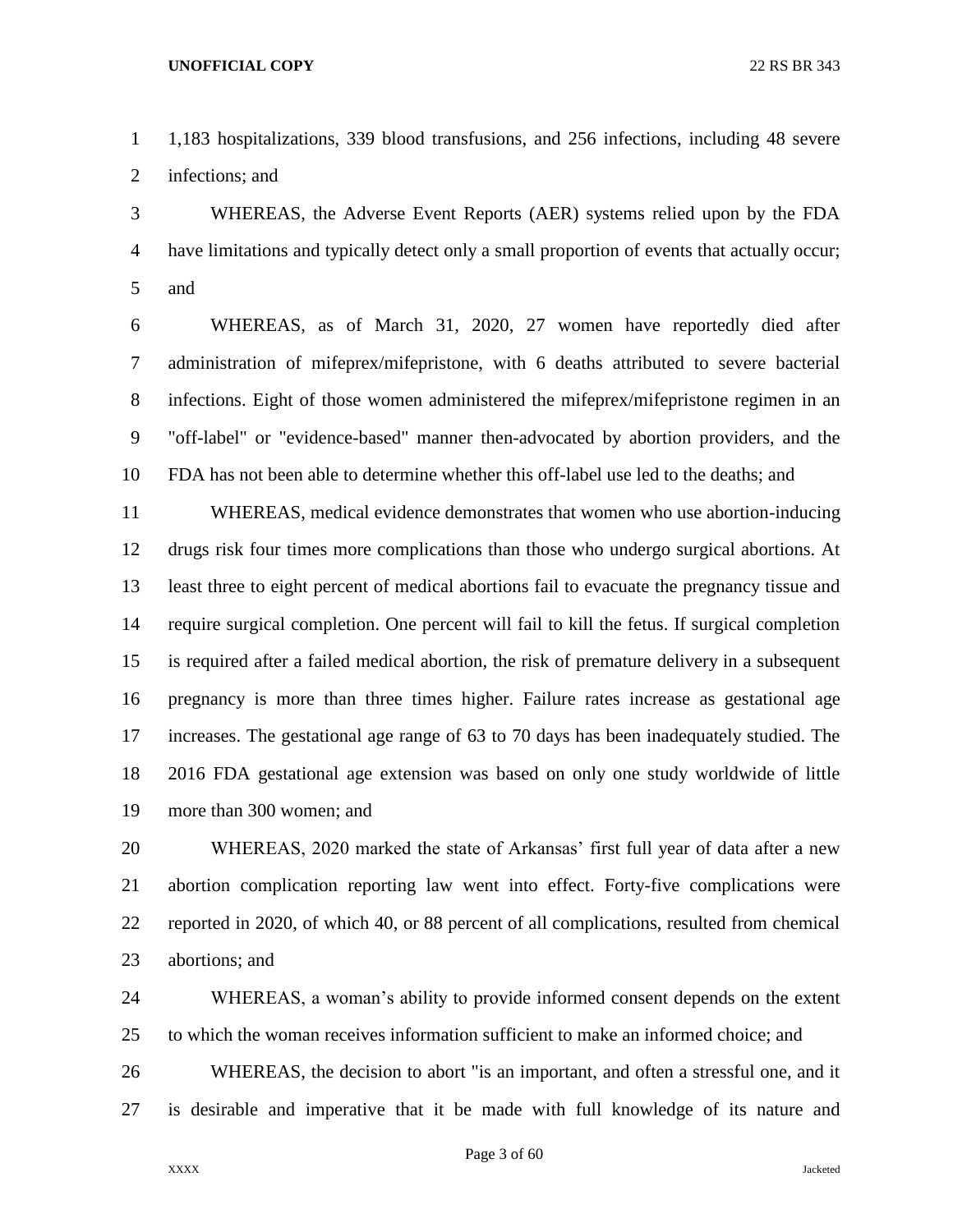consequences" as stated in Planned Parenthood v. Danforth, 428 U.S. 52, 67 (1976); and

 WHEREAS, some women come to regret their decision to abort shortly after ingesting mifeprex/mifepristone; and

 WHEREAS, in recent years, physicians have developed a method to potentially reverse the effects of mifeprex/mifepristone. This abortion pill reversal or rescue process has been discussed in a peer-reviewed study and is based on decades of the safe use of progesterone to stabilize and continue pregnancies; and

 WHEREAS, understanding the science behind the mechanism of action of mifeprex/mifepristone has allowed physicians to design a specific rescue for a woman who has used mifeprex/mifepristone to induce an abortion but has not yet ingested the second drug in the chemical abortion regimen. Since physicians know that mifeprex/mifepristone works by blocking progesterone, physicians know that treating a woman with progesterone can displace mifeprex/mifepristone from the progesterone receptors. This allows the woman's body to respond naturally to the progesterone and to effectively fight the effects of the mifeprex/mifepristone-induced blockage; and

 WHEREAS, it has long been known that mifepristone acts reversibly at the molecular level of receptor binding. Progesterone and mifepristone compete for the binding site of the receptor making the anti-progesterone activity of mifepristone reversible; and

 WHEREAS, mifeprex/mifepristone floods the progesterone receptors, blocking progesterone. Progesterone reverses the effects of the mifeprex/mifepristone by outcompeting and outnumbering the mifepristone and restoring adequate progesterone to sustain the pregnancy; and

 WHEREAS, progesterone itself has been used safely during pregnancy for decades. It is used in in-vitro fertilization, infertility treatments, and high-risk pregnancies such as pre-term labor. Using progesterone to reverse the effects of mifeprex/mifepristone is a targeted response that is safe for women; and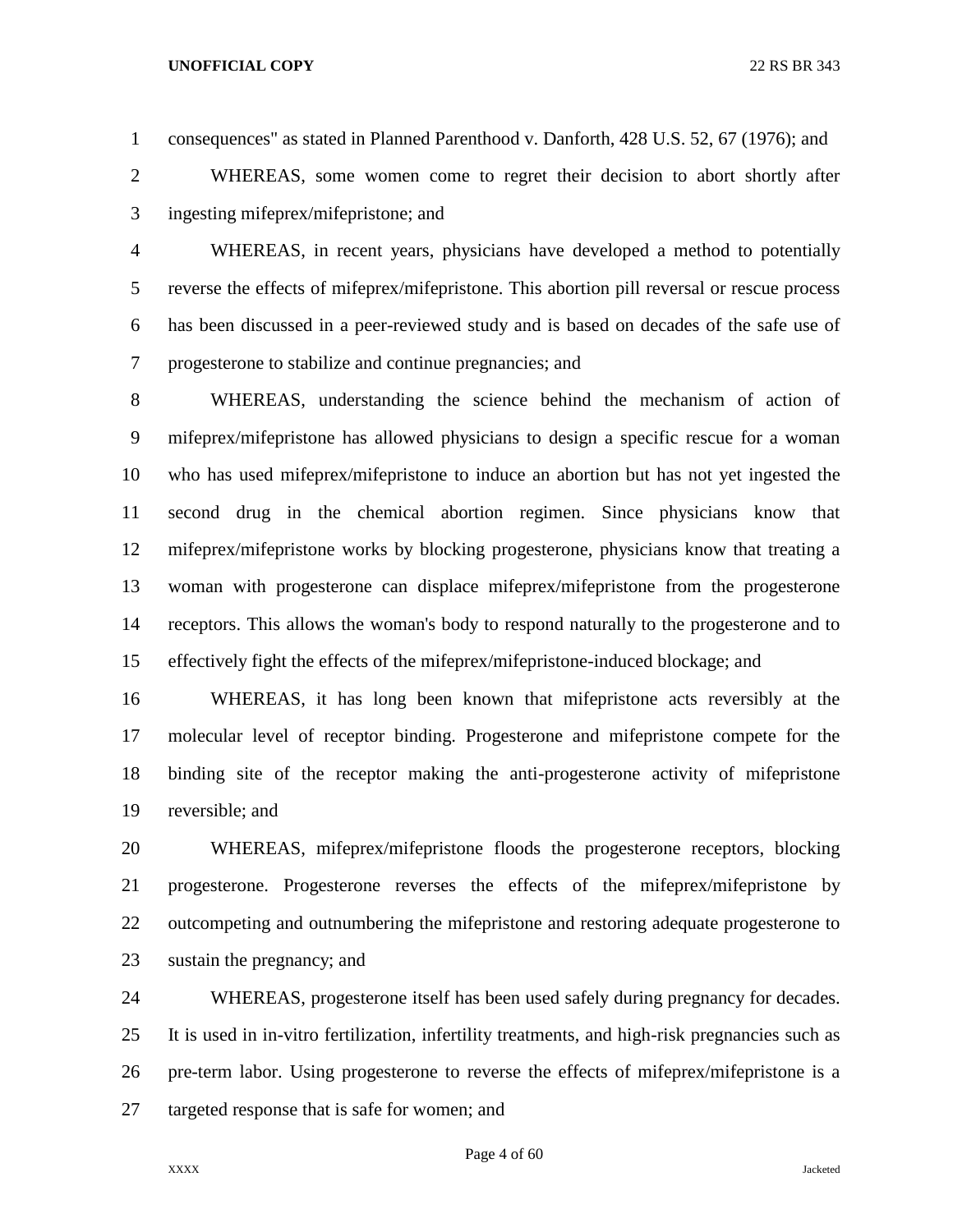WHEREAS, statistics show that as of March 2020, more than 1,000 lives have been saved following the progesterone reversal process and that babies born following the reversal process have a rate of birth defects no higher than the general population; and

 WHEREAS, studies show that following the progesterone reversal process or otherwise treating a woman with progesterone during pregnancy does not lead to increased mortality rates; and

 WHEREAS, to facilitate reliable scientific studies and research on the safety and efficacy of abortion-inducing drugs, it is essential that the medical and public health communities have access to accurate information both on the efficacy and use of abortion-inducing drugs, as well as on resulting complications; and

 WHEREAS, abortion "record keeping and reporting provisions that are reasonably directed to the preservation of maternal health and that properly respect a patient's confidentiality and privacy are permissible" as stated in Planned Parenthood v. Danforth, 428 U.S. 80 at 52, 79-81 (1976); and

 WHEREAS, abortion and complication reporting provisions do not impose an "undue burden" on a woman's right to choose whether or not to terminate a pregnancy. Specifically, "[t]he collection of information with respect to actual patients is a vital element of medical research, and so it cannot be said that the requirements serve no purpose other than to make abortions more difficult" as stated in Planned Parenthood v. Casey, 505 U.S. 833 at 900-901 (1992); and

 WHEREAS, to promote its interest in maternal health and life, the Commonwealth of Kentucky has an interest in collecting demographic information on all drug-induced abortions performed and all abortion complications from all drug-induced abortions diagnosed or treated and compiling statistical reports based on the information collected for future scientific studies and public health research; and

 WHEREAS, based on the findings from scientific studies and public health research, it is the purpose of this Act to:

Page 5 of 60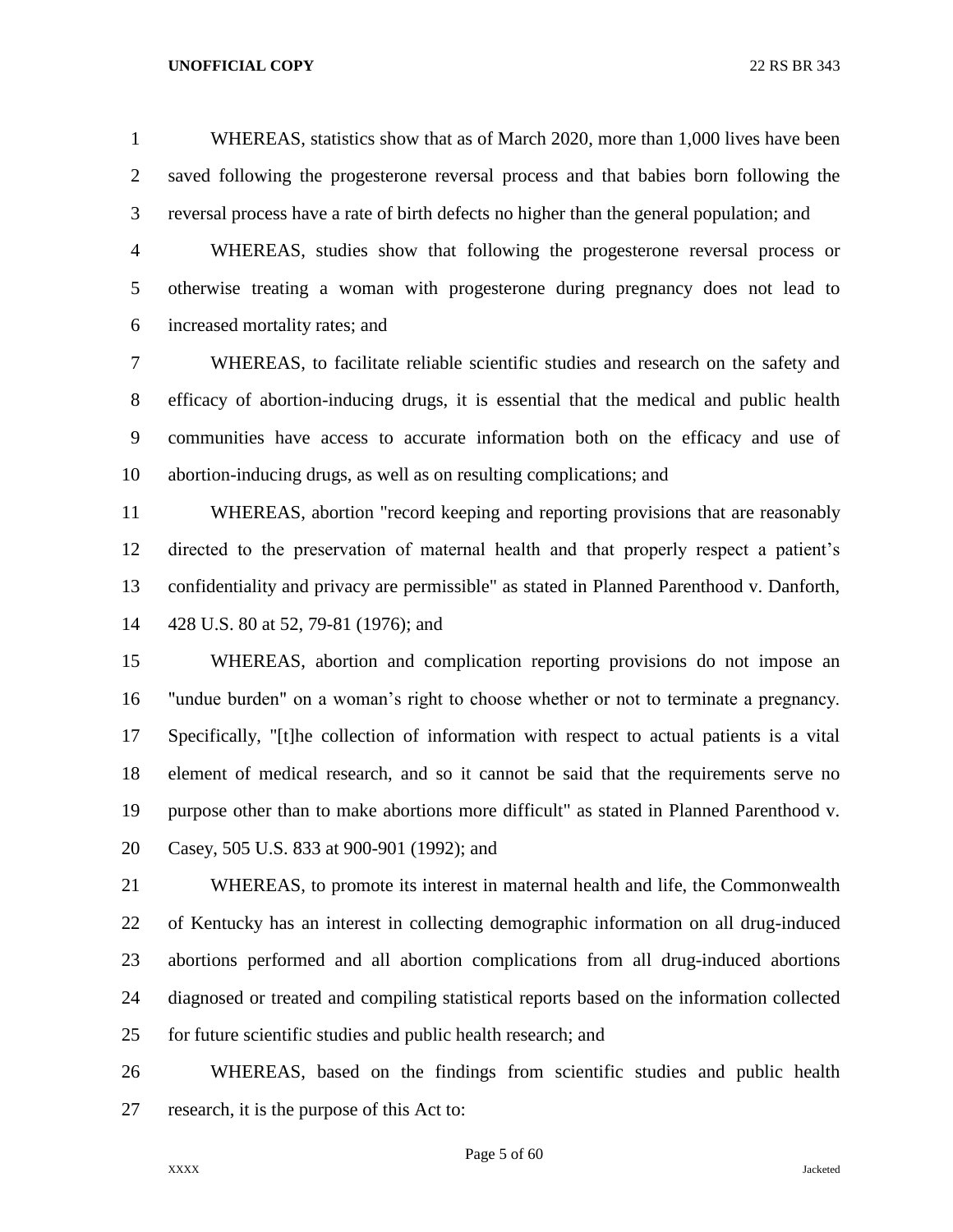1. Protect the health and welfare of every woman considering a drug-induced abortion;

 2. Ensure that a physician examines a woman prior to dispensing an abortion- inducing drug in order to confirm the gestational age of the unborn child, the intrauterine location of the unborn child, and that the unborn child is alive, since routine administration of mifeprex/mifepristone following spontaneous miscarriage is unnecessary and exposes the woman to unnecessary risks associated with both mifeprex/mifepristone and misoprostol;

 3. Ensure that a physician does not prescribe or dispense an abortion-inducing drug beyond 70 days' gestation;

 4. Reduce "the risk that a woman may elect an abortion, only to discover later, with devastating psychological consequences, that her decision was not fully informed." Planned Parenthood v. Casey, 505 U.S. 833, 882 (1992);

 5. Ensure that women considering a drug-induced abortion receives comprehensive information on abortion-inducing drugs, including the potential to reverse the effects of the drugs should she change her mind, and that women submitting to an abortion does so only after giving her voluntary and fully informed consent to the procedure; and

 6. Promote the health and safety of women, by adding to the sum of medical and public health knowledge through the compilation of relevant data on drug-induced abortions performed in the state, as well as on all medical complications and maternal deaths resulting from these abortions; and

 WHEREAS, sexually transmitted diseases (STDs) are usually spread by having vaginal, oral, or anal sex. More than 9 million women in the United States are diagnosed with an STD each year, and women often have more serious health problems associated with STDs than men, including infertility; and

WHEREAS, the primary goal of the Kentucky Sexually Transmitted Disease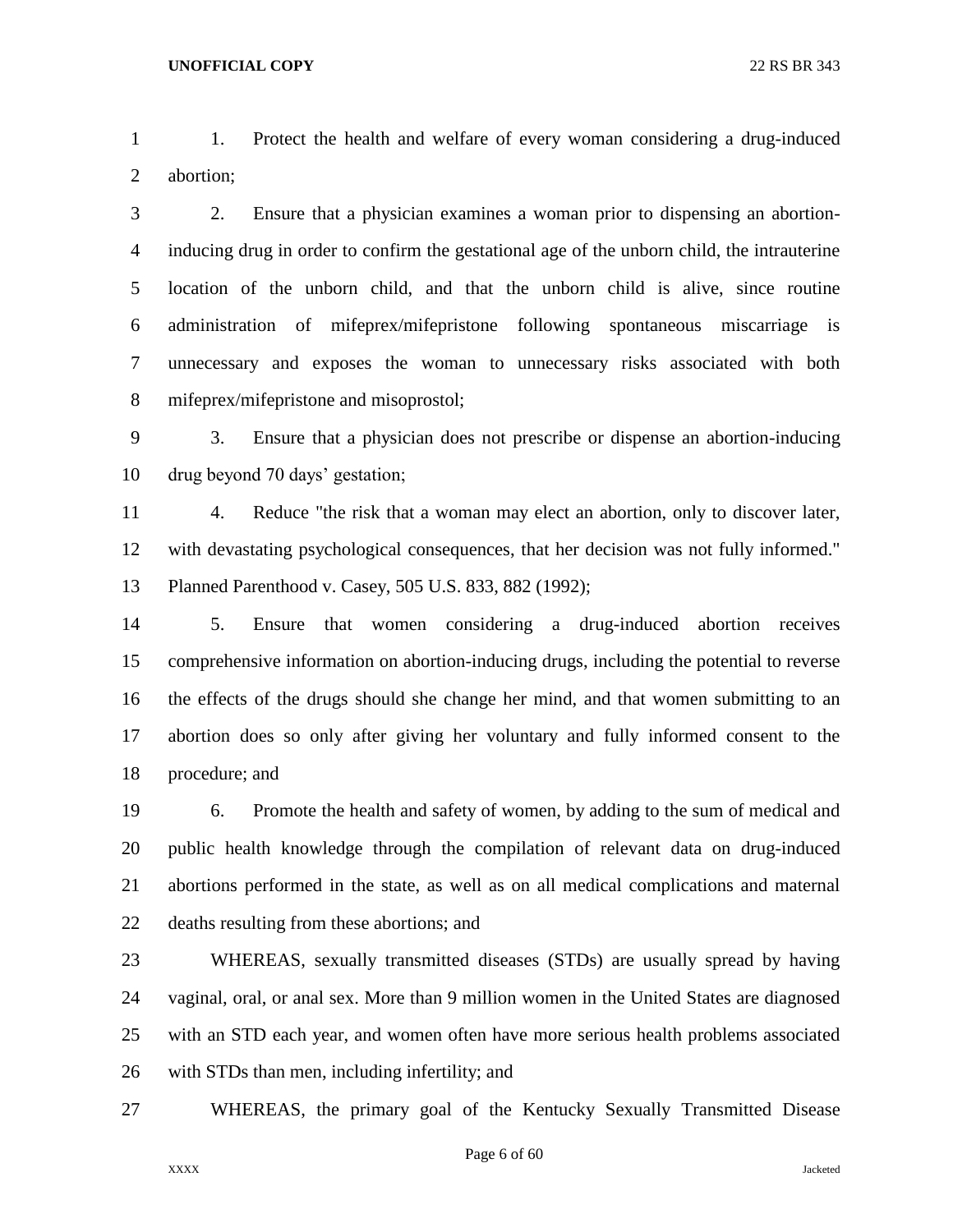Prevention and Control Program is to prevent the spread and complications of STDs; and

 WHEREAS, local health departments test for chlamydia, gonorrhea, and syphilis, and provide treatment for individuals diagnosed with, exposed to, or suspected of having these diseases; and

 WHEREAS, chlamydia and gonorrhea, left untreated, increase the risk of chronic pelvic pain and life-threatening ectopic pregnancy and untreated syphilis in pregnant women results in infant death up to 40 percent of the time; and

 WHEREAS, women have a higher risk than men of getting an STD during unprotected sex; and

 WHEREAS, since women and girls seeking to terminate an unplanned pregnancy may have had limited encounters with a healthcare provider prior to their encounter with an abortion providing facility, it is in the best interest of improving health outcomes for all Kentucky women and girls to ensure women and girls have the opportunity to receive timely and accurate information on women's health risks, especially Rh negative and STDs, that may impact their future health, the health of their partners and future pregnancies, and increase the risk of harmful fetal and child health outcomes; and

 WHEREAS, despite spending on health care in the United States far outpacing other nations, health outcomes are often much worse, particularly for women, because the focus in the United States has been on treating discrete, acute conditions and procedures rather than coordinating care, providing preventive services, and addressing root causes of poor health; and

- NOW, THEREFORE,
- *Be it enacted by the General Assembly of the Commonwealth of Kentucky:*
- 24 Section 1. KRS 311.732 is amended to read as follows:
- (1) For purposes of this section the following definitions shall apply:
- (a) "Minor" means any person under the age of eighteen (18);
- (b) "Emancipated minor" means any minor who is or has been married or has by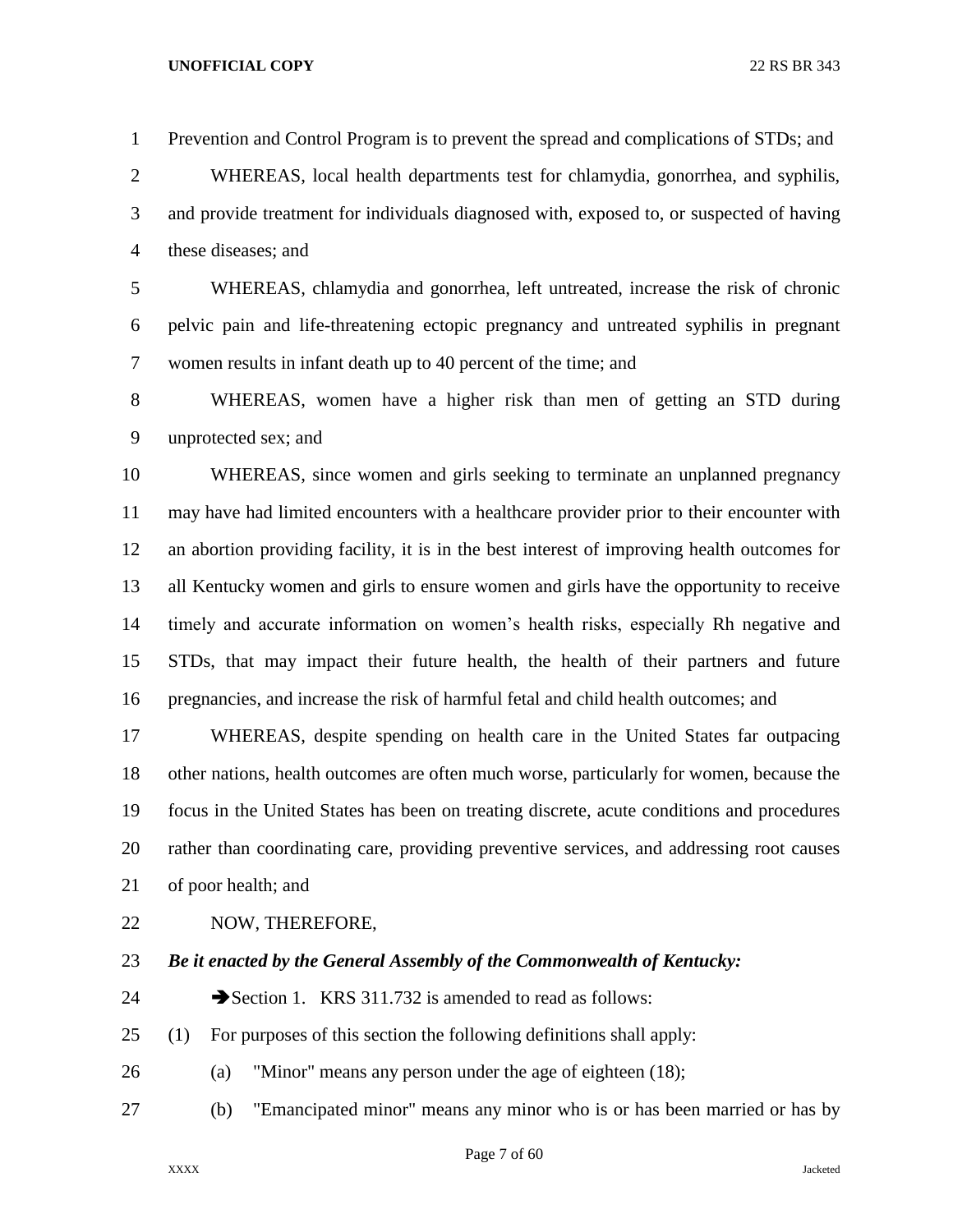| $\mathbf{1}$   |     |     | court order or otherwise been freed from the care, custody, and control of her      |
|----------------|-----|-----|-------------------------------------------------------------------------------------|
| $\overline{2}$ |     |     | parents; and                                                                        |
| 3              |     | (c) | "Abortion" means the use of any instrument, medicine, drug, or any other            |
| 4              |     |     | substance or device with intent to terminate the pregnancy of a woman known         |
| 5              |     |     | to be pregnant with intent other than to increase the probability of a live birth,  |
| 6              |     |     | to preserve the life or health of the child after live birth, or to remove a dead   |
| 7              |     |     | fetus.                                                                              |
| 8              | (2) |     | No person shall perform an abortion upon a minor unless:                            |
| 9              |     | (a) | The attending physician <del>[ or his agent]</del> has secured the informed written |
| 10             |     |     | consent of the minor and one $(1)$ parent or legal guardian with joint or           |
| 11             |     |     | physical custody and the consenting parent or legal guardian of the minor           |
| 12             |     |     | has made a reasonable attempt to notify any other parent with joint or              |
| 13             |     |     | physical custody at least forty-eight (48) hours prior to providing the             |
| 14             |     |     | informed written consent.                                                           |
| 15             |     |     | <u>Notice shall not be required to be provided to any parent who has:</u><br>1.     |
| 16             |     |     | <b>Previously been enjoined by a domestic violence order or</b><br>$\mathbf{a}$ .   |
| 17             |     |     | interpersonal protective order, regardless of whether or not the                    |
| 18             |     |     | person to be protected by the order was the minor; or                               |
| 19             |     |     | <b>Been convicted of, or entered into a diversion program for, a</b><br>$\bm{b}$ .  |
| 20             |     |     | criminal offense against a victim who is a minor as defined in                      |
| 21             |     |     | <u>KRS 17.500 or for a violent or sexual criminal offense under</u>                 |
| 22             |     |     | <u>KRS Chapter 506, 507, 507A, 508, 509, 510, 529, 530, or 531.</u>                 |
| 23             |     |     | <u>2.</u><br><b>The informed written consent shall include:</b>                     |
| 24             |     |     | A copy of the minor's government-issued identification, a copy of<br>$\mathbf{a}$ . |
| 25             |     |     | the consenting parent's or legal guardian's government-issued                       |
| 26             |     |     | <u>identification, and written documentation including but not</u>                  |
| 27             |     |     | <u>limited to a birth certificate, court-ordered custodial paperwork,</u>           |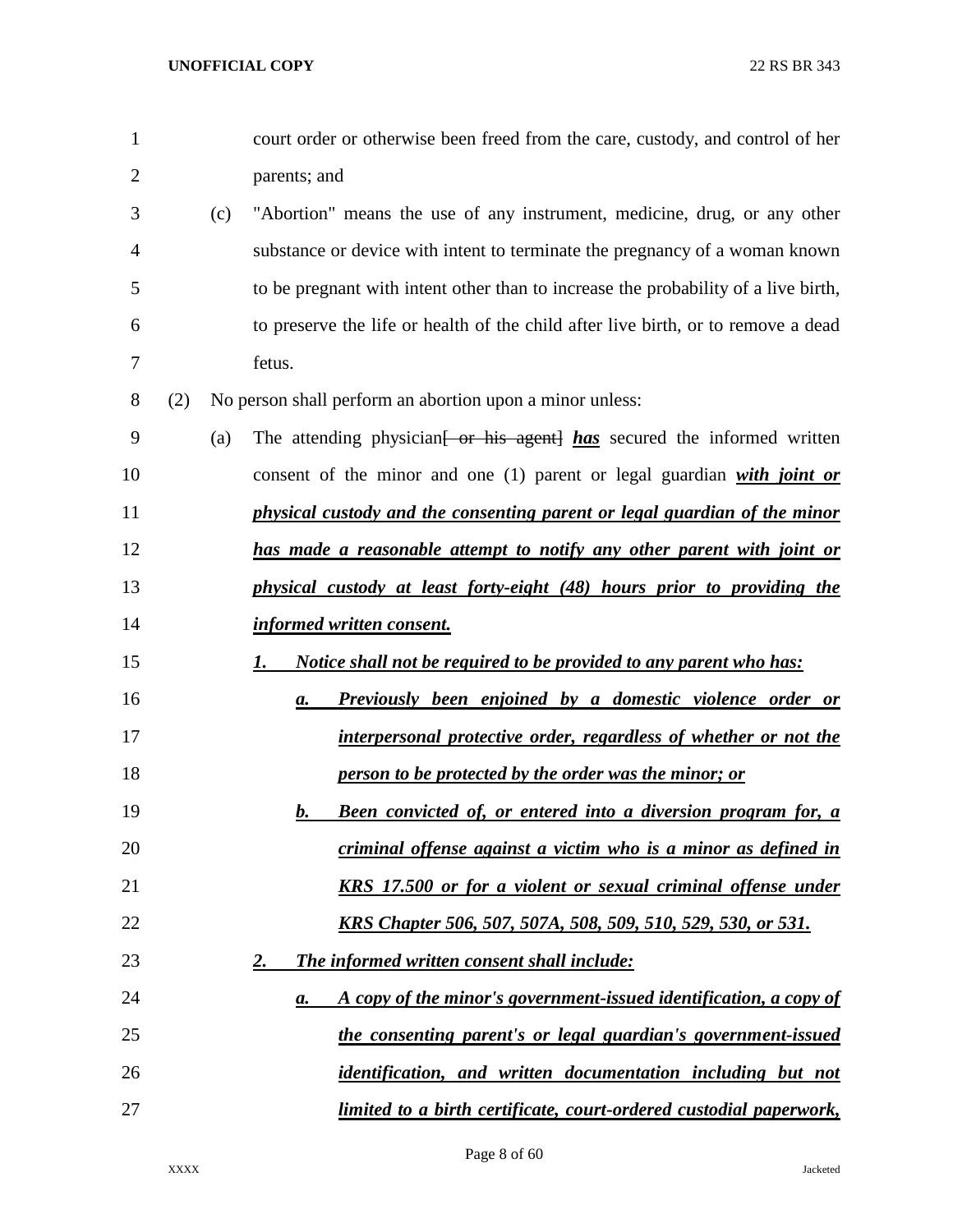| 1              |     | or tax return, establishing that he or she is the lawful parent or                |
|----------------|-----|-----------------------------------------------------------------------------------|
| $\overline{2}$ |     | legal guardian; and                                                               |
| 3              |     | b.<br>The parent's or legal guardian's certification that he or she               |
| 4              |     | consents to the abortion. The certification shall be in a signed,                 |
| 5              |     | dated, and notarized document that has been initialed on each                     |
| 6              |     | page and that contains the following statement, which shall                       |
| 7              |     | <u>precede the signature of the parent or legal guardian: "I, (insert</u>         |
| 8              |     | name of parent or legal guardian), am the (select "parent" or                     |
| 9              |     | <u>"legal guardian") of (insert name of minor) and give consent for</u>           |
| 10             |     | <u>(insert name of attending physician) to perform an abortion on</u>             |
| 11             |     | her. Under penalties of perjury, I declare that I have read the                   |
| 12             |     | foregoing statement and that the facts stated in it are true."                    |
| 13             |     | 3.<br>The attending physician shall keep a copy of the informed written           |
| 14             |     | consent in the medical file of the minor for five (5) years after the             |
| 15             |     | minor reaches eighteen (18) years of age or for seven (7) years,                  |
| 16             |     | <i>whichever is longer.</i>                                                       |
| 17             |     | <b>The attending physician securing the informed written consent from a</b><br>4. |
| 18             |     | parent or legal guardian under this subsection shall execute for                  |
| 19             |     | inclusion in the medical record of the minor an affidavit stating: "I,            |
| 20             |     | <i>(insert name of attending physician), certify that, according to my best</i>   |
| 21             |     | information and belief, a reasonable person<br><u>under</u><br><u>similar</u>     |
| 22             |     | circumstances would rely on the information presented by both the                 |
| 23             |     | minor and her parent or legal guardian as sufficient evidence of                  |
| 24             |     | <i>identity."</i> ;                                                               |
| 25             | (b) | The minor is emancipated and the attending physician for his agent has            |
| 26             |     | received the informed written consent of the minor; or                            |
| 27             | (c) | The minor elects to petition any Circuit or District Court of the                 |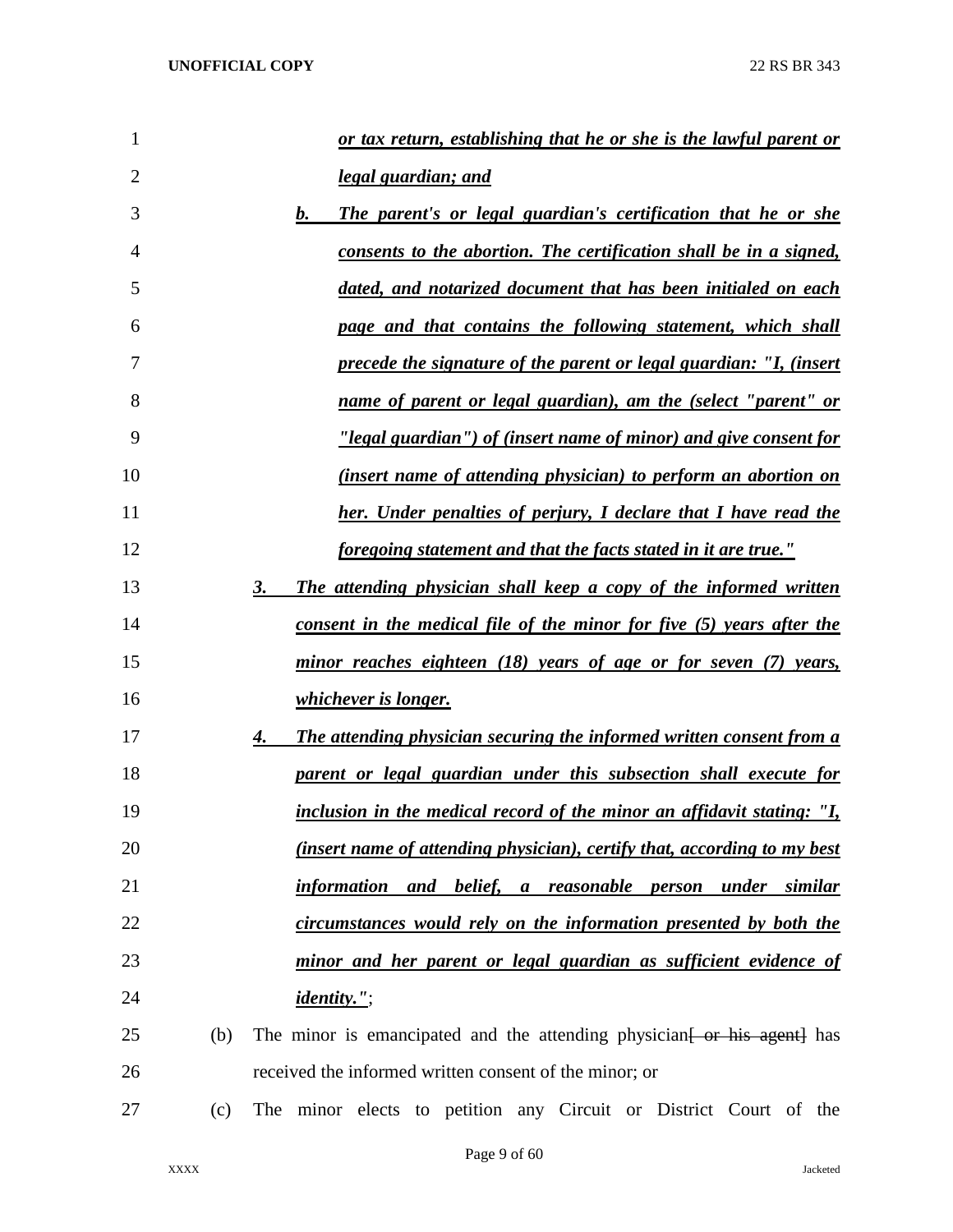| $\mathbf{1}$   |     |     | Commonwealth pursuant to subsection (3) of this section and obtain an order                      |
|----------------|-----|-----|--------------------------------------------------------------------------------------------------|
| $\overline{2}$ |     |     | pursuant to subsection (4) of this section granting consent to the abortion and                  |
| 3              |     |     | the attending physician <del>[ or his agent]</del> has received the informed written             |
| $\overline{4}$ |     |     | consent of the minor.                                                                            |
| 5              | (3) |     | Every minor shall have the right to petition any Circuit or District Court of the                |
| 6              |     |     | Commonwealth for an order granting the right to self-consent to an abortion                      |
| 7              |     |     | pursuant to the following procedures:                                                            |
| 8              |     | (a) | The minor or her next friend may prepare and file a petition setting forth the                   |
| 9              |     |     | request of the minor for an order of consent to an abortion;                                     |
| 10             |     | (b) | The court shall <i>ensure</i> {insure} that the minor prepares or her next friend is             |
| 11             |     |     | given assistance in preparing and filing the petition and shall <i>ensure</i> [insure]           |
| 12             |     |     | that the minor's identity is kept anonymous;                                                     |
| 13             |     | (c) | The minor may participate in proceedings in the court on her own behalf or                       |
| 14             |     |     | through her next friend and the court shall appoint a guardian ad litem for her.                 |
| 15             |     |     | The court shall advise her that she has a right to court-appointed counsel and                   |
| 16             |     |     | shall provide her with such counsel upon her request;                                            |
| 17             |     | (d) | All proceedings under this section shall be anonymous and shall be given                         |
| 18             |     |     | preference over other matters to <b>ensure</b> [insure] that the court may reach a               |
| 19             |     |     | decision promptly, but in no case shall the court fail to rule within seventy-                   |
| 20             |     |     | two (72) hours of the time of application, provided that the seventy-two (72)                    |
| 21             |     |     | hour limitation may be extended at the request of the minor; and                                 |
| 22             |     | (e) | The court shall hold a hearing on the merits of the petition before reaching a                   |
| 23             |     |     | decision. The court shall hear evidence at the hearing relating to:                              |
| 24             |     |     | <b>The minor's:</b><br>I.                                                                        |
| 25             |     |     | Age;<br>а.                                                                                       |
| 26             |     |     | $\overline{f}$ [The ] Emotional development <i>and stability</i> ; $\overline{f}$ ]<br><u>b.</u> |
| 27             |     |     | Maturity $;$ [,]<br>$\underline{c}$ .                                                            |

Page 10 of 60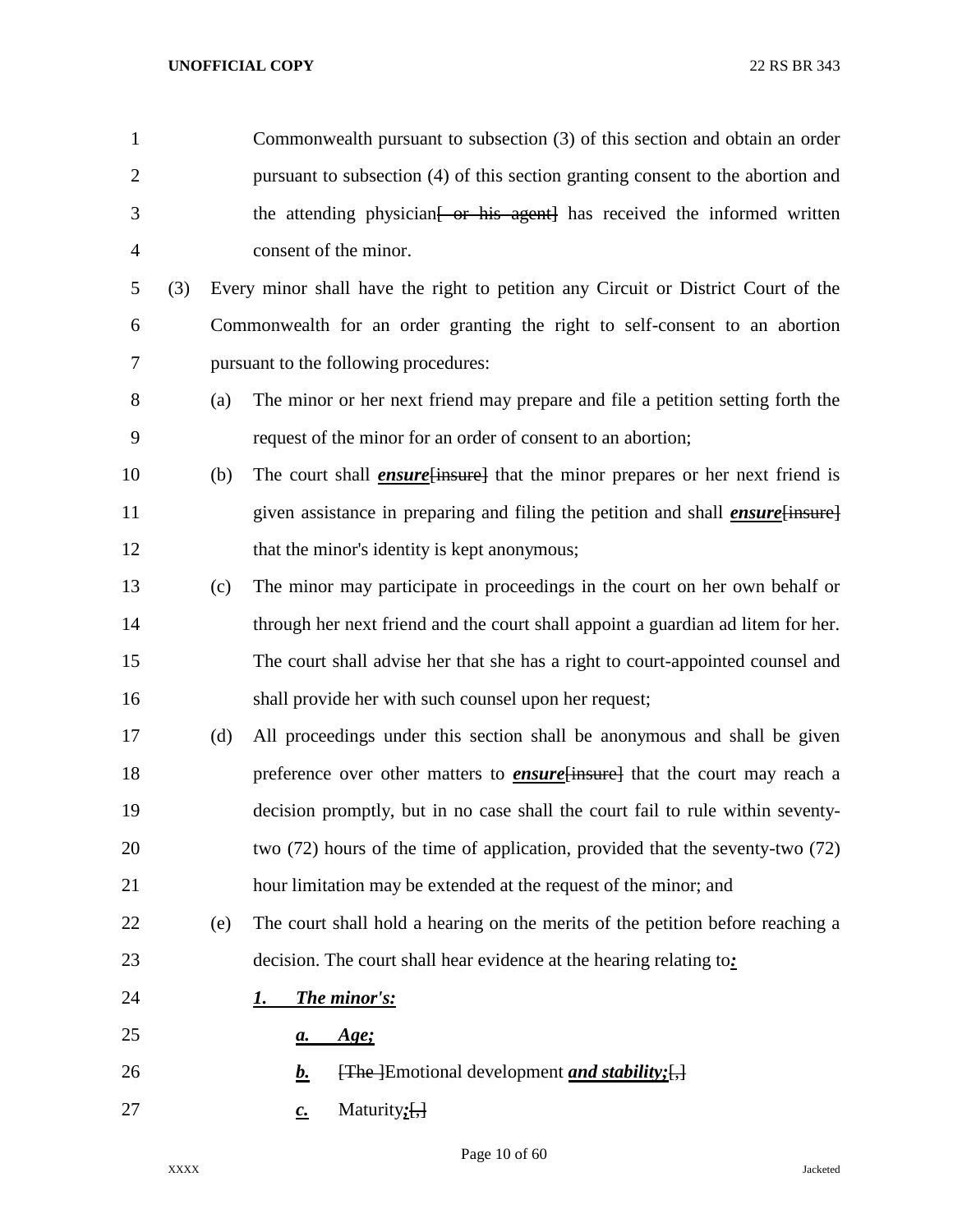| 1  |     |     | Intellect[, and understanding of the minor];<br>$\overline{d}$ .                      |
|----|-----|-----|---------------------------------------------------------------------------------------|
| 2  |     |     | Credibility and demeanor as a witness;<br>e.                                          |
| 3  |     |     | Ability to accept responsibility;                                                     |
| 4  |     |     | Ability to assess both the current and future life-impacting [the<br>g.               |
| 5  |     |     | nature, possible] consequences $of$ , and alternatives to, the abortion;              |
| 6  |     |     | and                                                                                   |
| 7  |     |     | Ability to understand and explain the medical risks of the<br>h.                      |
| 8  |     |     | <i>abortion and to apply that understanding to her decision;</i> and                  |
| 9  |     |     | Whether there may be any undue influence by another on the minor's<br>2.              |
| 10 |     |     | <i>decision to have an abortion</i> [any other evidence that the court may find       |
| 11 |     |     | useful in determining whether the minor should be granted majority                    |
| 12 |     |     | rights for the purpose of consenting to the abortion or whether the                   |
| 13 |     |     | abortion is in the best interest of the minor].                                       |
| 14 | (4) |     | (a) If the court finds by:                                                            |
| 15 |     |     | <b>Clear and convincing evidence that the minor is sufficiently mature to</b><br>1.   |
| 16 |     |     | decide whether to have an abortion;                                                   |
| 17 |     |     | Clear and convincing evidence that the requirements of this section<br>2.             |
| 18 |     |     | <u>are not in the best interest of the minor; or</u>                                  |
| 19 |     |     | A preponderance of the evidence that the minor is the victim of child<br>3.           |
| 20 |     |     | abuse or sexual abuse inflicted by one (1) or both of her parents or her              |
| 21 |     |     | legal guardian;                                                                       |
| 22 |     |     | the court shall enter a written order, making specific factual findings and legal     |
| 23 |     |     | conclusions supporting its decision to grant the petition for an abortion. [as        |
| 24 |     |     | $follows:$ $\rightarrow$                                                              |
| 25 |     | (b) | If the court does not make any of the findings specified in paragraph (a) of          |
| 26 |     |     | <i>this subsection, the court shall deny the petition</i> $(a)$ Granting the petition |
| 27 |     |     | for an abortion if the court finds that the minor is mature and well informed         |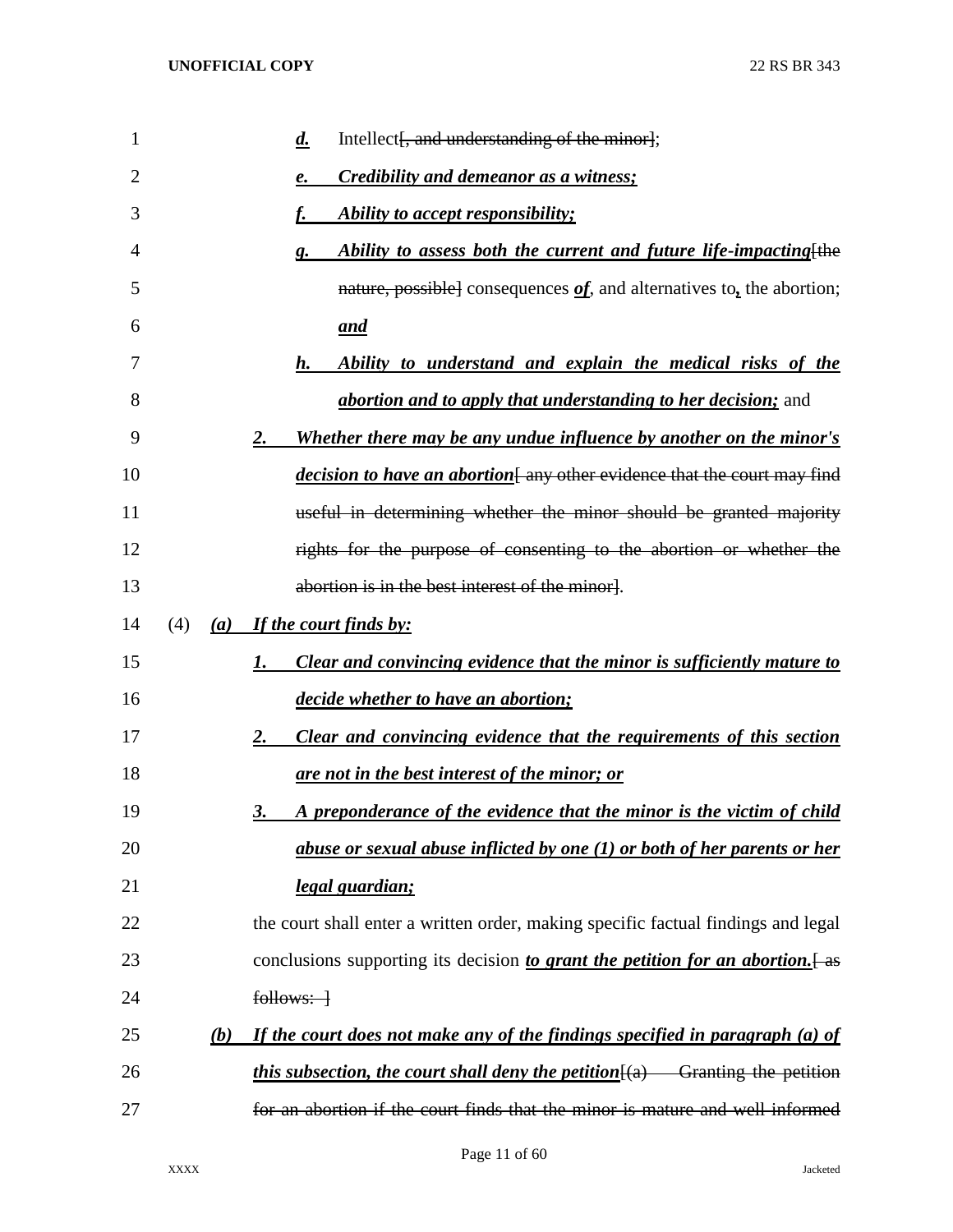| 1              |             | enough to make the abortion decision on her own;                                                   |
|----------------|-------------|----------------------------------------------------------------------------------------------------|
| $\overline{2}$ |             | (b) Granting consent to the abortion if the court finds that the performance of the                |
| 3              |             | abortion would be in the minor's best interest; or                                                 |
| 4              |             | (c) Deny the petition, if the court finds that the minor is immature and that                      |
| 5              |             | performance of the abortion would not be in the minor's best interest.                             |
| 6              |             | As used in this subsection, "best interest of the minor" shall not include<br>(c)                  |
| 7              |             | financial best interest, financial considerations, or the potential financial                      |
| 8              |             | impact on the minor or the minor's family if the minor does not have an                            |
| 9              |             | <i>abortion.</i>                                                                                   |
| 10             | (5)         | Any minor shall have the right of anonymous and expedited appeal to the Court of                   |
| 11             |             | Appeals, and that court shall give precedence over other pending matters.                          |
| 12             | (6)         | All hearings under this section, including appeals, shall remain confidential and                  |
| 13             |             | closed to the public. The hearings shall be held in chambers or in a similarly                     |
| 14             |             | private and informal setting within the courthouse.                                                |
| 15             | (7)         | No fees shall be required of any minor who declares she has no sufficient funds to                 |
| 16             |             | pursue the procedures provided by this section.                                                    |
| 17             | $(8)$ $(7)$ | The Supreme Court is respectfully requested to promulgate any rules and<br>(a)                     |
| 18             |             | regulations it feels are necessary to ensure that proceedings under this section                   |
| 19             |             | are handled in an expeditious and anonymous manner.                                                |
| 20             |             | The Supreme Court, through the Administrative Office of the Courts, shall<br>(b)                   |
| 21             |             | report by February 1 of each year to the Legislative Research Commission                           |
| 22             |             | and the cabinet on the number of petitions filed under subsection (3) of this                      |
| 23             |             | section for the preceding year, and the timing and manner of disposal of the                       |
| 24             |             | petition by each court. For each approved petition granting an abortion                            |
| 25             |             | filed under subsection (3) of this section, the specific court finding in                          |
| 26             |             | subsection (4) of this section shall be included in the report.                                    |
| 27             | (9)         | The requirements of subsections $(2)$ , $(3)$ , and $(4)$ of this section shall not<br>$(a)$ [(8)] |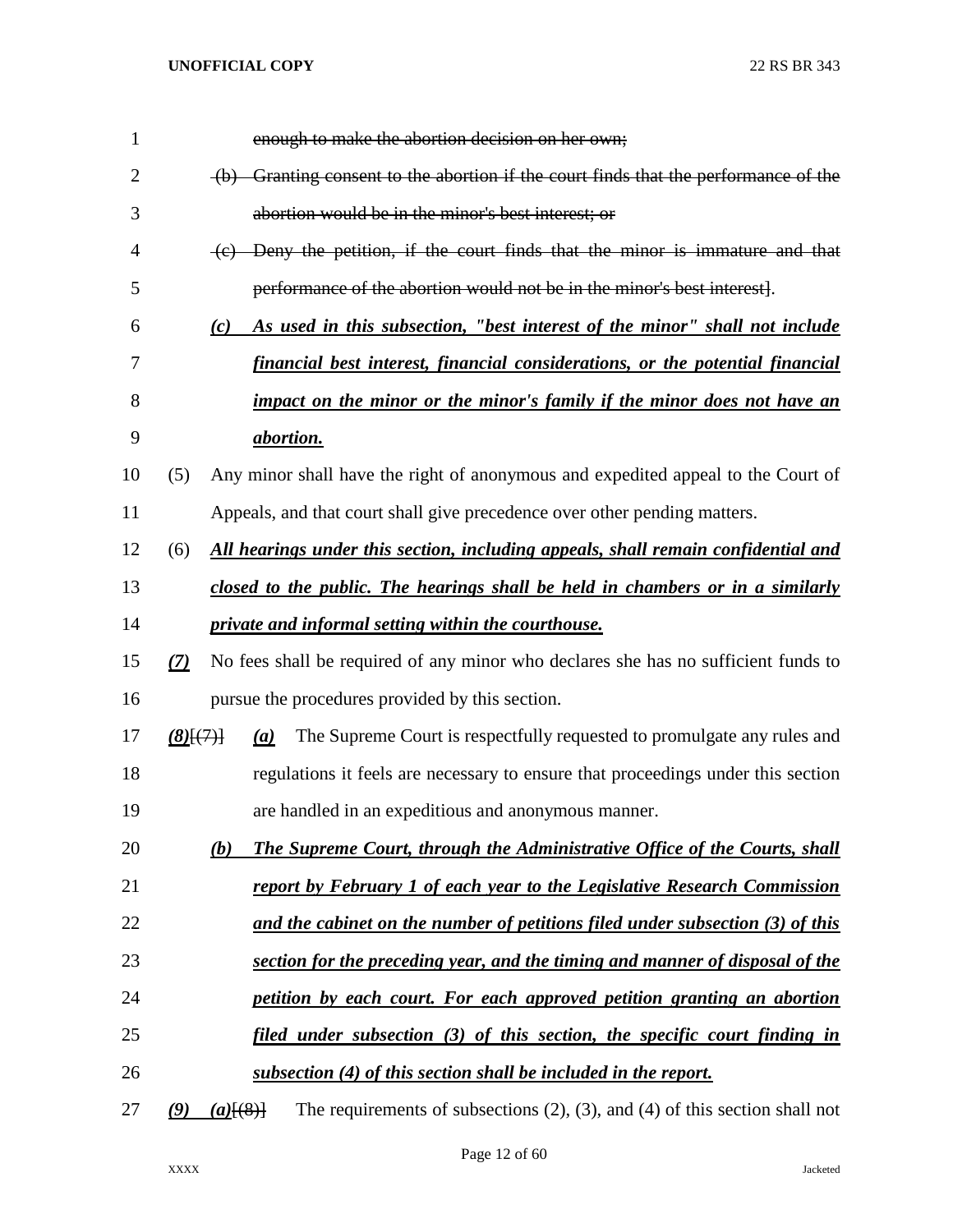| 1              |                  | apply when, in the best medical judgment of the physician based on the facts                  |
|----------------|------------------|-----------------------------------------------------------------------------------------------|
| $\overline{2}$ |                  | of the case before him, a medical emergency exists that so complicates the                    |
| 3              |                  | pregnancy as to require an immediate abortion.                                                |
| $\overline{4}$ | (b)              | If a medical emergency exists, the physician shall make reasonable                            |
| 5              |                  | attempts, whenever possible, and without endangering the minor, to contact                    |
| 6              |                  | the parent or legal guardian of the minor, and may proceed, but must                          |
| 7              |                  | document reasons for the medical necessity in the minor's medical records.                    |
| 8              | (c)              | The physician shall inform the parent or legal guardian, in person or by                      |
| 9              |                  | telephone, within twenty-four (24) hours of the abortion, including details                   |
| 10             |                  | of the medical emergency that necessitated the abortion without the parent's                  |
| 11             |                  | or legal guardian's consent. The physician shall also provide this                            |
| 12             |                  | information in writing to the parent or legal guardian at his or her last                     |
| 13             |                  | known address by first-class mail or by certified mail, return receipt                        |
| 14             |                  | requested, with delivery restricted to the parent or legal guardian [A]                       |
| 15             |                  | physician who does not comply with subsection $(2)$ , $(3)$ , or $(4)$ of this section        |
| 16             |                  | due to the utilization of this exception shall certify in writing the medical                 |
| 17             |                  | indications upon which his judgment was based.                                                |
| 18             | $(10)$ $(9)$ $($ | A report indicating the basis for any medical judgment that warrants failure to               |
| 19             |                  | obtain consent pursuant to this section shall be filed with the Cabinet for Health and        |
| 20             |                  | Family Services on a form supplied by the cabinet. This report shall be confidential.         |
| 21             |                  | $(11)$ $(10)$ Failure to obtain consent pursuant to the requirements of this section is prima |
| 22             |                  | facie evidence of failure to obtain informed consent and of interference with family          |
| 23             |                  | relations in appropriate civil actions. The law of this state shall not be construed to       |
| 24             |                  | preclude the award of exemplary damages in any appropriate civil action relevant to           |
|                |                  | violations of this section. Nothing in this section shall be construed to limit the           |
| 25             |                  |                                                                                               |

*(12) A minor upon whom an abortion is performed is not guilty of violating this*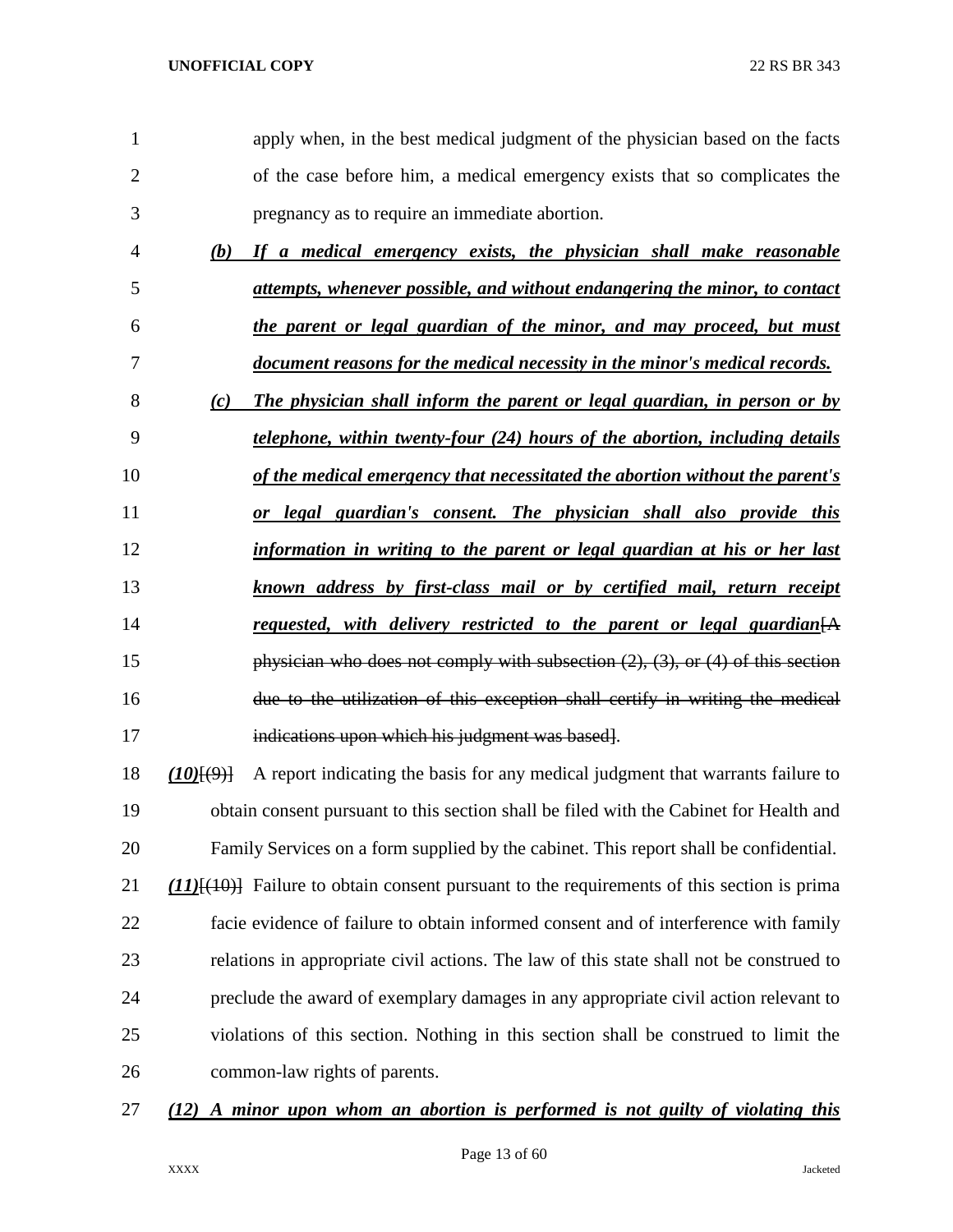| $\mathbf{1}$   |     | section.                                                                                         |
|----------------|-----|--------------------------------------------------------------------------------------------------|
| $\overline{2}$ |     | Section 2. KRS 311.595 is amended to read as follows:                                            |
| 3              |     | If the power has not been transferred by statute to some other board, commission, or             |
| 4              |     | agency of this state, the board may deny an application or reregistration for a license;         |
| 5              |     | place a licensee on probation for a period not to exceed five (5) years; suspend a license       |
| 6              |     | for a period not to exceed five (5) years; limit or restrict a license for an indefinite period; |
| 7              |     | or revoke any license heretofore or hereafter issued by the board, upon proof that the           |
| 8              |     | licensee has:                                                                                    |
| 9              | (1) | Knowingly made or presented, or caused to be made or presented, any false,                       |
| 10             |     | fraudulent, or forged statement, writing, certificate, diploma, or other thing, in               |
| 11             |     | connection with an application for a license or permit;                                          |
| 12             | (2) | Practiced, or aided or abetted in the practice of fraud, forgery, deception, collusion,          |
| 13             |     | or conspiracy in connection with an examination for a license;                                   |
| 14             | (3) | Committed, procured, or aided in the procurement of an unlawful abortion,                        |
| 15             |     | including a partial-birth abortion or an abortion in violation of KRS 311.731;                   |
| 16             | (4) | Entered a guilty or nolo contendere plea, or been convicted, by any court within or              |
| 17             |     | without the Commonwealth of Kentucky of a crime as defined in KRS 335B.010, if                   |
| 18             |     | in accordance with KRS Chapter 335B;                                                             |
| 19             | (5) | Been convicted of a misdemeanor offense under KRS Chapter 510 involving a                        |
| 20             |     | patient, or a felony offense under KRS Chapter 510, 530.064(1)(a), or 531.310, or                |
| 21             |     | been found by the board to have had sexual contact as defined in KRS 510.010(7)                  |
| 22             |     | with a patient while the patient was under the care of the physician;                            |
| 23             | (6) | Become addicted to a controlled substance;                                                       |
| 24             | (7) | Become a chronic or persistent alcoholic;                                                        |
| 25             | (8) | Been unable or is unable to practice medicine according to acceptable and                        |
| 26             |     | prevailing standards of care by reason of mental or physical illness or other                    |
| 27             |     | condition including but not limited to physical deterioration that adversely affects             |

Page 14 of 60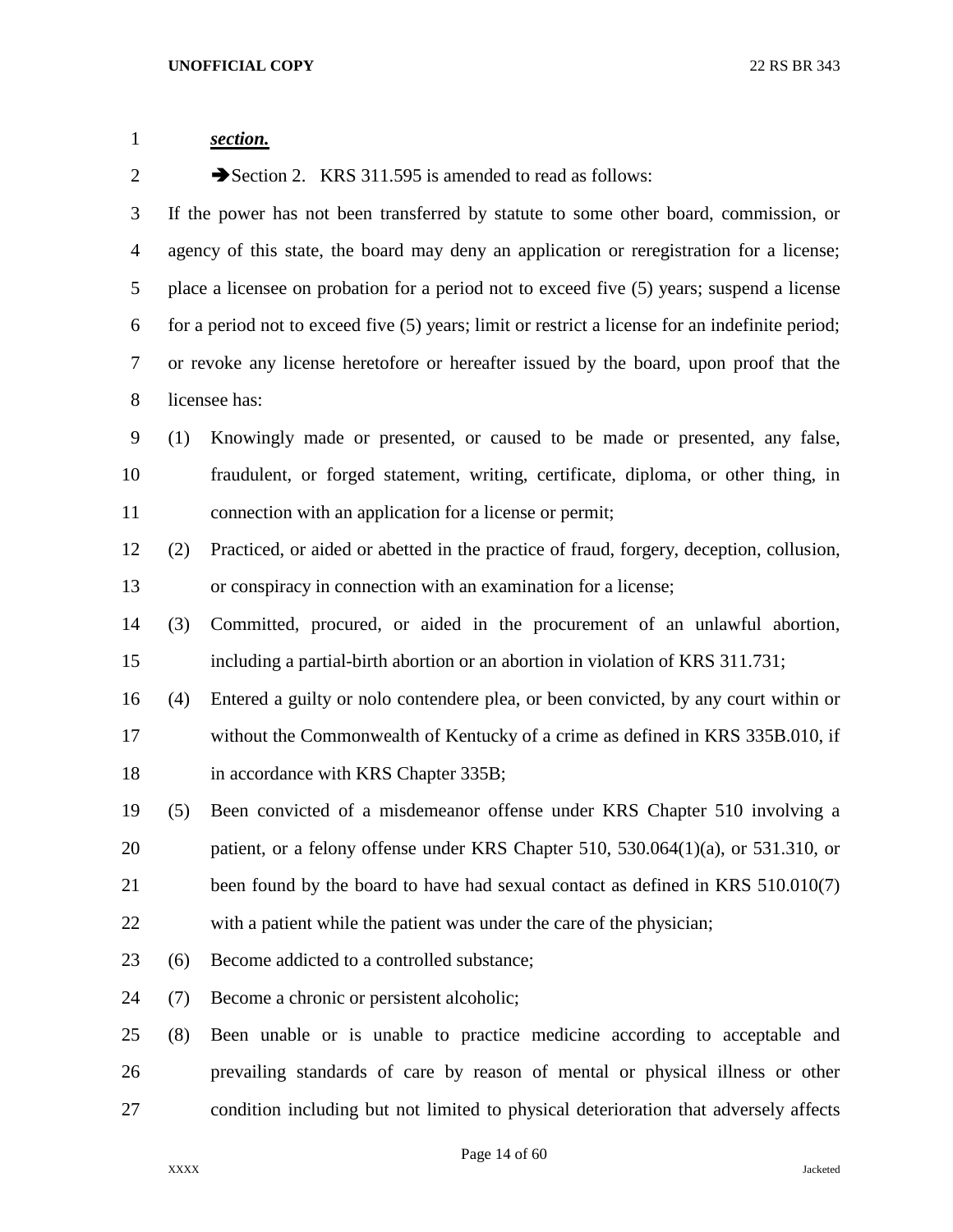| $\mathbf{1}$   |      | cognitive, motor, or perceptive skills, or by reason of an extended absence from the         |
|----------------|------|----------------------------------------------------------------------------------------------|
| $\overline{c}$ |      | active practice of medicine;                                                                 |
| 3              | (9)  | Engaged in dishonorable, unethical, or unprofessional conduct of a character likely          |
| 4              |      | to deceive, defraud, or harm the public or any member thereof;                               |
| 5              |      | (10) Knowingly made, or caused to be made, or aided or abetted in the making of, a false     |
| 6              |      | statement in any document executed in connection with the practice of his                    |
| 7              |      | profession;                                                                                  |
| 8              |      | (11) Employed, as a practitioner of medicine or osteopathy in the practice of his            |
| 9              |      | profession in this state, any person not duly licensed or otherwise aided, assisted, or      |
| 10             |      | abetted the unlawful practice of medicine or osteopathy or any other healing art;            |
| 11             |      | (12) Violated or attempted to violate, directly or indirectly, or assisted in or abetted the |
| 12             |      | violation of, or conspired to violate any provision or term of any medical practice          |
| 13             |      | act, including but not limited to the code of conduct promulgated by the board under         |
| 14             |      | KRS 311.601 or any other valid regulation of the board;                                      |
| 15             |      | (13) Violated any agreed order, letter of agreement, final order, or emergency order         |
| 16             |      | issued by the board;                                                                         |
| 17             |      | (14) Engaged in or attempted to engage in the practice of medicine or osteopathy under a     |
| 18             |      | false or assumed name, or impersonated another practitioner of a like, similar, or           |
| 19             |      | different name;                                                                              |
| 20             |      | (15) Obtained a fee or other thing of value on the fraudulent representation that a          |
| 21             |      | manifestly incurable condition could be cured;                                               |
| 22             |      | (16) Willfully violated a confidential communication;                                        |
| 23             | (17) | Had his license to practice medicine or osteopathy in any other state, territory, or         |
| 24             |      | foreign nation revoked, suspended, restricted, or limited or has been subjected to           |
| 25             |      | other disciplinary action by the licensing authority thereof. This subsection shall not      |
| 26             |      | require relitigation of the disciplinary action;                                             |
| 27             |      | (18) Failed or refused, without legal justification, to practice medicine in a rural area of |

# Page 15 of 60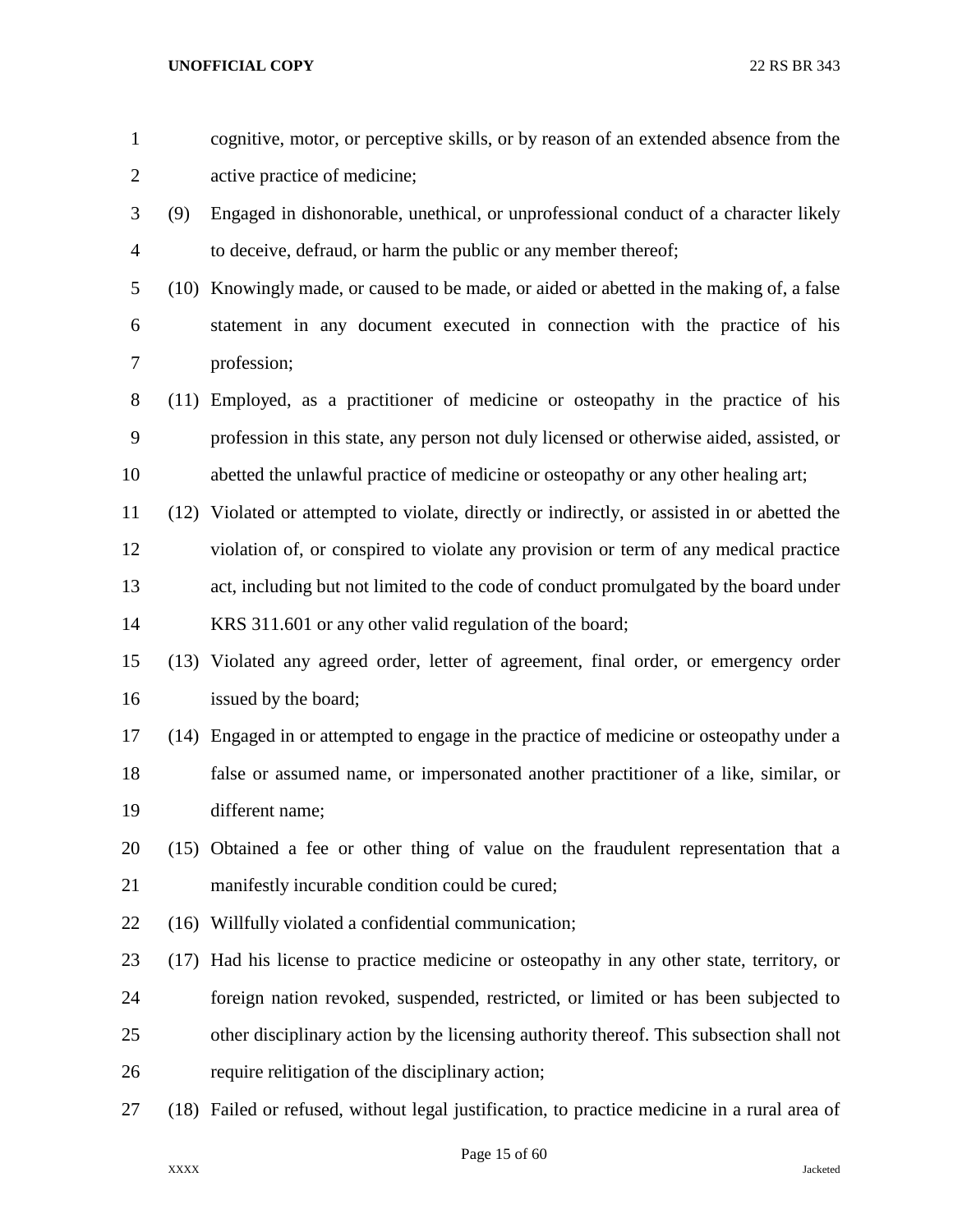this state in violation of a valid medical scholarship loan contract with the trustees of the rural Kentucky medical scholarship fund;

 (19) Given or received, directly or indirectly, from any person, firm, or corporation, any fee, commission, rebate, or other form of compensation for sending, referring, or otherwise inducing a person to communicate with a person licensed under KRS 311.530 to 311.620 in his professional capacity or for any professional services not actually and personally rendered; provided, however, that nothing contained in this subsection shall prohibit persons holding valid and current licenses under KRS 311.530 to 311.620 from practicing medicine in partnership or association or in a professional service corporation authorized by KRS Chapter 274, as now or hereinafter amended, or from pooling, sharing, dividing, or apportioning the fees and moneys received by them or by the partnership, corporation, or association in accordance with the partnership agreement or the policies of the board of directors of the corporation or association. Nothing contained in this subsection shall abrogate the right of two (2) or more persons holding valid and current licenses under KRS 311.530 to 311.620 to receive adequate compensation for concurrently rendering professional care to a single patient and divide a fee, if the patient has full knowledge of this division and if the division is made in proportion to the services performed and responsibility assumed by each;

 (20) Been removed, suspended, expelled, or disciplined by any professional medical association or society when the action was based upon what the association or society found to be unprofessional conduct, professional incompetence, malpractice, or a violation of any provision of KRS Chapter 311. This subsection shall not require relitigation of the disciplinary action;

 (21) Been disciplined by a licensed hospital or medical staff of the hospital, including removal, suspension, limitation of hospital privileges, failing to renew privileges for cause, resignation of privileges under pressure or investigation, or other disciplinary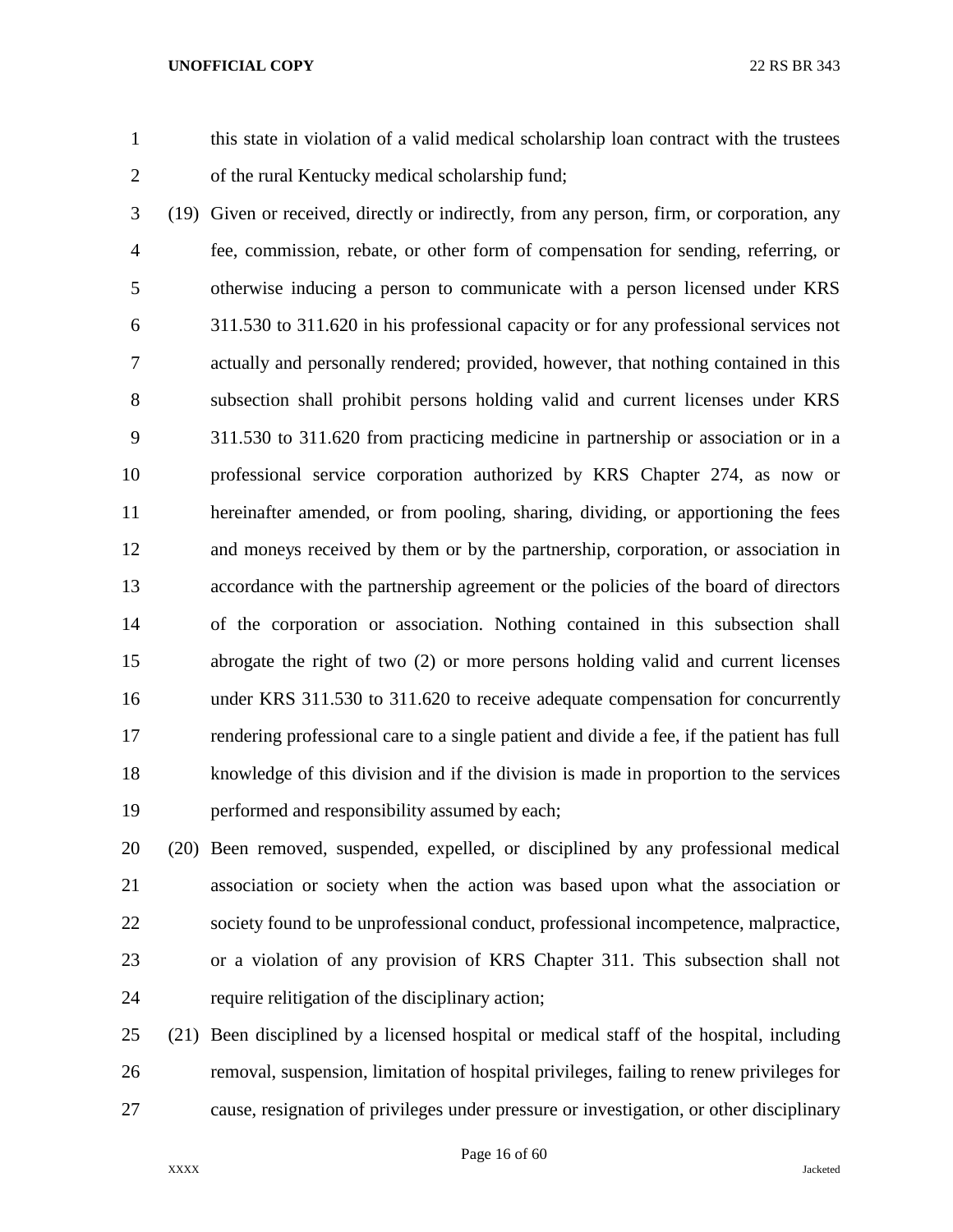| $\mathbf{1}$   |      | action if the action was based upon what the hospital or medical staff found to be      |
|----------------|------|-----------------------------------------------------------------------------------------|
| $\overline{2}$ |      | unprofessional conduct, professional incompetence, malpractice, or a violation of       |
| 3              |      | any provisions of KRS Chapter 311. This subsection shall not require relitigation of    |
| 4              |      | the disciplinary action;                                                                |
| 5              |      | (22) Failed to comply with the requirements of KRS 213.101, 311.782, or 311.783 or      |
| 6              |      | failed to submit to the Vital Statistics Branch in accordance with a court order a      |
| 7              |      | complete report as described in KRS 213.101;                                            |
| 8              |      | (23) Failed to comply with any of the requirements regarding making or maintaining      |
| 9              |      | medical records or documents described in KRS 311.7704 or 311.7707;                     |
| 10             |      | (24) Failed to comply with the requirements of KRS 311.7705 or 311.7706;                |
| 11             |      | (25) Been convicted of female genital mutilation under KRS 508.125, which shall result  |
| 12             |      | in mandatory revocation of a license; [-or]                                             |
| 13             |      | (26) As provided in KRS 311.824(2), been convicted of a violation of KRS 311.823(2):    |
| 14             |      | $\mathbf{\underline{or}}$                                                               |
| 15             | (27) | <b>Failed to comply with the requirements of Section 1 of this Act.</b>                 |
|                |      |                                                                                         |
| 16             |      | Section 3. KRS 311.990 is amended to read as follows:                                   |
| 17             | (1)  | Any person who violates KRS 311.250 shall be guilty of a violation.                     |
| 18             | (2)  | Any college or professor thereof violating the provisions of KRS 311.300 to             |
| 19             |      | 311.350 shall be civilly liable on his bond for a sum not less than one hundred         |
| 20             |      | dollars $(\$100)$ nor more than one thousand dollars $(\$1,000)$ for each violation,    |
| 21             |      | which may be recovered by an action in the name of the Commonwealth.                    |
| 22             | (3)  | Any person who presents to the county clerk for the purpose of registration any         |
| 23             |      | license which has been fraudulently obtained, or obtains any license under KRS          |
| 24             |      | 311.380 to 311.510 by false or fraudulent statement or representation, or practices     |
| 25             |      | podiatry under a false or assumed name or falsely impersonates another practitioner     |
| 26             |      | or former practitioner of a like or different name, or aids and abets any person in the |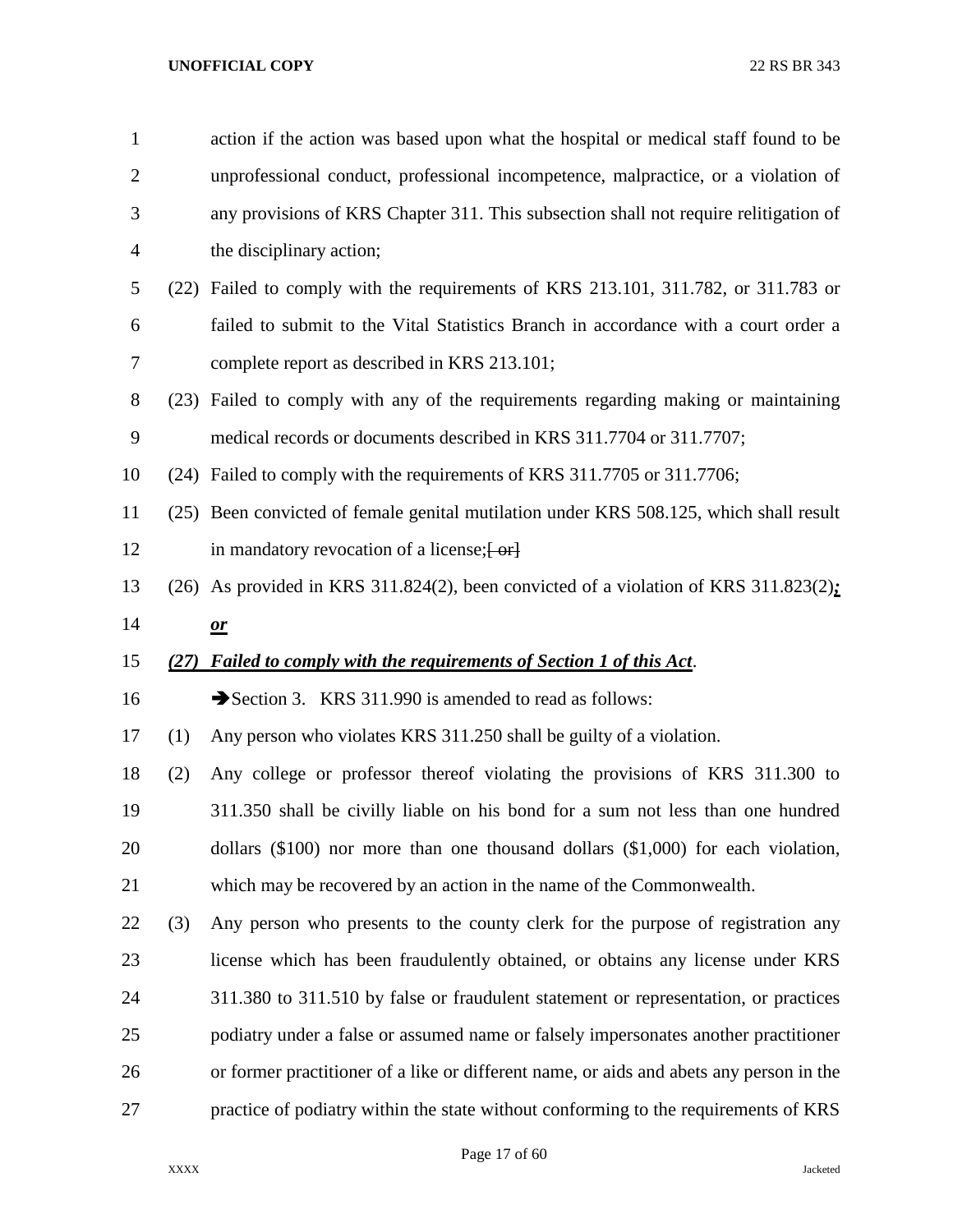| $\mathbf{1}$   |            | 311.380 to 311.510, or otherwise violates or neglects to comply with any of the         |
|----------------|------------|-----------------------------------------------------------------------------------------|
| $\overline{2}$ |            | provisions of KRS 311.380 to 311.510, shall be guilty of a Class A misdemeanor.         |
| 3              |            | Each case of practicing podiatry in violation of the provisions of KRS 311.380 to       |
| 4              |            | 311.510 shall be considered a separate offense.                                         |
| 5              | (4)        | Each violation of KRS 311.560 shall constitute a Class D felony.                        |
| 6              | (5)        | Each violation of KRS 311.590 shall constitute a Class D felony. Conviction under       |
| 7              |            | this subsection of a holder of a license or permit shall result automatically in        |
| 8              |            | permanent revocation of such license or permit.                                         |
| 9              | (6)        | Conviction of willfully resisting, preventing, impeding, obstructing, threatening, or   |
| 10             |            | interfering with the board or any of its members, or of any officer, agent, inspector,  |
| 11             |            | or investigator of the board or the Cabinet for Health and Family Services, in the      |
| 12             |            | administration of any of the provisions of KRS 311.550 to 311.620 shall be a Class      |
| 13             |            | A misdemeanor.                                                                          |
| 14             | (7)        | Each violation of KRS 311.375(1) shall, for the first offense, be a Class B             |
| 15             |            | misdemeanor, and, for each subsequent offense shall be a Class A misdemeanor.           |
| 16             | (8)        | Each violation of KRS 311.375(2) shall, for the first offense, be a violation, and, for |
| 17             |            | each subsequent offense, be a Class B misdemeanor.                                      |
| 18             | (9)        | Each day of violation of either subsection of KRS 311.375 shall constitute a            |
| 19             |            | separate offense.                                                                       |
| 20             | $(10)$ (a) | Any person who intentionally or knowingly performs an abortion contrary to              |
| 21             |            | the requirements of KRS 311.723(1) shall be guilty of a Class D felony; and             |
| 22             |            | Any person who intentionally, knowingly, or recklessly violates the<br>(b)              |
| 23             |            | requirements of KRS 311.723(2) shall be guilty of a Class A misdemeanor.                |
| 24             | $(11)$ (a) | Any physician who performs a partial-birth abortion in violation of KRS<br>1.           |
| 25             |            | 311.765 shall be guilty of a Class D felony. However, a physician shall                 |
| 26             |            | not be guilty of the criminal offense if the partial-birth abortion was                 |
| 27             |            | necessary to save the life of the mother whose life was endangered by a                 |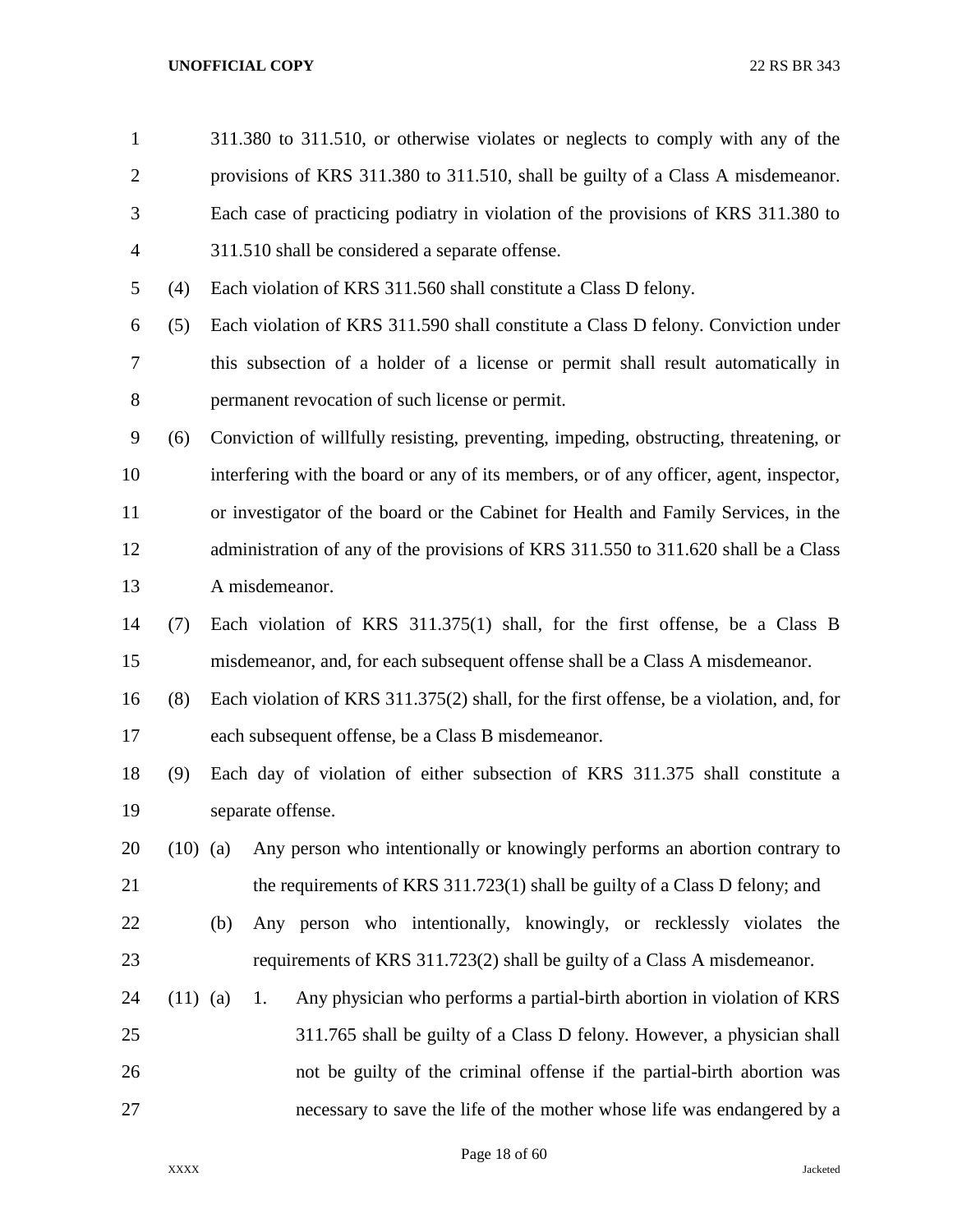| $\mathbf{1}$   |                     | physical disorder, illness, or injury.                                            |
|----------------|---------------------|-----------------------------------------------------------------------------------|
| $\overline{c}$ |                     | A physician may seek a hearing before the State Board of Medical<br>2.            |
| 3              |                     | Licensure on whether the physician's conduct was necessary to save the            |
| 4              |                     | life of the mother whose life was endangered by a physical disorder,              |
| 5              |                     | illness, or injury. The board's findings, decided by majority vote of a           |
| 6              |                     | quorum, shall be admissible at the trial of the physician. The board shall        |
| $\tau$         |                     | promulgate administrative regulations to carry out the provisions of this         |
| 8              |                     | subparagraph.                                                                     |
| 9              |                     | 3.<br>Upon a motion of the physician, the court shall delay the beginning of      |
| 10             |                     | the trial for not more than thirty (30) days to permit the hearing, referred      |
| 11             |                     | to in subparagraph 2. of this paragraph, to occur.                                |
| 12             | (b)                 | Any person other than a physician who performs a partial-birth abortion shall     |
| 13             |                     | not be prosecuted under this subsection but shall be prosecuted under             |
| 14             |                     | provisions of law which prohibit any person other than a physician from           |
| 15             |                     | performing any abortion.                                                          |
| 16             | (c)                 | No penalty shall be assessed against the woman upon whom the partial-birth        |
| 17             |                     | abortion is performed or attempted to be performed.                               |
| 18             | $(12)$ ( <i>a</i> ) | <b>Except as provided in subsection (12) of Section 1 of this Act, any person</b> |
| 19             |                     | who intentionally or recklessly performs an abortion upon a minor without         |
| 20             |                     | <u>obtaining the required consent pursuant to Section 1 of this Act shall be</u>  |
| 21             |                     | guilty of a Class D felony.                                                       |
| 22             | (b)                 | <i>Except as provided in paragraph (a) of this subsection</i> , any person who    |
| 23             |                     | intentionally performs an abortion with knowledge that, or with reckless          |
| 24             |                     | disregard as to whether, the person upon whom the abortion is to be               |
| 25             |                     | performed is an unemancipated minor, and whol intentionally or knowingly          |
| 26             |                     | fails to conform to any requirement of KRS 311.732 is guilty of a Class A         |
| 27             |                     | misdemeanor.                                                                      |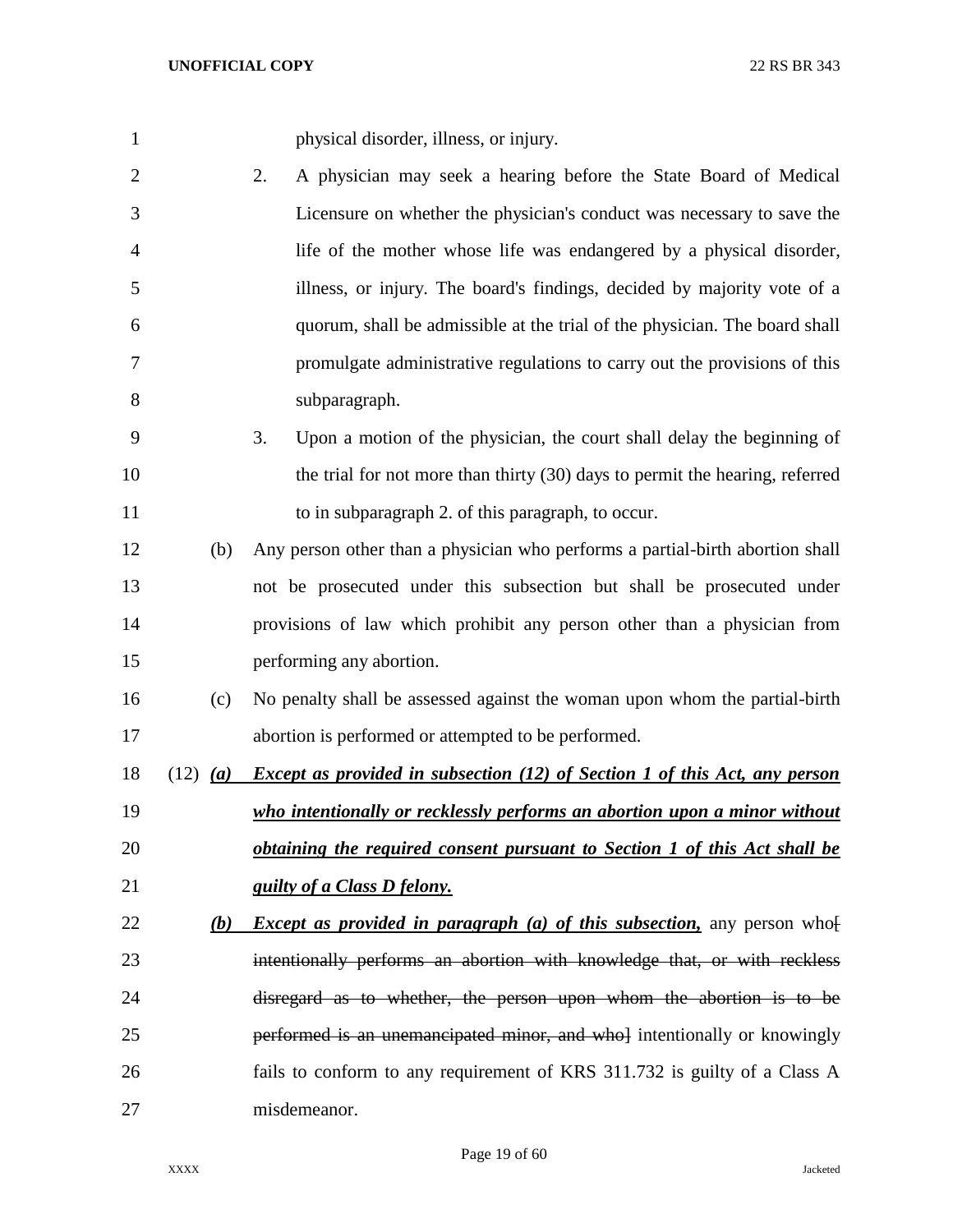| $\mathbf{1}$     | Any person who negligently releases information or documents which<br>$(c)$ $(13)$               |
|------------------|--------------------------------------------------------------------------------------------------|
| $\overline{2}$   | are confidential under KRS 311.732 is guilty of a Class B misdemeanor.                           |
| 3                | $(13)$ [ $(14)$ ] Any person who performs an abortion upon a married woman either with           |
| $\overline{4}$   | knowledge or in reckless disregard of whether KRS 311.735 applies to her and who                 |
| 5                | intentionally, knowingly, or recklessly fails to conform to the requirements of KRS              |
| 6                | 311.735 shall be guilty of a Class D felony.                                                     |
| 7                | $(14)$ { $(15)$ } Any person convicted of violating KRS 311.750 shall be guilty of a Class B     |
| 8                | felony.                                                                                          |
| $\boldsymbol{9}$ | $(15)$ [ $(16)$ ] Any person who violates KRS 311.760(2) shall be guilty of a Class D felony.    |
| 10               | $(16)$ $\{ (17)$ } Any person who violates KRS 311.770 shall be guilty of a Class D felony.      |
| 11               | $(17)$ [ $(18)$ ] Except as provided in KRS 311.787(3), any person who intentionally violates    |
| 12               | KRS 311.787 shall be guilty of a Class D felony.                                                 |
| 13               | $(18)$ $(19)$ A person convicted of violating KRS 311.780 shall be guilty of a Class C           |
| 14               | felony.                                                                                          |
| 15               | $(19)$ [ $(20)$ ] Except as provided in KRS 311.782(6), any person who intentionally violates    |
| 16               | KRS 311.782 shall be guilty of a Class D felony.                                                 |
| 17               | $(20)(21)$ Any person who violates KRS 311.783(1) shall be guilty of a Class B                   |
| 18               | misdemeanor.                                                                                     |
| 19               | $(21)$ { $(22)$ } Any person who violates KRS 311.7705(1) is guilty of a Class D felony.         |
| 20               | $(22)$ { $(23)$ } Any person who violates KRS 311.7706(1) is guilty of a Class D felony.         |
| 21               | $(23)$ [ $(24)$ ] Except as provided in KRS 311.731(7), any person who violates KRS              |
| 22               | 311.731(2) shall be guilty of a Class D felony.                                                  |
| 23               | $(24)$ { $(25)$ } Any physician, physician assistant, advanced practice registered nurse, nurse, |
| 24               | or other healthcare provider who intentionally violates KRS 311.823(2) shall be                  |
| 25               | guilty of a Class D felony. As used in this subsection, "healthcare provider" has the            |
| 26               | same meaning as in KRS 311.821.                                                                  |
| 27               | $(25)$ $(26)$ } Any person who violates KRS 311.810 shall be guilty of a Class A                 |

Page 20 of 60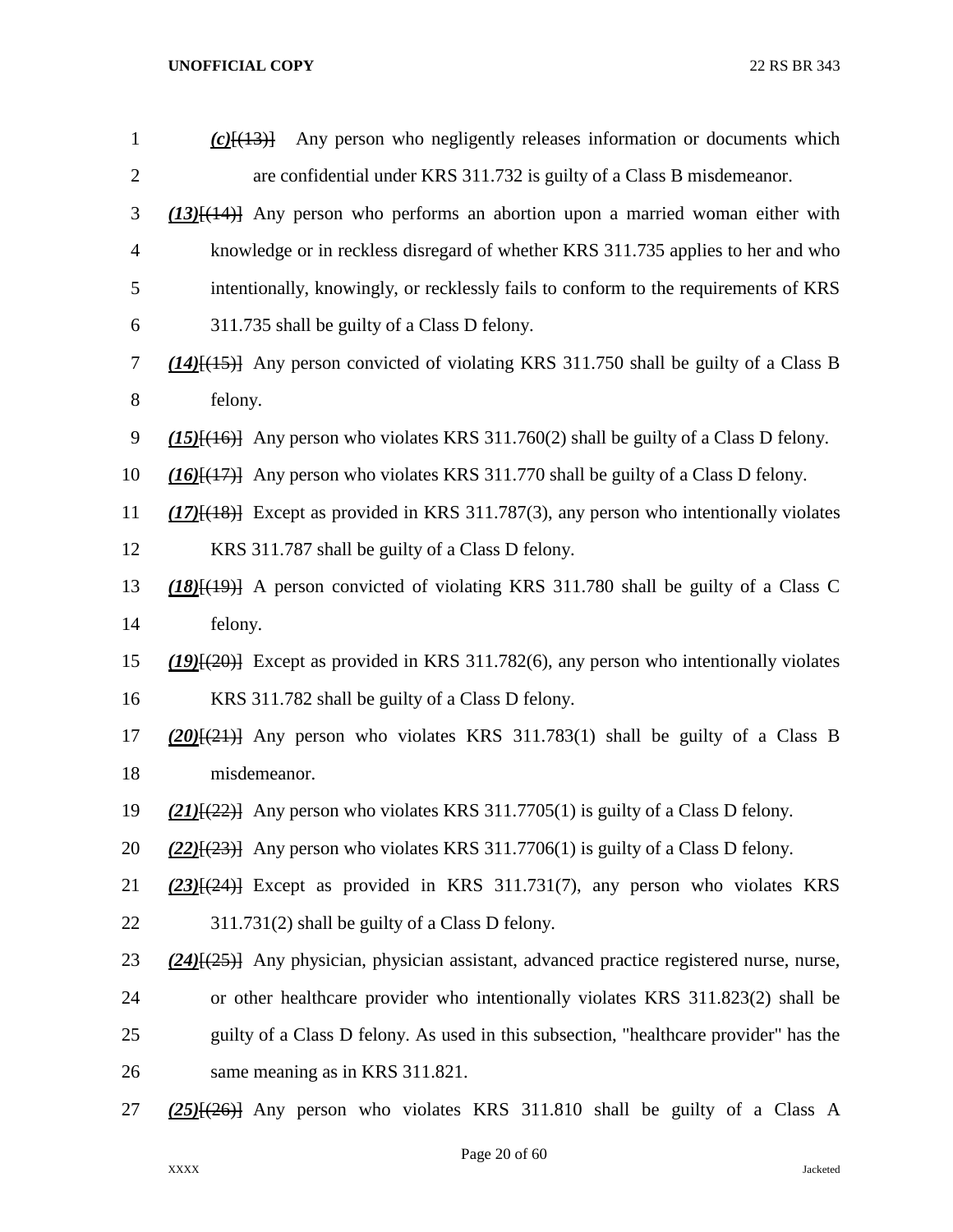| $\mathbf{1}$   |                | misdemeanor.                                                                                         |
|----------------|----------------|------------------------------------------------------------------------------------------------------|
| $\overline{c}$ |                | $(26)$ $(27)$ } Any professional medical association or society, licensed physician, or              |
| 3              |                | hospital or hospital medical staff who shall have violated the provisions of KRS                     |
| 4              |                | 311.606 shall be guilty of a Class B misdemeanor.                                                    |
| 5              |                | $(27)$ { $(28)$ } Any administrator, officer, or employee of a publicly owned hospital or            |
| 6              |                | publicly owned health care facility who performs or permits the performance of                       |
| 7              |                | abortions in violation of KRS $311.800(1)$ shall be guilty of a Class A misdemeanor.                 |
| $8\,$          |                | $(28)(29)$ } Any person who violates KRS 311.905(3) shall be guilty of a violation.                  |
| 9              |                | $(29)$ { $(30)$ } Any person who violates the provisions of KRS 311.820 shall be guilty of a         |
| 10             |                | Class A misdemeanor.                                                                                 |
| 11             | $(30)(31)$ (a) | Any person who fails to test organs, skin, or other human tissue which is                            |
| 12             |                | to be transplanted, or violates the confidentiality provisions required by KRS                       |
| 13             |                | 311.281, shall be guilty of a Class A misdemeanor.                                                   |
| 14             | (b)            | Any person who has human immunodeficiency virus infection, who knows he                              |
| 15             |                | is infected with human immunodeficiency virus, and who has been informed                             |
| 16             |                | that he may communicate the infection by donating organs, skin, or other                             |
| 17             |                | human tissue who donates organs, skin, or other human tissue shall be guilty                         |
| 18             |                | of a Class D felony.                                                                                 |
| 19             |                | (31) <sup>[(32)</sup> ] Any person who sells or makes a charge for any transplantable organ shall be |
| 20             |                | guilty of a Class D felony.                                                                          |
| 21             |                | $(32)$ { $(33)$ } Any person who offers remuneration for any transplantable organ for use in         |
| 22             |                | transplantation into himself shall be fined not less than five thousand dollars                      |
| 23             |                | $(\$5,000)$ nor more than fifty thousand dollars $(\$50,000)$ .                                      |
| 24             |                | $(33)$ [ $(34)$ ] Any person brokering the sale or transfer of any transplantable organ shall be     |
| 25             |                | guilty of a Class C felony.                                                                          |
| 26             |                | $(34)$ [ $(35)$ ] Any person charging a fee associated with the transplantation of a                 |
| 27             |                | transplantable organ in excess of the direct and indirect costs of procuring,                        |

Page 21 of 60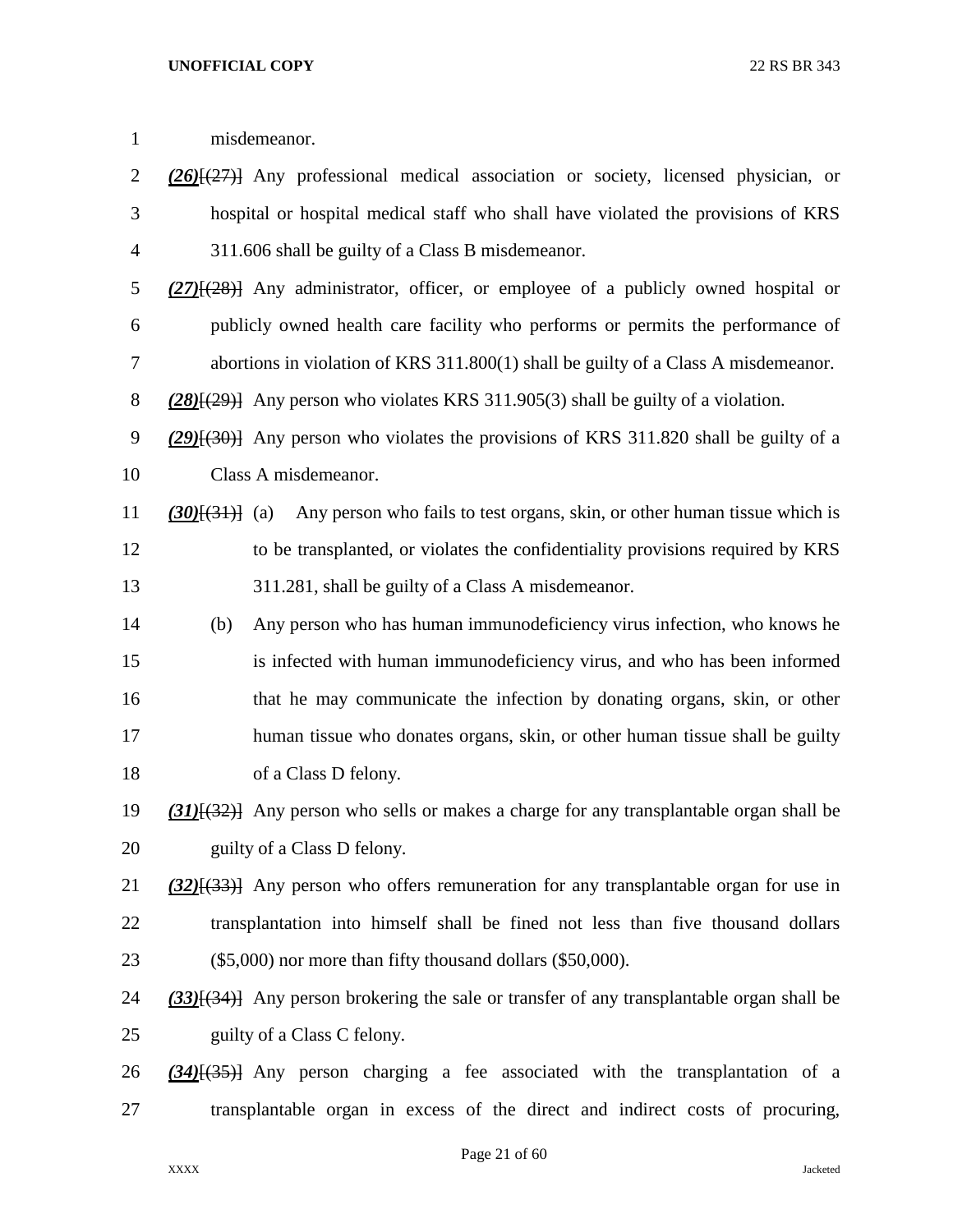| $\mathbf{1}$   | distributing, or transplanting the transplantable organ shall be fined not less than        |
|----------------|---------------------------------------------------------------------------------------------|
| $\overline{2}$ | fifty thousand dollars (\$50,000) nor more than five hundred thousand dollars               |
| 3              | $(\$500,000).$                                                                              |
| 4              | $(35)$ { $(36)$ } Any hospital performing transplantable organ transplants which knowingly  |
| 5              | fails to report the possible sale, purchase, or brokering of a transplantable organ         |
| 6              | shall be fined not less than ten thousand dollars (\$10,000) or more than fifty             |
| 7              | thousand dollars (\$50,000).                                                                |
| 8              | Any physician or qualified technician who violates KRS 311.727 shall<br>$(36)(37)$ (a)      |
| 9              | be fined not more than one hundred thousand dollars (\$100,000) for a first                 |
| 10             | offense and not more than two hundred fifty thousand dollars (\$250,000) for                |
| 11             | each subsequent offense.                                                                    |
| 12             | In addition to the fine, the court shall report the violation of any physician, in<br>(b)   |
| 13             | writing, to the Kentucky Board of Medical Licensure for such action and                     |
| 14             | discipline as the board deems appropriate.                                                  |
| 15             | $(37)$ [ $(38)$ ] Any person who violates KRS 311.691 shall be guilty of a Class B          |
| 16             | misdemeanor for the first offense, and a Class A misdemeanor for a second or                |
| 17             | subsequent offense. In addition to any other penalty imposed for that violation, the        |
| 18             | board may, through the Attorney General, petition a Circuit Court to enjoin the             |
| 19             | person who is violating KRS 311.691 from practicing genetic counseling in                   |
| 20             | violation of the requirements of KRS 311.690 to 311.700.                                    |
| 21             | (38)[(39)] Any person convicted of violating KRS 311.728 shall be guilty of a Class D       |
| 22             | felony.                                                                                     |
| 23             | A person who intentionally, knowingly, or recklessly violates Sections 5 to<br>$(39)$ $(a)$ |
| 24             | 11 of this Act is guilty of a Class D felony.                                               |
| 25             | No criminal penalty may be assessed against a pregnant patient upon whom<br>(b)             |
| 26             | a drug-induced abortion is attempted, induced, or performed.                                |
|                |                                                                                             |

27 Section 4. KRS 213.101 is amended to read as follows: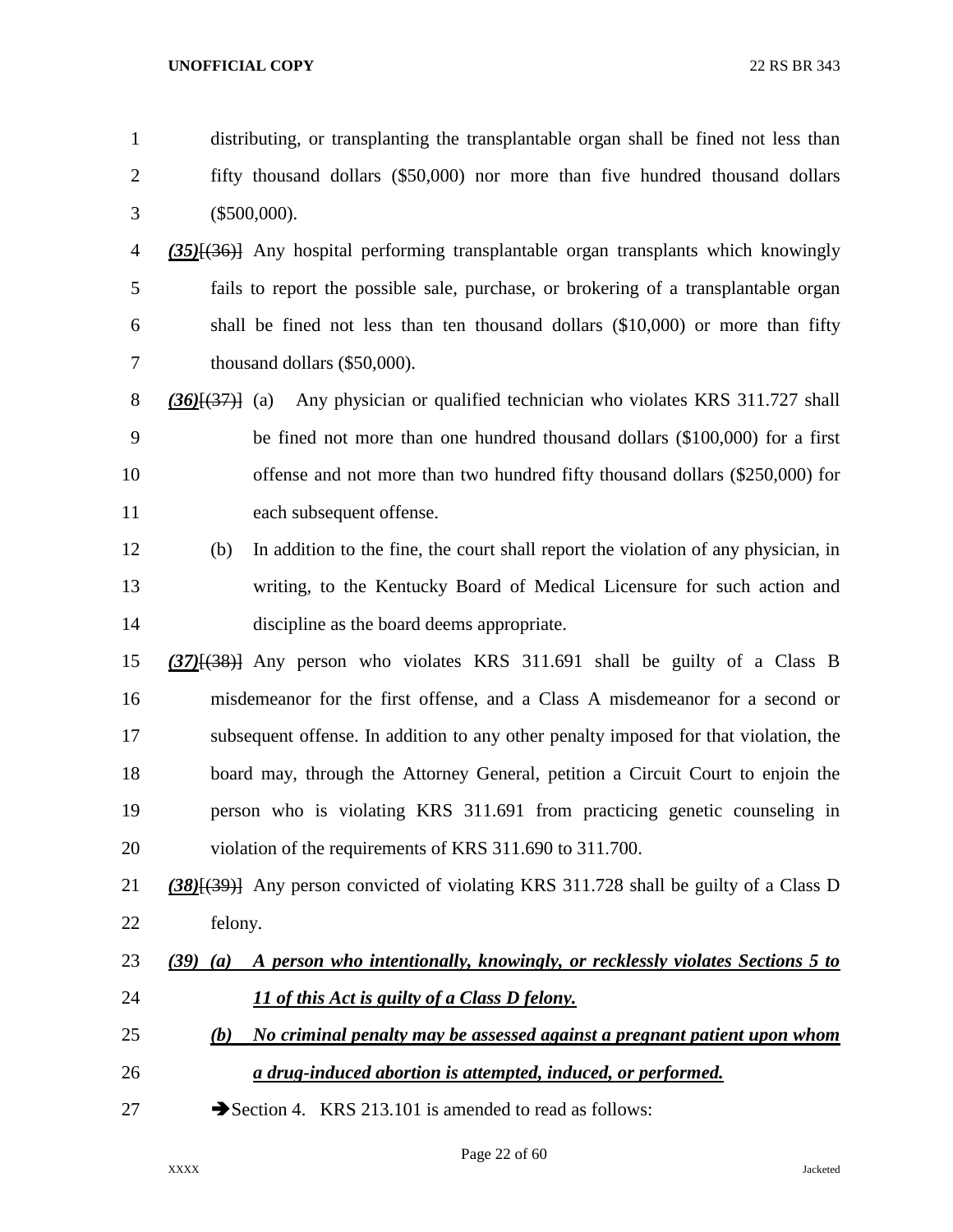| $\mathbf{1}$   | defined in KRS 213.011<br>which<br>(1)<br>$\frac{f(a)}{g(a)}$ Each abortion<br>as<br>the<br>occurs<br>in   |
|----------------|------------------------------------------------------------------------------------------------------------|
| $\overline{2}$ | Commonwealth, regardless of the length of gestation, shall be reported to the                              |
| 3              | Vital Statistics Branch by the person in charge of the institution within <i>three</i>                     |
| 4              | $(3)$ fifteen $(15)$ days after the end of the month in which the abortion                                 |
| 5              | occurred. If the abortion was performed outside an institution, the attending                              |
| 6              | physician shall prepare and file the report within <i>three</i> $(3)$ fifteen $(15)$ days                  |
| 7              | after <del>[the end of the month in which ]</del> the abortion occurred.                                   |
| 8              | The report shall include all the information the physician is required to certify<br>$(2)$ $(\frac{1}{6})$ |
| 9              | in writing or determine under KRS 311.731, 311.7704, 311.7705, 311.7706,                                   |
| 10             | 311.7707, 311.774, 311.782, <del>[and ]</del> 311.783, <b>Sections 1, 8, and 9 of this Act, and at</b>     |
| 11             | <u>a minimum:</u>                                                                                          |
| 12             | The full name and address of the physician who performed the abortion or<br>(a)                            |
| 13             | provided the abortion-inducing drug as defined in Section 5 of this Act;                                   |
| 14             | The address at which the abortion was performed or the address at which<br>(b)                             |
| 15             | the abortion-inducing drug was provided by a qualified physician, or the                                   |
| 16             | method of obtaining the abortion-inducing drug if not provided by a                                        |
| 17             | qualified physician, including mail order, internet order, or by a telehealth                              |
| 18             | provider in which case identifying information for the pharmacy, Web site                                  |
| 19             | address, or the telemedicine provider shall be included;                                                   |
| 20             | The names, serial numbers, National Drug Codes, lot numbers, and<br>(c)                                    |
| 21             | expiration dates of the specific abortion-inducing drugs that were provided                                |
| 22             | to the pregnant patient and the dates each were provided;                                                  |
| 23             | The full name and address of the referring physician, agency, or service, if<br>(d)                        |
| 24             | any;                                                                                                       |
| 25             | The pregnant patient's city or town, county, state, country of residence, and<br>(e)                       |
| 26             | zip code;                                                                                                  |
| 27             | The pregnant patient's age, race, and ethnicity;<br>(f)                                                    |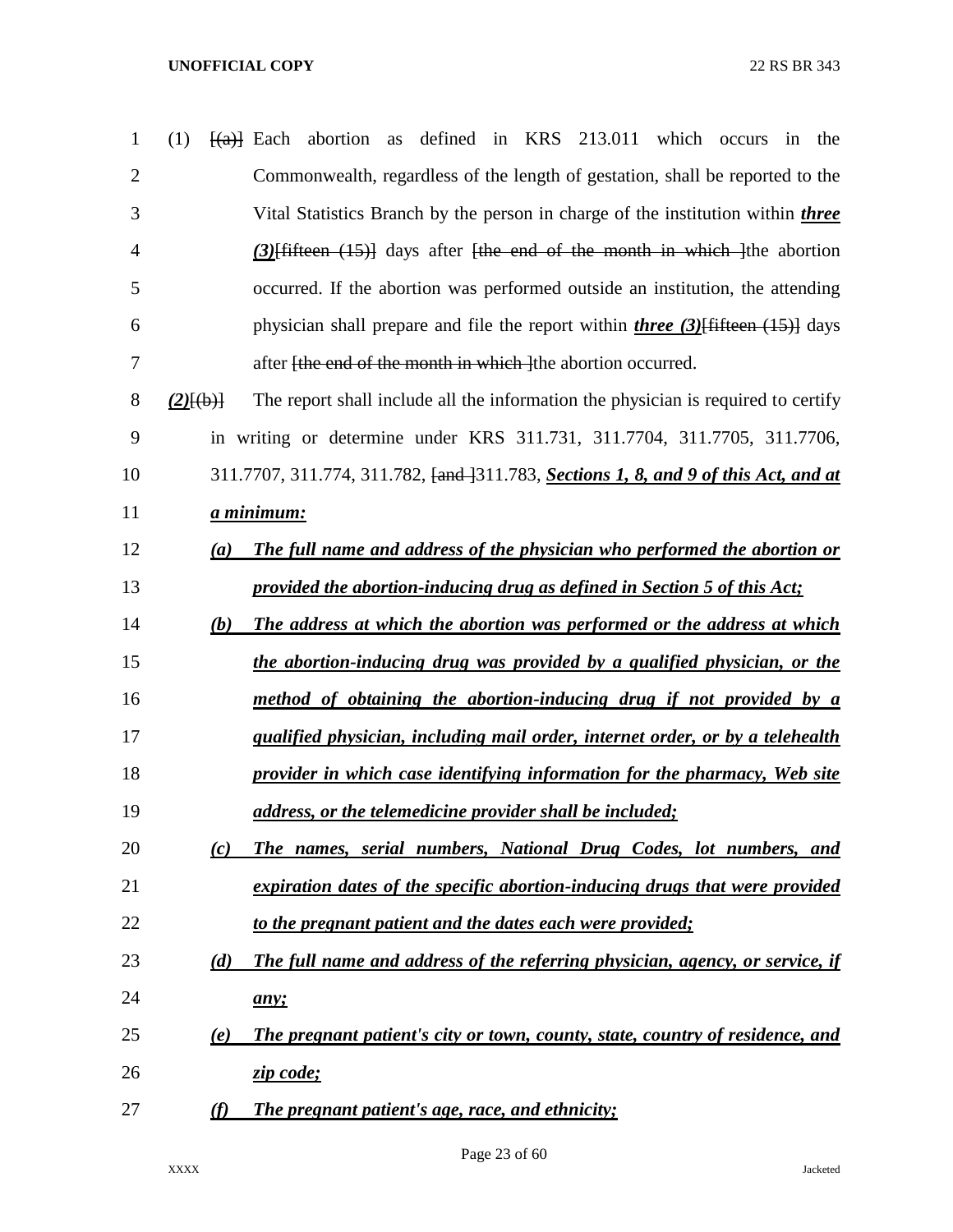| $\mathbf{1}$ | $\left( \mathbf{g} \right)$ | The age or approximate age of the father, if known;                              |
|--------------|-----------------------------|----------------------------------------------------------------------------------|
| 2            | (h)                         | The total number and dates of each previous pregnancy, live birth, and           |
| 3            |                             | <i>abortion of the pregnant patient;</i>                                         |
| 4            | (i)                         | The probable gestational and post-fertilization ages of the unborn child, the    |
| 5            |                             | methods used to confirm the gestational and post-fertilization ages, and the     |
| 6            |                             | date determined;                                                                 |
| 7            | (i)                         | A list of any pre-existing medical conditions of the pregnant patient that       |
| 8            |                             | may complicate her pregnancy, if any, including hemorrhage, infection,           |
| 9            |                             | <i>uterine perforation, cervical laceration, retained products, or any other</i> |
| 10           |                             | condition;                                                                       |
| 11           | (k)                         | Whether the fetus was delivered alive and the length of time the fetus           |
| 12           |                             | survived;                                                                        |
| 13           | (l)                         | Whether the fetus was viable and, if viable, the medical reason for              |
|              |                             |                                                                                  |
| 14           |                             | termination;                                                                     |
| 15           | (m)                         | Whether a pathological examination of the fetus was performed;                   |
| 16           | (n)                         | Whether the pregnant patient returned for a follow-up examination, the           |
| 17           |                             | date and results of any such follow-up examination, and what reasonable          |
| 18           |                             | efforts were made by the qualified physician to encourage the patient to         |
| 19           |                             | reschedule a follow-up examination if the appointment was missed;                |
| 20           | $\boldsymbol{\omega}$       | Whether the woman suffered any complications or adverse events<br>as             |
| 21           |                             | defined in Section 5 of this Act and what specific complications or adverse      |
| 22           |                             | events occurred, and any follow-up treatment provided as required by             |
| 23           |                             | <b>Section 25 of this Act;</b>                                                   |
| 24           | (p)                         | Whether the pregnant patient was Rh negative and, if so, was provided with       |
| 25           |                             | an Rh negative information fact sheet and treated with the prevailing            |
| 26           |                             | medical standard of care to prevent harmful fetal or child outcomes or Rh        |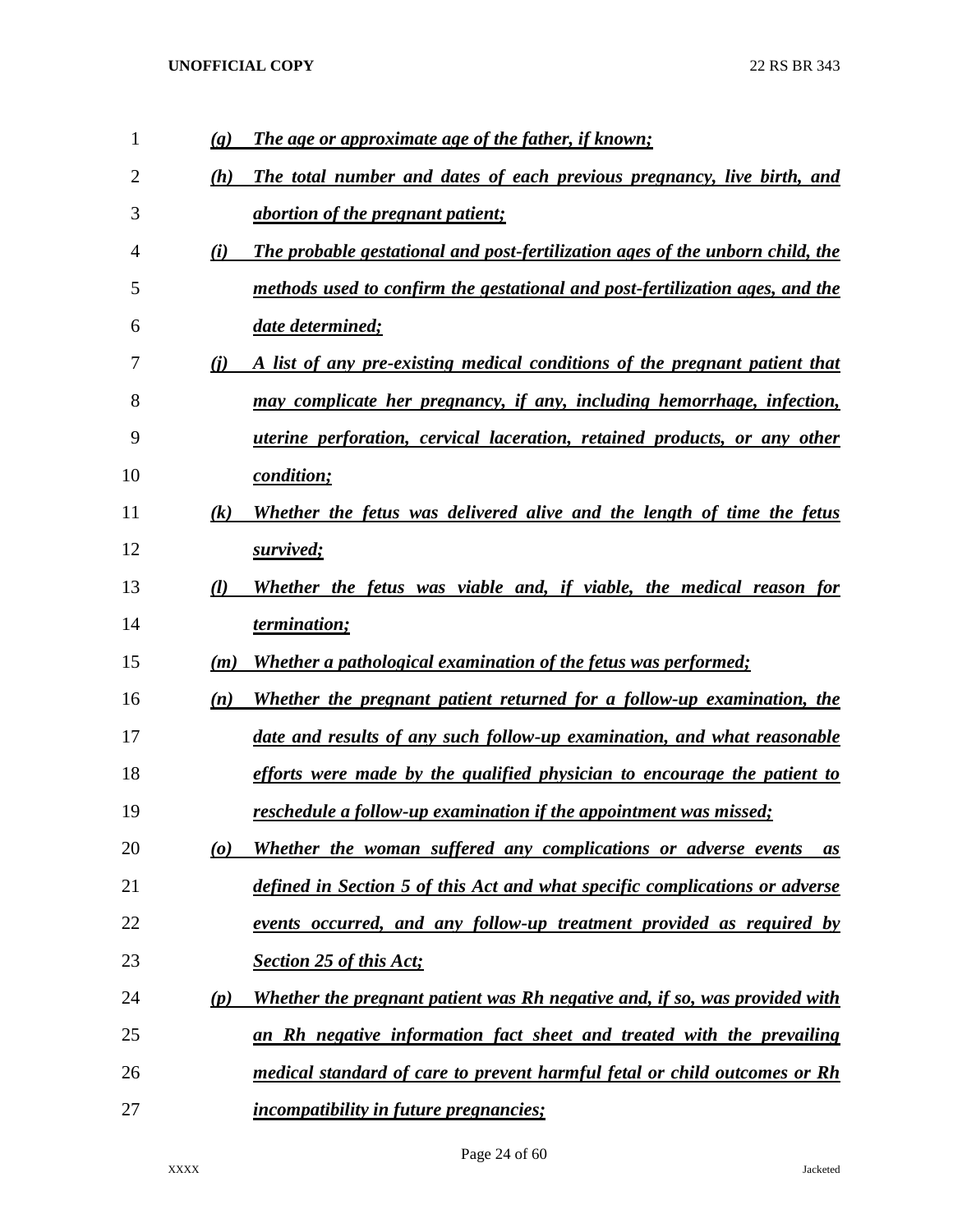| 1  | $\left( q\right)$ | The amount billed to cover the treatment for specific complications or                |
|----|-------------------|---------------------------------------------------------------------------------------|
| 2  |                   | adverse events, including whether the treatment was billed to Medicaid,               |
| 3  |                   | private insurance, private pay, or other method. This should include ICD-10           |
| 4  |                   | codes reported and charges for any physician, hospital, emergency room,               |
| 5  |                   | <u>prescription or other drugs, laboratory tests, and any other costs for</u>         |
| 6  |                   | treatment rendered;                                                                   |
| 7  | (r)               | The reason for the abortion, if known, including abuse, coercion,                     |
| 8  |                   | harassment, or trafficking; and                                                       |
| 9  | (s)               | Whether the pregnant patient was tested for sexually transmitted diseases             |
| 10 |                   | when providing the informed consent required in KRS 311.725 and Section               |
| 11 |                   | <u>8 of this Act twenty-four (24) hours before the abortion procedure or tested</u>   |
| 12 |                   | at the time of the abortion procedure, and if the pregnant patient tested             |
| 13 |                   | positive, was treated or referred for treatment and follow-up care [but shall         |
| 14 |                   | not include information which will identify the physician, woman, or man              |
| 15 |                   | involved.                                                                             |
| 16 | (3)               | <b>The report shall not contain:</b>                                                  |
| 17 | (a)               | The name of the pregnant patient;                                                     |
| 18 | (b)               | <b>Common identifiers such as a Social Security number and motor vehicle</b>          |
| 19 |                   | <i>operator's license number; and</i>                                                 |
| 20 | (c)               | Any other information or identifiers that would make it possible to ascertain         |
| 21 |                   | the patient's identity.                                                               |
| 22 | $(4)$ [(e)]       | If a person other than the physician described in this subsection makes or            |
| 23 |                   | maintains a record required by <b>Section 1 of this Act</b> , KRS 311.7704, 311.7705, |
| 24 |                   | 311.7706, or 311.7707 on the physician's behalf or at the physician's direction, that |
| 25 |                   | person shall comply with the reporting requirement described in this subsection as if |
| 26 |                   | the person were the physician.                                                        |
| 27 | $(5)$ $(2)$       | Each prescription issued for <i>an abortion-inducing drug as defined in Section</i>   |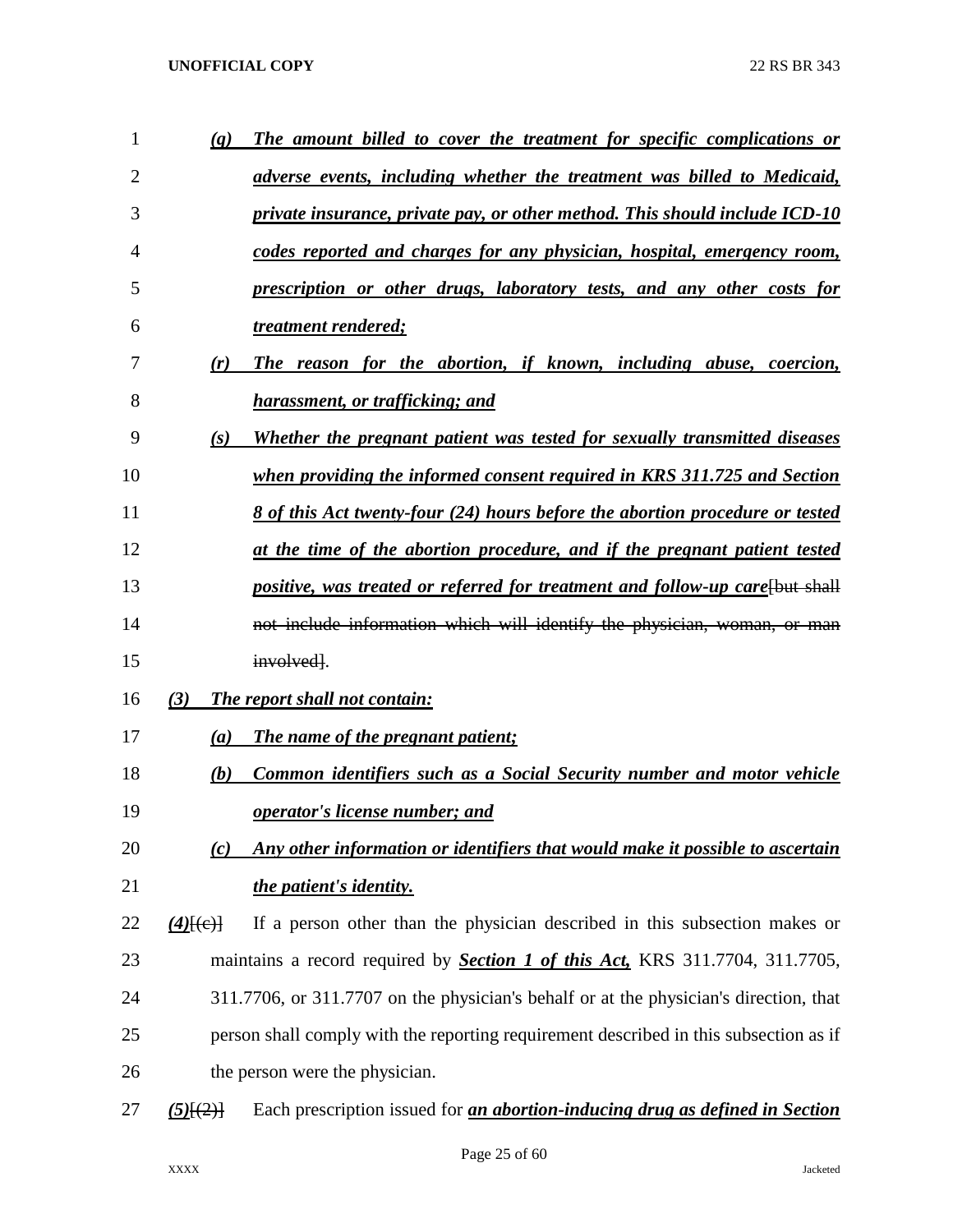*5 of this Act*[RU-486, cytotec, pitocin, mifeprex, misoprostol, or any other drug or combination of drugs] for which the primary indication is the induction of abortion as defined in KRS 213.011 shall be reported to the Vital Statistics Branch within *three (3)*[fifteen (15)] days after the [end of the month in which ]the prescription was issued as required by KRS 311.774, but the report shall not include information which will identify the woman involved or anyone who may be picking up the prescription on behalf of the woman.

 *(6)*[(3)] The name of the person completing the report and the reporting institution shall not be subject to disclosure under KRS 61.870 to 61.884.

 *(7)*[(4)] By September 30 of each year, the Vital Statistics Branch shall issue a public report that provides statistics on all data collected, including the type of abortion procedure used, for the previous calendar year compiled from all of the reports covering that calendar year submitted to the cabinet in accordance with this section 14 for each of the items listed in [subsections (1) and (2) of ]this section. Each annual report shall also provide statistics for all previous calendar years in which this section was in effect, adjusted to reflect any additional information from late or corrected reports. The Vital Statistics Branch shall ensure that none of the information included in the report could reasonably lead to the identification of any pregnant woman upon whom an abortion was performed or attempted. Each annual report shall be made available on the cabinet's Web site.

*(8)*[(5)] (a) Any person or institution who fails to submit a report by the end of thirty 22 (30) days following the due date set in  $f$ subsections (1) and (2) of 1<sup>this</sup> section shall be subject to a late fee of five hundred dollars (\$500) for each additional thirty (30) day period or portion of a thirty (30) day period the report is overdue.

 (b) Any person or institution who fails to submit a report, or who has submitted only an incomplete report, more than one (1) year following the due date set in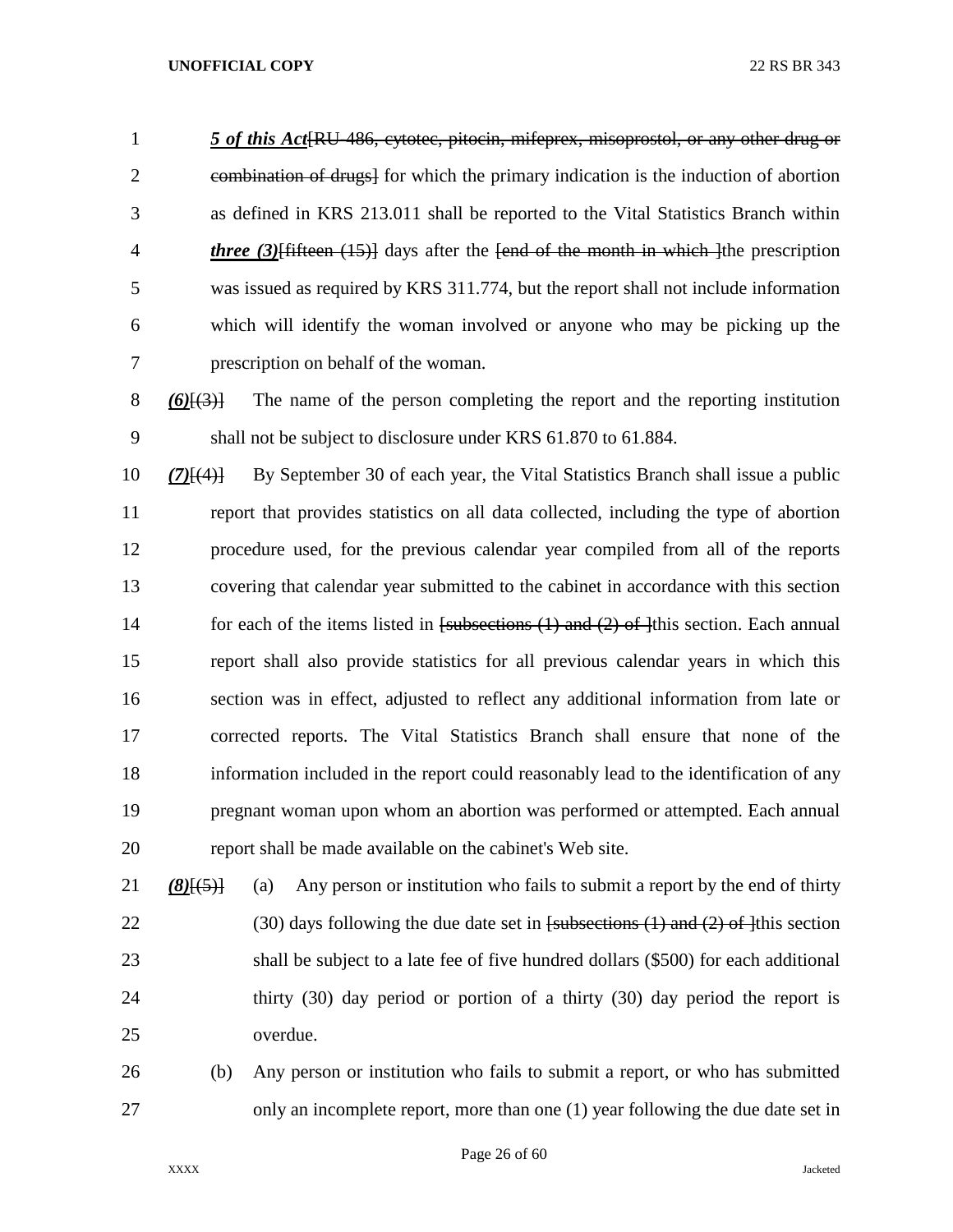| $\mathbf{1}$   |                       | $f_{\text{subsections}}(1)$ and (2) of this section, may in a civil action brought by the |
|----------------|-----------------------|-------------------------------------------------------------------------------------------|
| $\overline{2}$ |                       | Vital Statistics Branch be directed by a court of competent jurisdiction to               |
| 3              |                       | submit a complete report within a time period stated by court order or be                 |
| 4              |                       | subject to contempt of court.                                                             |
| 5              | (c)                   | Failure by any physician to comply with the requirements of this section, other           |
| 6              |                       | than filing a late report, or to submit a complete report in accordance with a            |
| 7              |                       | court order shall subject the physician to KRS 311.595.                                   |
| 8              | $(9)$ $(6)$           | Intentional falsification of any report required under this section is a Class A          |
| 9              |                       | misdemeanor.                                                                              |
| 10             | $(10)$ $\{$ $\}$ $\}$ | The Vital Statistics Branch shall promulgate administrative regulations in                |
| 11             |                       | accordance with KRS Chapter 13A to assist in compliance with this section.                |
| 12             | $(11)$ $(a)$          | The Office of the Inspector General, Cabinet for Health and Family                        |
| 13             |                       | Services, shall annually audit the required reporting of abortion-related                 |
| 14             |                       | information to the Vital Statistics Branch in this section, and in so doing,              |
| 15             |                       | shall function as a health oversight agency of the Commonwealth for this                  |
| 16             |                       | <i>specific purpose.</i>                                                                  |
| 17             | (b)                   | The Office of the Inspector General shall ensure that none of the                         |
| 18             |                       | information included in the audit report could reasonably lead to the                     |
| 19             |                       | identification of any pregnant woman upon whom an abortion was                            |
| 20             |                       | performed or attempted.                                                                   |
| 21             | (c)                   | If any personally identifiable information is viewed or recorded by the                   |
| 22             |                       | Office of the Inspector General in conducting an audit authorized by this                 |
| 23             |                       | subsection, the information held by the Inspector General shall not be                    |
| 24             |                       | subject to the Kentucky Open Records Act, shall be confidential, and shall                |
| 25             |                       | <u>only be released upon court order.</u>                                                 |
| 26             | (d)                   | <b>The Inspector General shall submit a written report to the General</b>                 |
| 27             |                       | <b>Assembly and the Attorney General and present a report of findings in</b>              |

Page 27 of 60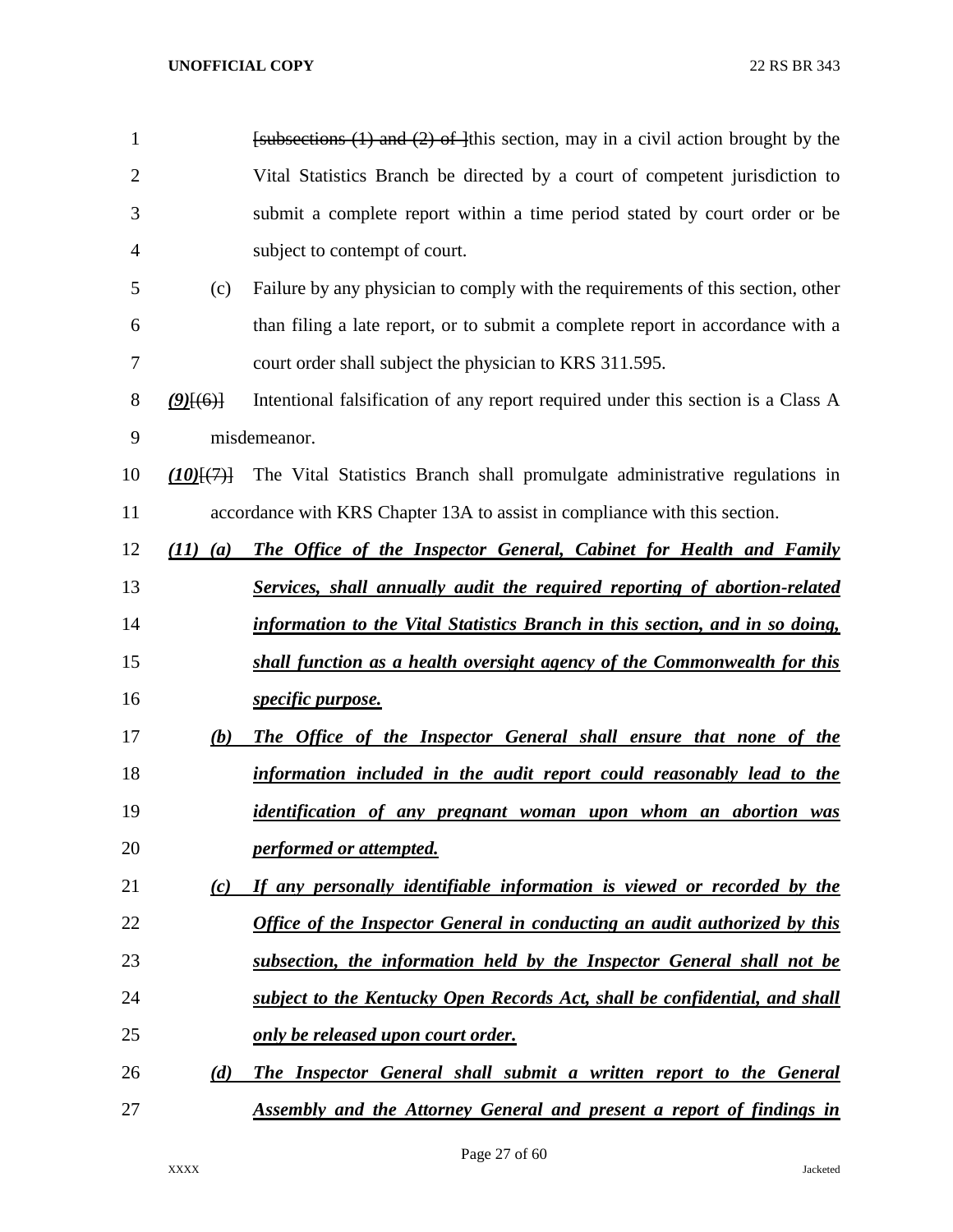| $\mathbf{1}$   | person to the Interim Joint Committee on Health, Welfare, and Family                |
|----------------|-------------------------------------------------------------------------------------|
| $\overline{2}$ | <b>Services by October 1 of each year. The reports shall include findings from:</b> |
| 3              | The audit required in this subsection, including any identified<br>1.               |
| 4              | reporting deficiencies; and                                                         |
| 5              | All abortion facility inspections, including any violations of KRS<br>2.            |
| 6              | 216B.0431 and 216B.0435.                                                            |
| 7              | SECTION 5. A NEW SECTION OF KRS 311.710 TO 311.820 IS CREATED                       |
| 8              | TO READ AS FOLLOWS:                                                                 |
| 9              | As used in Sections 5 to 11 of this Act unless the context otherwise requires:      |
| 10             | "Abortion" has the same meaning as in KRS 311.720;<br>(1)                           |
| 11             | "Abortion-inducing drug" means a medicine, drug, or any other substance or<br>(2)   |
| 12             | combination of substances prescribed or dispensed with the intent of terminating    |
| 13             | the clinically diagnosable pregnancy of a woman, with knowledge that the            |
| 14             | termination will, with reasonable likelihood, cause the death of the unborn child.  |
| 15             | This includes the off-label use of drugs known to have abortion-inducing            |
| 16             | properties, which are prescribed specifically with the intent of causing an         |
| 17             | abortion, such as mifepristone (mifeprex), misoprostol (cytotec), and               |
| 18             | methotrexate. The use of such drugs to induce abortion is also known as             |
| 19             | <u>"medical," "medication," "RU-486," "chemical," "mifeprex regimen," or</u>        |
| 20             | "drug-induced" abortion. This definition does not apply to drugs that may be        |
| 21             | known to cause an abortion but which are prescribed for other medical               |
| 22             | <i>indications (e.g., chemotherapeutic agents, diagnostic drugs, etc.);</i>         |
| 23             | (3)<br>"Adverse event" means, as defined the Food and Drug Administration (FDA) in  |
| 24             | 21 CFR 312.32, any untoward medical occurrence associated with the use of a         |
| 25             | drug in humans, whether or not considered drug related. "Adverse event" does        |
| 26             | not include an adverse event or suspected adverse reaction that, had it occurred    |
| 27             | in a more severe form, might have caused death;                                     |

Page 28 of 60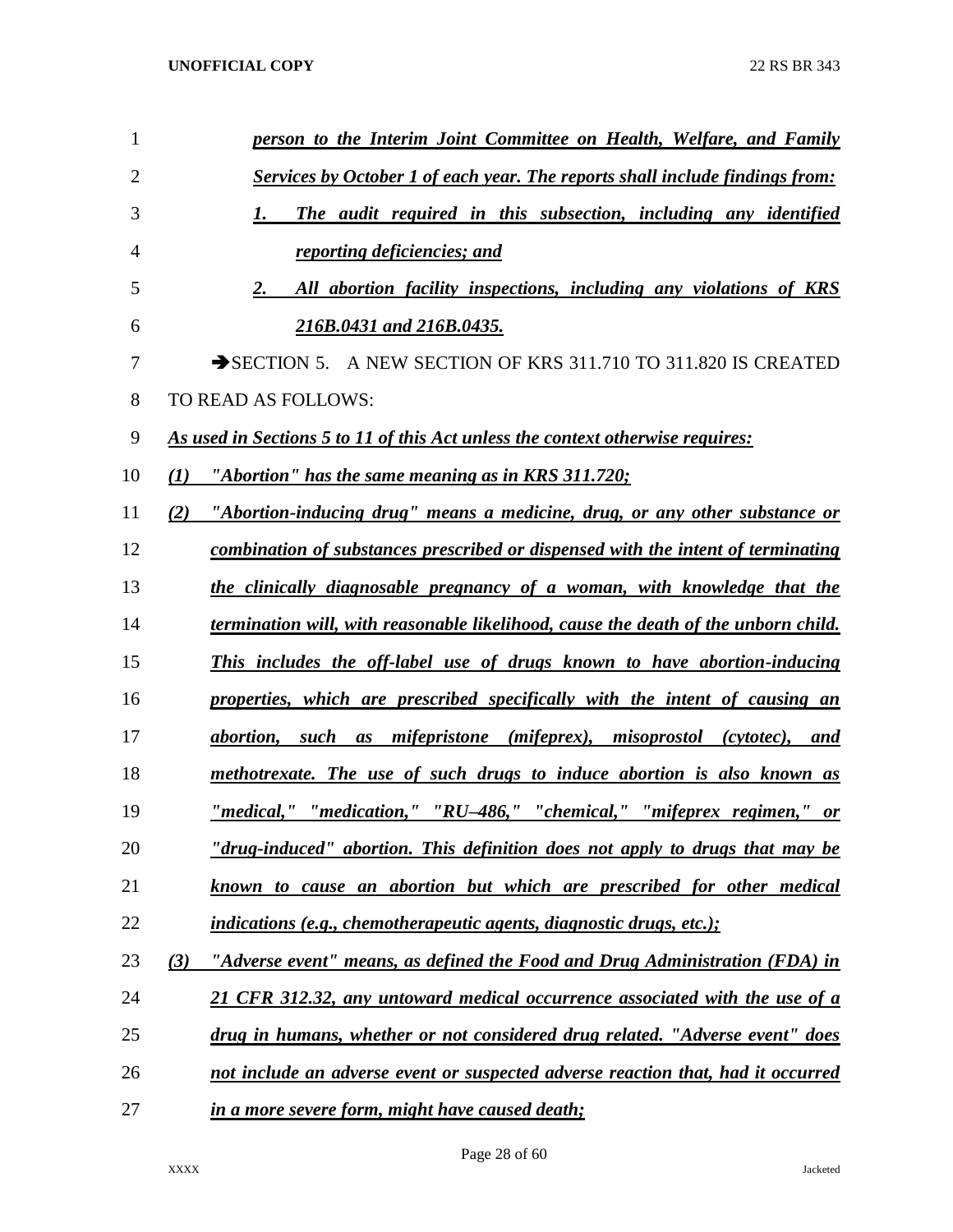| 1  | (4) | "Associated physician" means a physician who has entered into an associated              |
|----|-----|------------------------------------------------------------------------------------------|
| 2  |     | <i>physician agreement established in Section 16 of this Act;</i>                        |
| 3  | (5) | "Cabinet" means the Cabinet for Health and Family Services;                              |
| 4  | (6) | "Complication" or "abortion complication" means only the following physical              |
| 5  |     | <u>or psychological conditions which, in the reasonable medical judgment of a</u>        |
| 6  |     | licensed health care professional, arise as a primary or secondary result of an          |
| 7  |     | induced abortion: uterine perforation, cervical laceration, infection, vaginal           |
| 8  |     | bleeding that qualifies as a Grade 2 or higher adverse event according to the            |
| 9  |     | Common Terminology Criteria for Adverse Events, pulmonary embolism, deep                 |
| 10 |     | <i>vein thrombosis, failure to actually terminate the pregnancy, incomplete abortion</i> |
| 11 |     | (retained tissue), pelvic inflammatory disease, missed ectopic pregnancy, cardiac        |
| 12 |     | arrest, respiratory arrest, renal failure, shock, amniotic fluid embolism, coma,         |
| 13 |     | death, free fluid in the abdomen, allergic reactions to anesthesia and abortion-         |
| 14 |     | inducing drugs, psychological complications as diagnosed that are listed in the          |
| 15 |     | current Diagnostic and Statistical Manual of Mental Disorders, and any other             |
| 16 |     | "adverse event" as defined by the FDA criteria provided in the MedWatch                  |
| 17 |     | <b>Reporting System;</b>                                                                 |
| 18 | (7) | "Gestational age" has the same meaning as in KRS 311.7701;                               |
| 19 | (8) | "Hospital" has the same meaning as in KRS 311.720;                                       |
| 20 | (9) | "Manufacturer" or "distributor" means an individual or entity that creates,              |
| 21 |     | produces, supplies, transports, or sells drugs, including any substances:                |
| 22 |     | Recognized by an official pharmacopoeia or formulary;<br>(a)                             |
| 23 |     | Intended for use in the diagnosis, cure, mitigation, treatment, or prevention<br>(b)     |
| 24 |     | <u>of disease;</u>                                                                       |
| 25 |     | Other than food, intended to affect the structure or any function of the<br>(c)          |
| 26 |     | <b>body</b> ; and                                                                        |
| 27 |     | Intended for use as a component of a medicine but not a device or a<br>(d)               |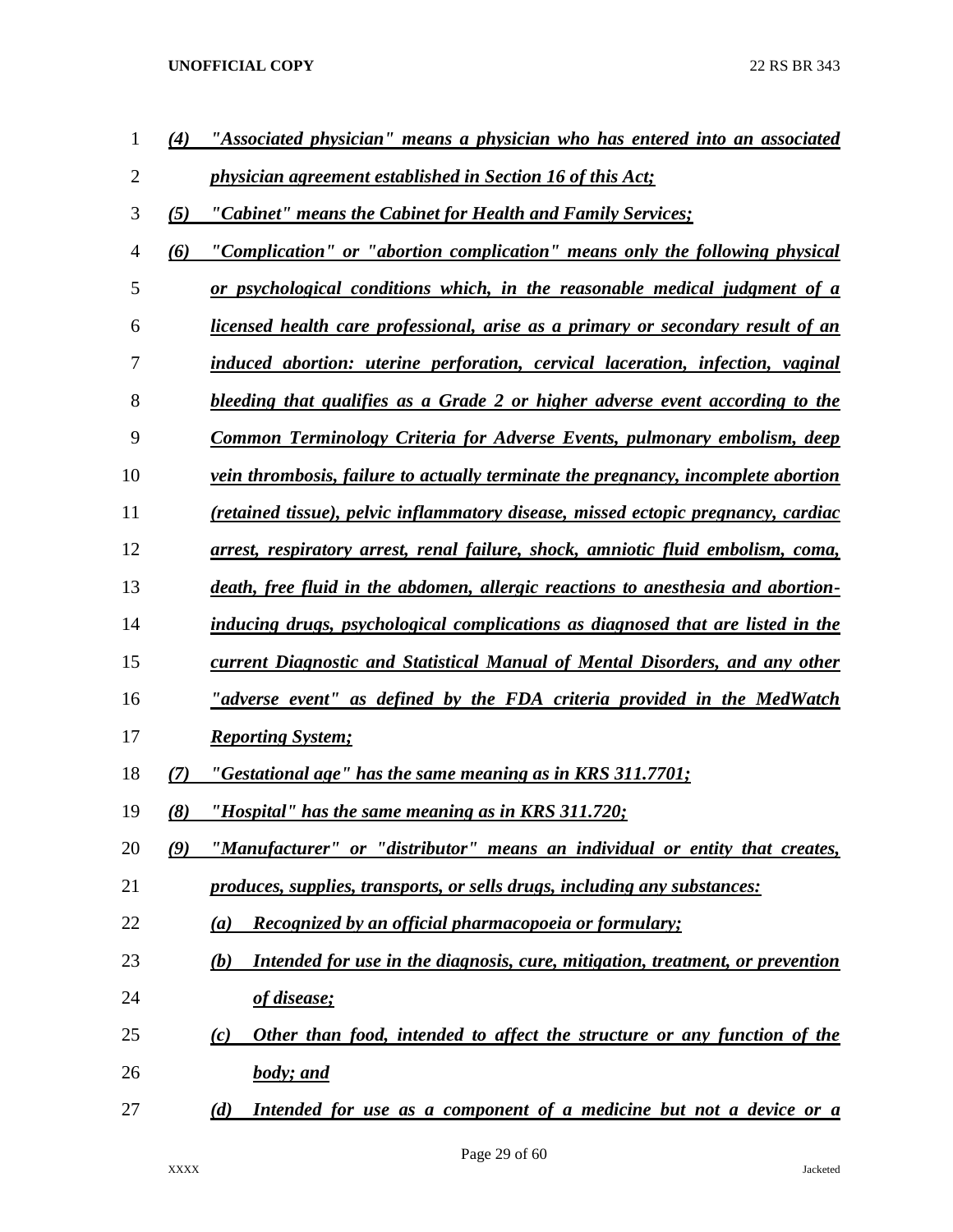| 1  | <u>component, part, or accessory of a device;</u>                                                  |
|----|----------------------------------------------------------------------------------------------------|
| 2  | "Physician" has the same meaning as in KRS 311.720;<br>(10)                                        |
| 3  | "Pregnancy" or "pregnant" has the same meaning as in KRS 311.7701;<br>(11)                         |
| 4  | "Provide" or "provision" means any act of giving, selling, dispensing,<br>(12)                     |
| 5  | <i>administering, transferring possession, delivering, transporting to, or otherwise</i>           |
| 6  | providing or prescribing an abortion-inducing drug;                                                |
| 7  | (13) "Qualified physician" means a physician who is credentialed and competent to:                 |
| 8  | <b>Identify and document a viable intrauterine pregnancy;</b><br>(a)                               |
| 9  | Assess the gestational age of pregnancy and to inform the patient of<br>(b)                        |
| 10 | <i>gestational age-specific risks;</i>                                                             |
| 11 | Diagnose ectopic pregnancy;<br>(c)                                                                 |
| 12 | (d)<br>Determine blood type and administer the prevailing medical standard of                      |
| 13 | care to prevent harmful fetal or child outcomes or Rh incompatibility in                           |
| 14 | <i>future pregnancies if a pregnant patient is Rh negative;</i>                                    |
| 15 | Assess for signs of domestic abuse, reproductive control, human trafficking,<br>(e)                |
| 16 | and other signals of coerced abortion;                                                             |
| 17 | (f)<br>Provide surgical intervention or has entered into a contract with another                   |
| 18 | qualified physician to provide surgical intervention; and                                          |
| 19 | Supervise and bear legal responsibility for any agent, employee, or<br>$\left( \mathbf{g} \right)$ |
| 20 | contractor who is participating in any part of the procedure, including but                        |
| 21 | not limited to pre-procedure evaluation and care; and                                              |
| 22 | $(14)$ "Unborn child" has the same meaning as in KRS 311.781.                                      |
| 23 | SECTION 6. A NEW SECTION OF KRS 311.710 TO 311.820 IS CREATED                                      |
| 24 | TO READ AS FOLLOWS:                                                                                |
| 25 | Abortion-inducing drugs shall only be provided to a pregnant person by a qualified                 |
| 26 | physician following procedures established in Sections 7, 8, and 9 of this Act. It shall           |
| 27 | be unlawful for any manufacturer and distributor, physician, qualified physician, or               |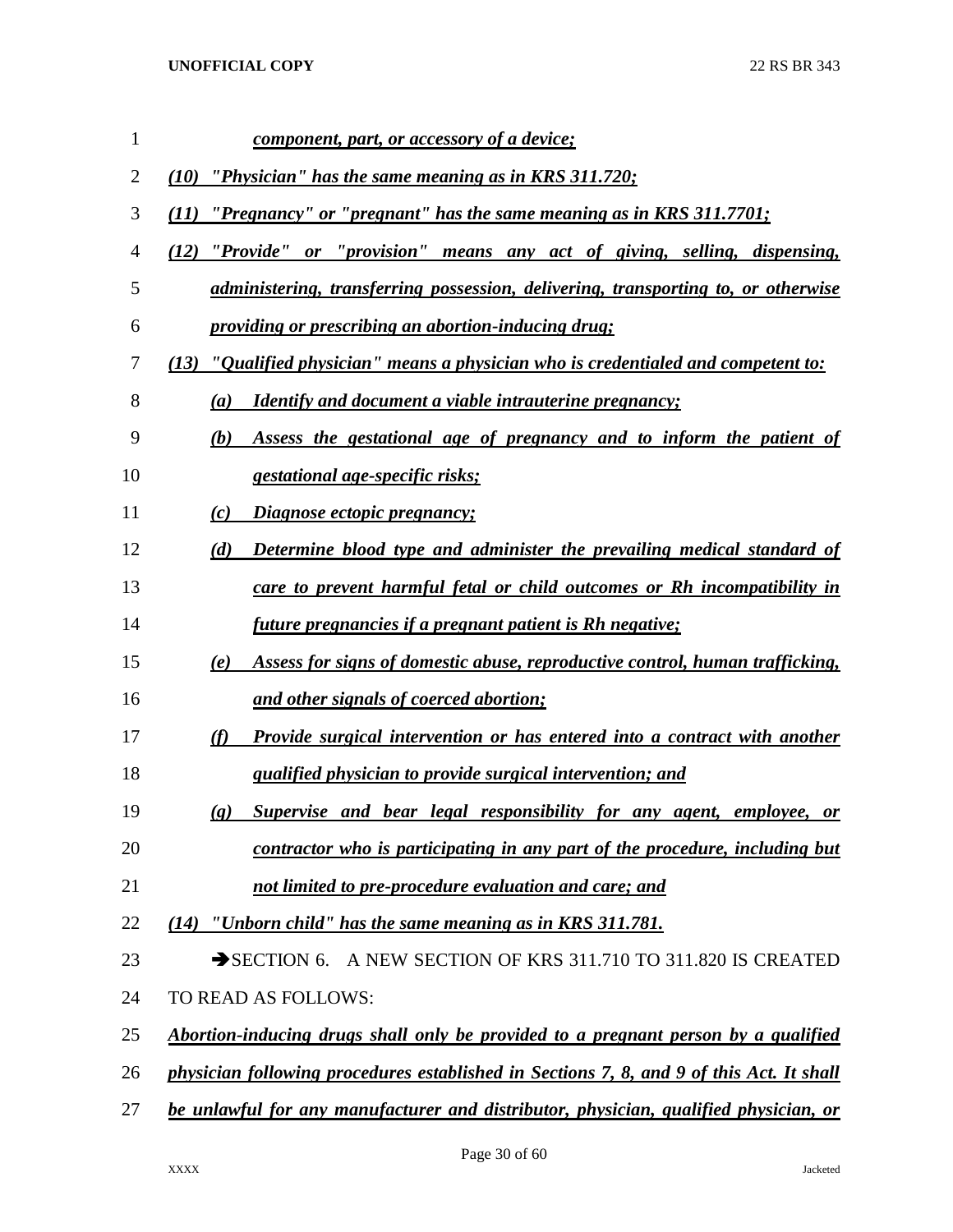| 1              | any other person to provide any abortion-inducing drug as defined in Section 5 of this |
|----------------|----------------------------------------------------------------------------------------|
| $\overline{2}$ | Act to a pregnant person via courier, delivery, or mail service.                       |
| 3              | A NEW SECTION OF KRS 311.710 TO 311.830 IS CREATED<br>$\rightarrow$ SECTION 7.         |
| 4              | TO READ AS FOLLOWS:                                                                    |
| 5              | A qualified physician providing an abortion-inducing drug as defined in Section<br>(I) |
| 6              | 5 of this Act shall:                                                                   |
| 7              | Be credentialed and competent to handle complication management,<br>$\left(a\right)$   |
| 8              | <i>including emergency transfer; or</i>                                                |
| 9              | Have a signed contract with an associated physician who is credentialed to<br>(b)      |
| 10             | handle complications and produce that signed contract, including the name              |
| 11             | and phone number of the associated physician, upon the request of the                  |
| 12             | cabinet and each pregnant patient.                                                     |
| 13             | A qualified physician providing an abortion-inducing drug as defined in Section<br>(2) |
| 14             | 5 of this Act shall examine the patient in person and, prior to providing an           |
| 15             | abortion-inducing drug, shall:                                                         |
| 16             | <b>Independently verify that a pregnancy exists;</b><br>$\left(a\right)$               |
| 17             | Determine the patient's blood type and, if the patient is Rh negative, provide<br>(b)  |
| 18             | the patient with an Rh negative information fact sheet and offer to provide            |
| 19             | treatment with the prevailing medical standard of care to prevent harmful              |
| 20             | fetal or child outcomes or Rh incompatibility in future pregnancies at the             |
| 21             | time of the abortion;                                                                  |
| 22             | Inform the patient that the remains of the unborn child may be visible in<br>(c)       |
| 23             | the process of completing the abortion; and                                            |
| 24             | Document, in the patient's medical chart, the gestational age and<br>(d)               |
| 25             | intrauterine location of the pregnancy, and whether the patient received               |
| 26             | treatment for Rh negativity, as diagnosed, by the most accurate standard of            |
| 27             | medical care.                                                                          |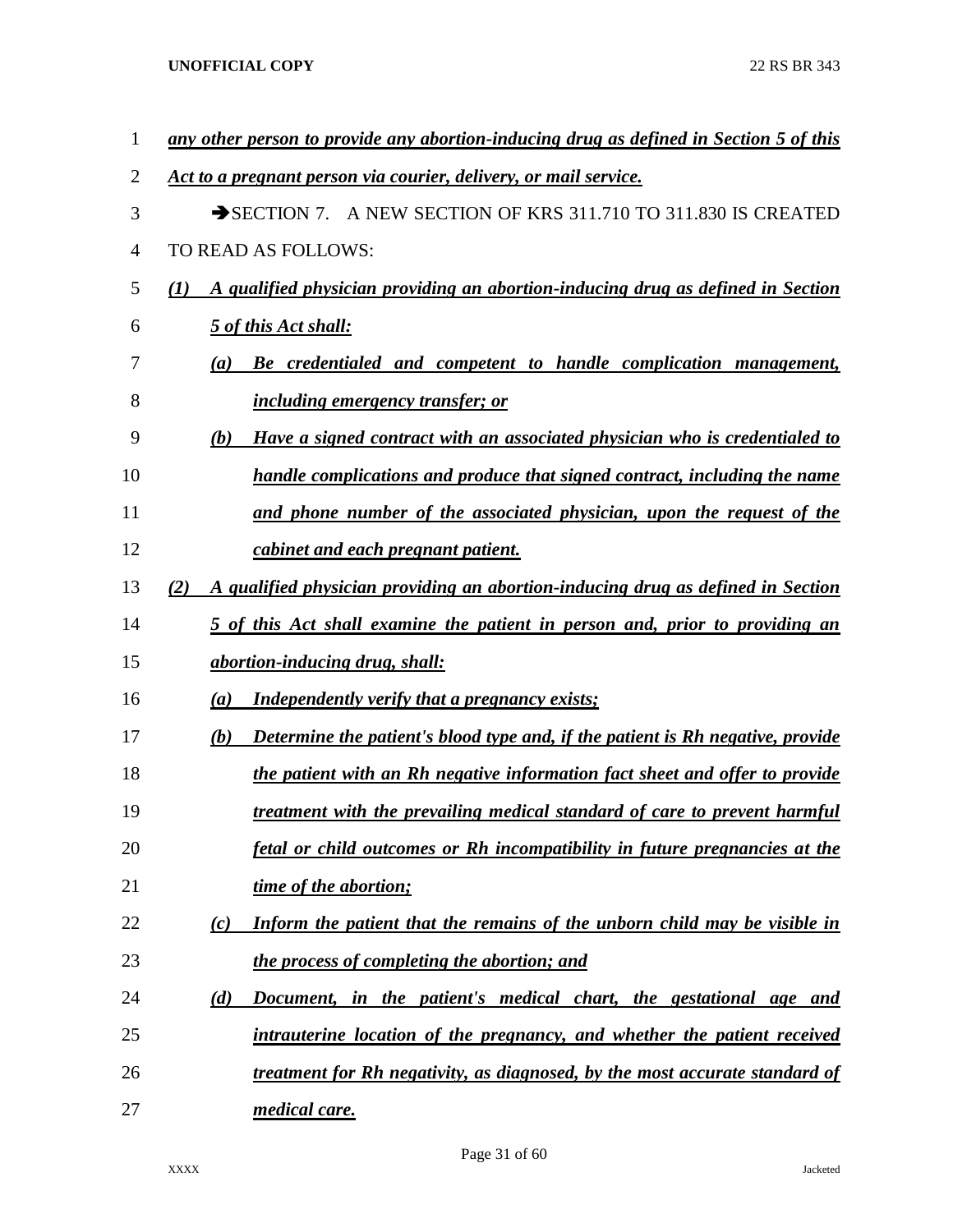| 1              | (3)<br>The qualified physician or an agent of the qualified physician providing any<br>(a) |
|----------------|--------------------------------------------------------------------------------------------|
| $\overline{2}$ | abortion-inducing drug as defined in Section 5 of this Act shall schedule a                |
| 3              | follow-up visit for the patient for approximately seven $(7)$ to fourteen $(14)$           |
| 4              | days after administration of the abortion-inducing drug to confirm that the                |
| 5              | pregnancy is completely terminated and to assess any degree of bleeding.                   |
| 6              | The qualified physician shall make all reasonable efforts to ensure that the<br>(b)        |
| 7              | <i>patient returns for the scheduled appointment.</i>                                      |
| 8              | A brief description of the efforts made to comply with this subsection,<br>(c)             |
| 9              | including the date, time, and identification by name of the person making                  |
| 10             | such efforts, shall be included in the patient's medical record.                           |
| 11             | SECTION 8. A NEW SECTION OF KRS 311.710 TO 311.820 IS CREATED                              |
| 12             | TO READ AS FOLLOWS:                                                                        |
| 13             | An abortion-inducing drug as defined in Section 5 of this Act shall not be<br>(I)          |
| 14             | provided to a pregnant patient without the informed consent of the patient.                |
| 15             | Informed consent shall be obtained at least twenty-four (24) hours before the              |
| 16             | abortion-inducing drug is provided to a pregnant patient, except if, in the                |
| 17             | reasonable medical judgment of the qualified physician, compliance with this               |
| 18             | <u>subsection would pose a risk of:</u>                                                    |
| 19             | <b>The death of the pregnant patient; or</b><br>(a)                                        |
| 20             | The substantial and irreversible physical impairment of a major bodily<br>(b)              |
| 21             | function, not including psychological or emotional conditions, of the                      |
| 22             | <i>pregnant patient.</i>                                                                   |
| 23             | A qualified physician shall use a form created by the cabinet to obtain the<br>(2)         |
| 24             | consent required prior to providing an abortion-inducing drug as defined in                |
| 25             | Section 5 of this Act and submit the completed form to the cabinet.                        |
| 26             | A consent form is not valid and consent is not sufficient, unless:<br>(3)                  |
| 27             | The patient initials each entry, list, description, or declaration required to be<br>(a)   |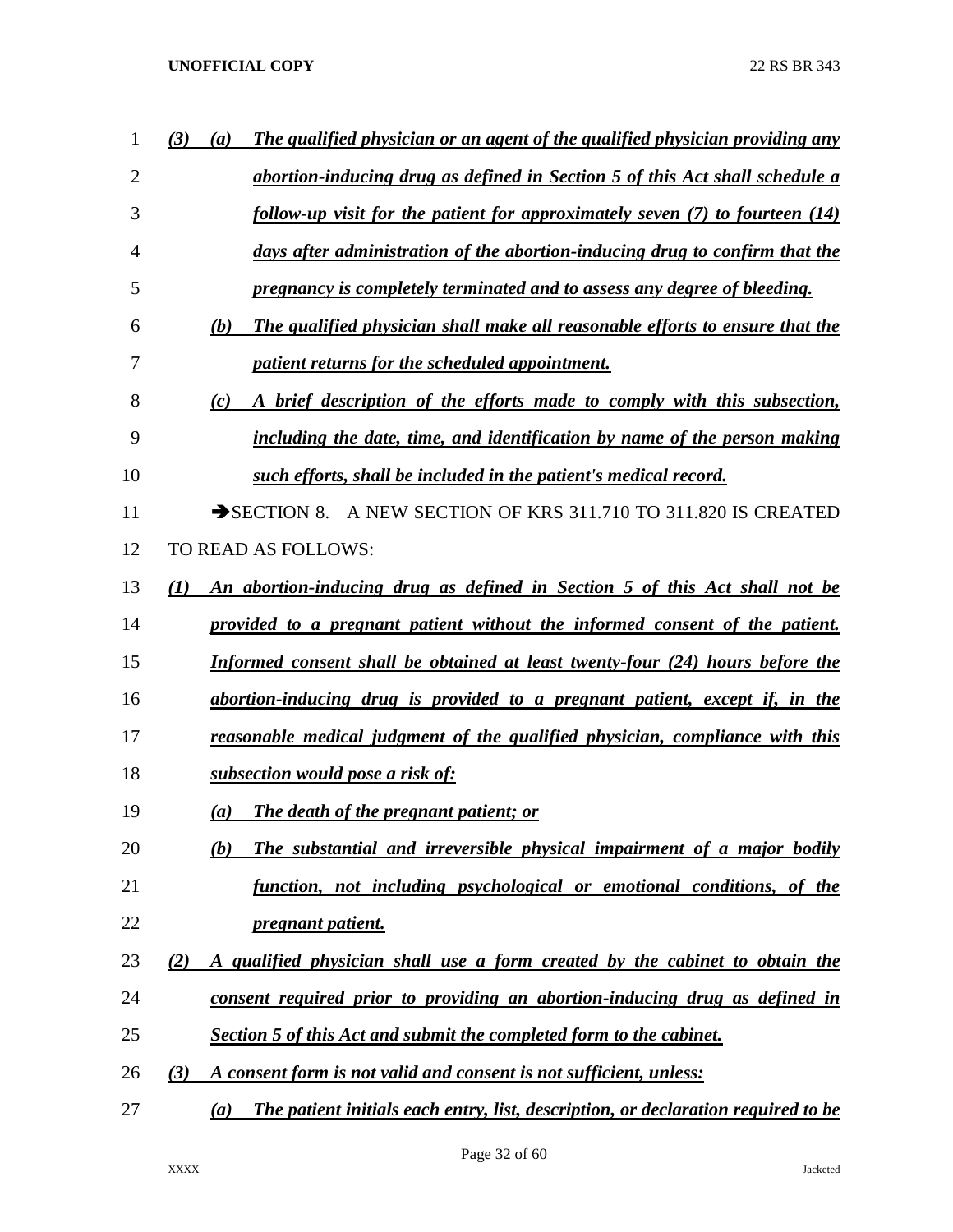| $\mathbf{1}$   |                             | on the consent form;                                                           |
|----------------|-----------------------------|--------------------------------------------------------------------------------|
| $\overline{2}$ | (b)                         | The patient signs the consent statement; and                                   |
| 3              | (c)                         | The qualified physician signs the qualified physician declaration.             |
| $\overline{4}$ | (4)                         | The consent form shall include but is not limited to the following:            |
| 5              | (a)                         | The probable gestational age of the unborn child as determined by both         |
| 6              |                             | patient history and by ultrasound results used to confirm gestational age;     |
| 7              | (b)                         | A detailed description of the steps to complete the drug-induced abortion;     |
| 8              | (c)                         | A detailed list of the risks related to the specific abortion-inducing drug as |
| 9              |                             | defined in Section 5 of this Act or drugs to be used, including potential      |
| 10             |                             | <u>complications and adverse events as defined in Section 5 of this Act;</u>   |
| 11             | (d)                         | If the pregnant patient was Rh negative, the pregnant patient was provided     |
| 12             |                             | with an Rh negative information fact sheet and offered treatment with the      |
| 13             |                             | prevailing medical standard of care to prevent harmful fetal or child          |
| 14             |                             | <u>outcomes or Rh incompatibility in future pregnancies;</u>                   |
| 15             | (e)                         | That the risks of complications from a chemical abortion, including            |
| 16             |                             | <i>incomplete abortion, increase with advancing gestational age;</i>           |
| 17             | (f)                         | That it may be possible to reverse the effects of the abortion-inducing drug   |
| 18             |                             | <u>if desired but that this should be done as soon as possible;</u>            |
| 19             | $\left( \mathbf{g} \right)$ | That the patient may see the remains of the unborn child in the process of     |
| 20             |                             | <u>completing the abortion;</u>                                                |
| 21             | (h)                         | That initial studies suggest that children born after reversing the effects of |
| 22             |                             | the abortion-inducing drug mifeprex/mifepristone have no greater risk of       |
| 23             |                             | birth defects than the general population;                                     |
| 24             | (i)                         | That initial studies suggest that there is no increased risk of maternal       |
| 25             |                             | mortality after reversing the effects of the abortion-inducing drug            |
| 26             |                             | mifeprex/mifepristone;                                                         |
| 27             | (i)                         | That information on and assistance with reversing the effects of abortion-     |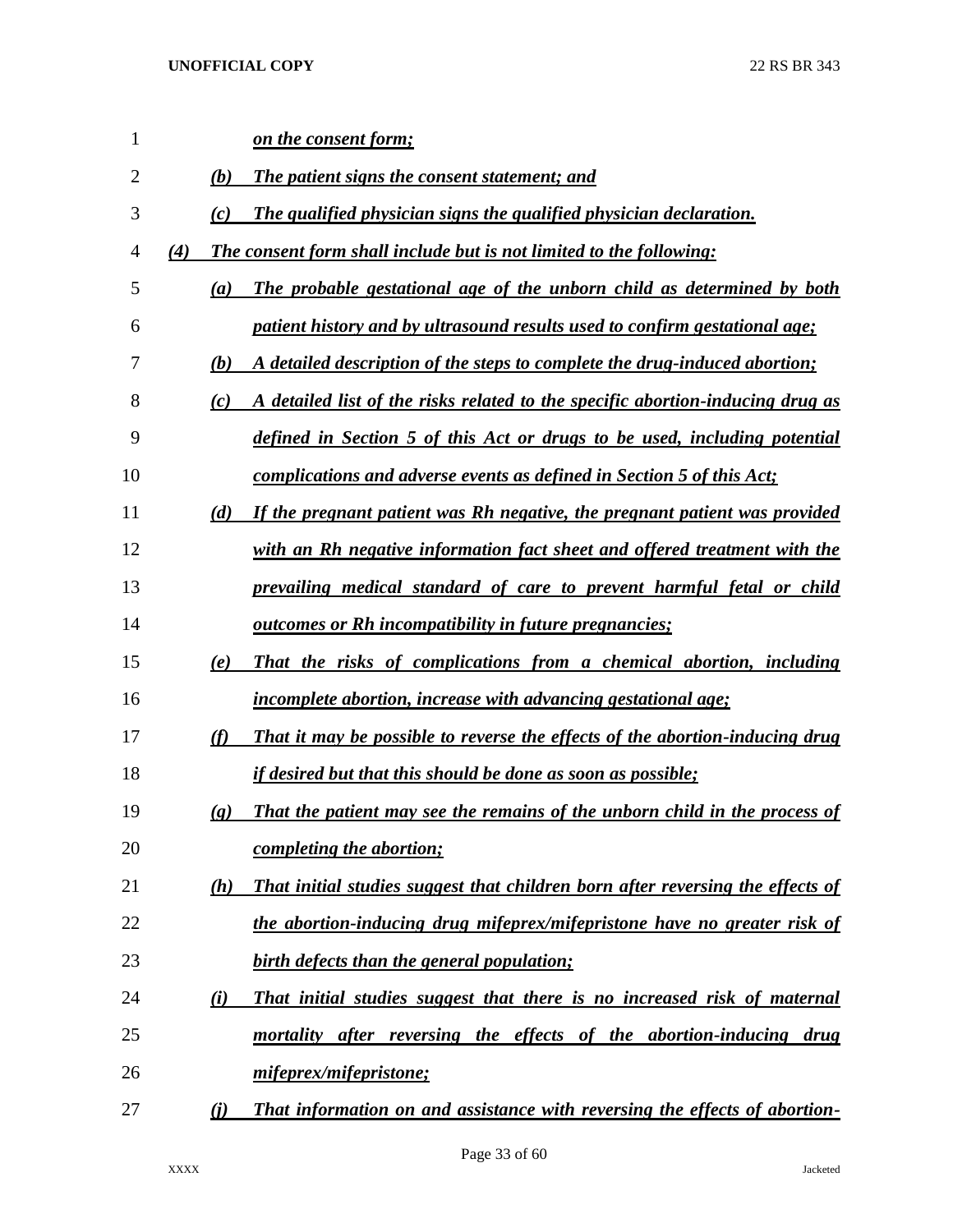| $\mathbf{1}$   |     | inducing drugs are available in the state-prepared materials and on the       |
|----------------|-----|-------------------------------------------------------------------------------|
| $\overline{2}$ |     | cabinet's Web site;                                                           |
| 3              | (k) | An "acknowledgment of risks and consent statement" which the pregnant         |
| 4              |     | patient shall sign. The pregnant patient shall initial by each statement and  |
| 5              |     | the statement shall include but is not limited to the following declarations: |
| 6              |     | That the pregnant patient understands that the abortion-inducing<br>1.        |
| 7              |     | <u>drug regimen or procedure is intended to end the pregnancy and will</u>    |
| 8              |     | result in the death of the unborn child;                                      |
| 9              |     | 2.<br>That the pregnant patient is not being forced to have an abortion, has  |
| 10             |     | <u>the choice not to have the abortion, and may withdraw consent to the</u>   |
| 11             |     | abortion-inducing drug regimen even after it has been provided;               |
| 12             |     | 3.<br>That the pregnant patient understands that the abortion-inducing        |
| 13             |     | drug to be provided has specific risks and may result in specific             |
| 14             |     | <i>complications;</i>                                                         |
| 15             |     | That the pregnant patient has been given the opportunity to ask<br>4.         |
| 16             |     | <u>questions about the pregnancy, the development of the unborn child,</u>    |
| 17             |     | <u>alternatives to abortion, the abortion-inducing drug or drugs to be</u>    |
| 18             |     | used, and the risks and complications possible when abortion-                 |
| 19             |     | <i>inducing drugs are provided;</i>                                           |
| 20             |     | 5.<br>That the pregnant patient was specifically told that information on the |
| 21             |     | potential ability of qualified medical professionals to reverse the           |
| 22             |     | effects of a drug-induced abortion is available and where to obtain           |
| 23             |     | information for assistance in locating a medical professional that can        |
| 24             |     | <u>aid in the reversal of a drug-induced abortion;</u>                        |
| 25             |     | 6.<br>That the pregnant patient has been provided access to printed           |
| 26             |     | <i>materials on informed consent for abortion;</i>                            |
| 27             |     | 7.<br>That the pregnant patient has been given the name and phone number      |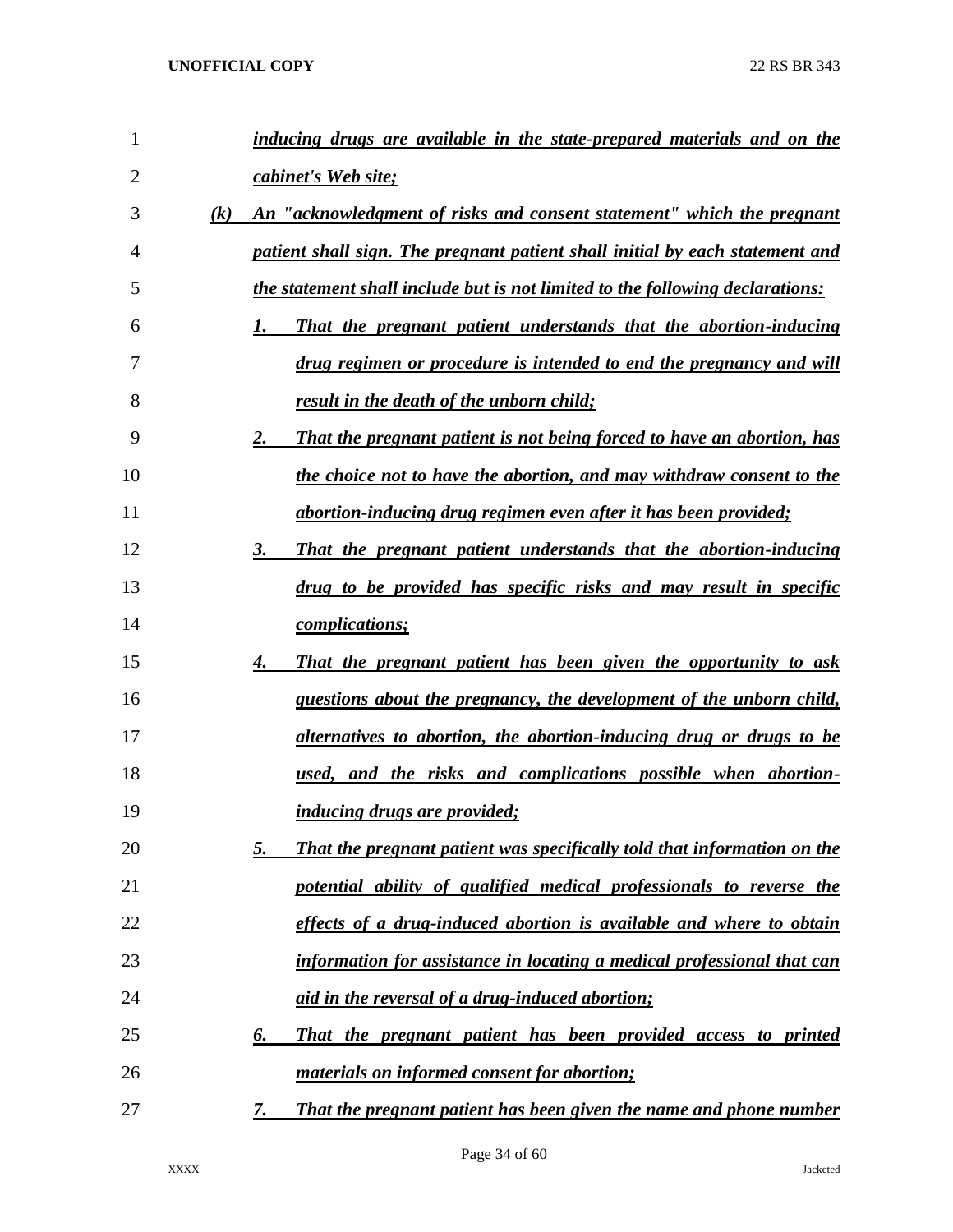| $\mathbf{1}$   | of the associated physician who has agreed to provide medical care                          |
|----------------|---------------------------------------------------------------------------------------------|
|                |                                                                                             |
| $\overline{2}$ | and treatment in the event of complications associated with the                             |
| 3              | <i>abortion-inducing drug regimen or procedure;</i>                                         |
| 4              | 8.<br><b>That the qualified physician will schedule an in-person follow-up visit</b>        |
| 5              | for the patient for approximately seven (7) to fourteen (14) days after                     |
| 6              | providing the abortion-inducing drug or drugs to confirm that the                           |
| 7              | pregnancy is completely terminated and to assess any degree of                              |
| 8              | <b>bleeding and other complications;</b>                                                    |
| 9              | 9.<br>That the pregnant patient has received or been given sufficient                       |
| 10             | information to give informed consent to the abortion-inducing drug                          |
| 11             | regimen or procedure; and                                                                   |
| 12             | 10.<br>That the patient has a private right of action to sue the qualified                  |
| 13             | physician under the laws of Kentucky if the patient feels coerced or                        |
| 14             | misled prior to obtaining an abortion; and                                                  |
| 15             | (l)<br>A qualified physician declaration that states that the qualified physician has       |
| 16             | explained the abortion-inducing drug or drugs to be provided, has provided                  |
| 17             | <u>all of the information required in paragraph (k) of this subsection, and has</u>         |
| 18             | answered all of the woman's questions, shall be signed by the qualified                     |
| 19             | <i>physician.</i>                                                                           |
| 20             | SECTION 9. A NEW SECTION OF KRS 311.710 TO 311.820 IS CREATED                               |
| 21             | TO READ AS FOLLOWS:                                                                         |
| 22             | <b>Each abortion-inducing drug as defined in Section 5 of this Act provided to a</b><br>(1) |
| 23             | pregnant patient shall be reported to the cabinet as required by Section 29 of this         |
| 24             | <u>Act.</u>                                                                                 |
| 25             | If a qualified physician provides an abortion-inducing drug as defined in Section<br>(2)    |
| 26             | 5 of this Act to a pregnant woman for the purpose of inducing an abortion, and if           |
| 27             | the qualified physician knows that the woman who uses the abortion-inducing                 |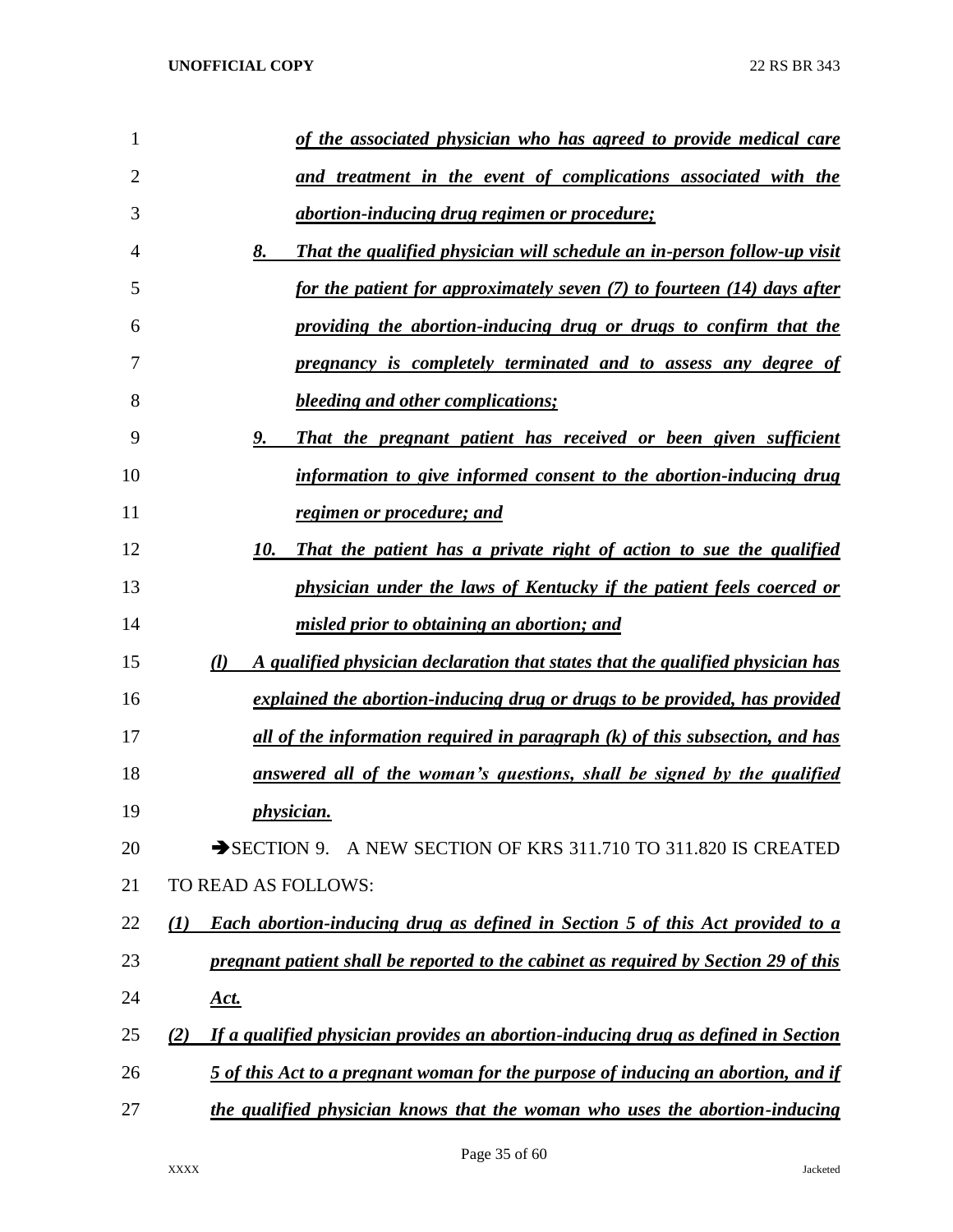| 1              | drug for the purpose of inducing an abortion experiences, during or within                  |
|----------------|---------------------------------------------------------------------------------------------|
| $\overline{2}$ | fifteen $(15)$ days after the use of the abortion-inducing drug, an adverse event as        |
| 3              | defined in Section 5 of this Act, the qualified physician shall provide a written           |
| 4              | report of the adverse event within three (3) days of the event to the federal Food          |
| 5              | and Drug Administration via the MedWatch reporting system, the cabinet, and                 |
| 6              | the Kentucky Board of Medical Licensure.                                                    |
| 7              | Any physician, qualified physician, associated physician, or other healthcare<br>(3)        |
| 8              | provider who diagnoses or treats a patient, either contemporaneously to or at any           |
| 9              | time after a drug-induced abortion, for a complication or adverse event as defined          |
| 10             | in Section 5 of this Act related to the drug-induced abortion shall make a report           |
| 11             | of the complication or adverse event to the cabinet on a report form provided by            |
| 12             | the cabinet. The report shall be completed and signed by the physician, qualified           |
| 13             | physician, or other healthcare provider who diagnosed or treated the                        |
| 14             | complication or adverse event, and transmitted to the cabinet within three $(3)$            |
| 15             | days after the diagnosis or treatment was provided. Each report shall include at            |
| 16             | minimum the information required by Section 4 of this Act.                                  |
| 17             | A NEW SECTION OF KRS 311.710 TO 311.820 IS CREATED<br>$\rightarrow$ SECTION 10.             |
| 18             | TO READ AS FOLLOWS:                                                                         |
| 19             | Nothing in Sections 5 to 11 of this Act shall be construed as creating or<br>(1)            |
| 20             | <i>recognizing a right to abortion.</i>                                                     |
| 21             | It is not the intention of Sections 5 to 11 of this Act to make lawful an abortion<br>(2)   |
| 22             | that is otherwise unlawful.                                                                 |
| 23             | (3)<br>Sections 5 to 11 of this Act or any state or federal laws to the contrary, abortion- |
| 24             | inducing drugs as defined in Section 5 of this Act shall not be provided in any             |
| 25             | school facility or on state grounds, including but not limited to elementary and            |
| 26             | secondary schools and institutions of higher education in Kentucky.                         |
| 27             | SECTION 11. A NEW SECTION OF KRS 311.710 TO 311.830 IS CREATED                              |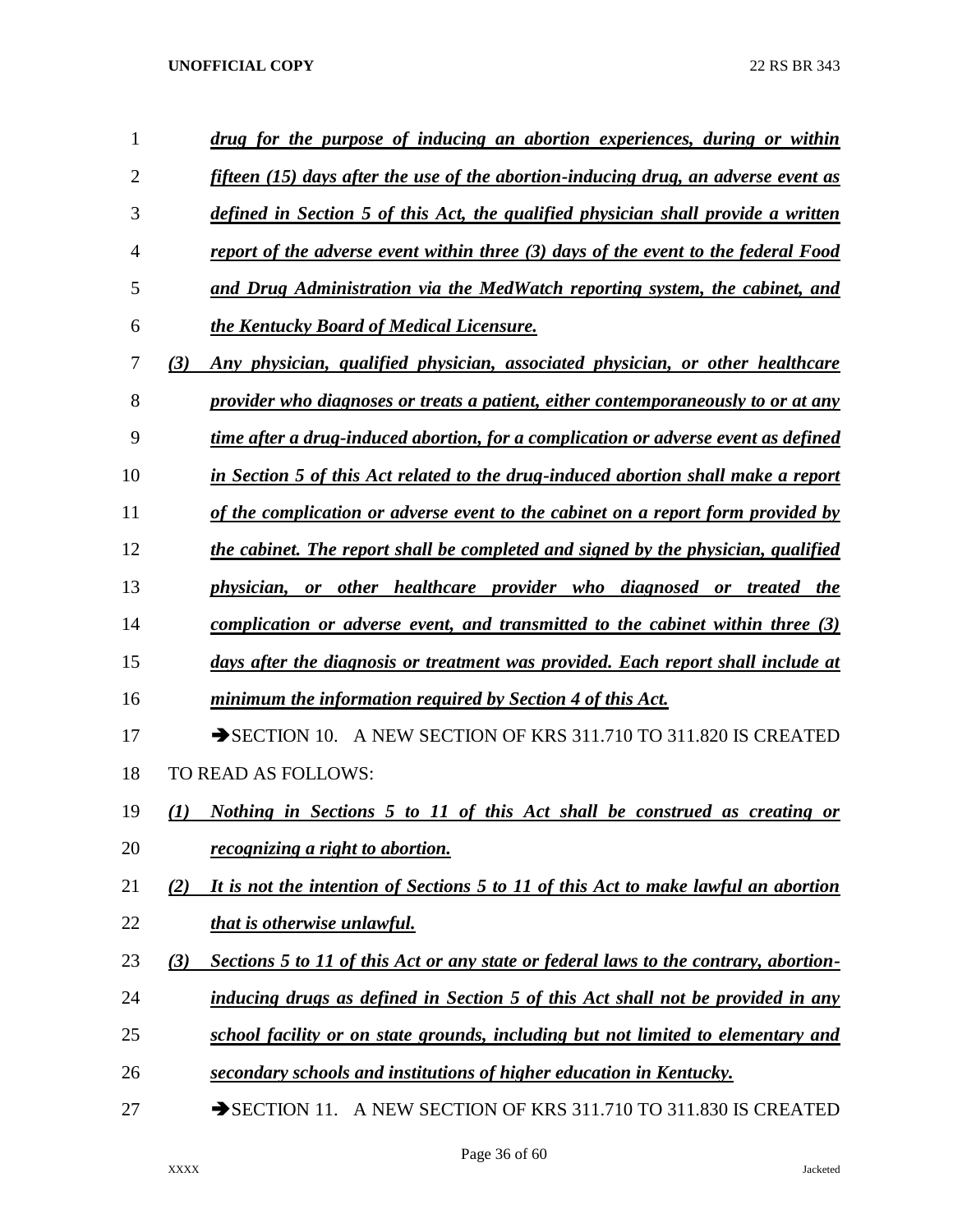TO READ AS FOLLOWS:

 *(1) In addition to the remedies available under the laws in this state, failure to comply with Sections 5 to 11 of this Act shall: (a) Provide a basis for a civil malpractice action for actual and punitive damages; (b) Provide a basis for a professional disciplinary action under KRS 411.167; and (c) Provide a basis for recovery for a pregnant patient's survivors for the wrongful death of the patient under KRS 411.130. (2) When requested, the court shall allow a patient to proceed using only the patient's initials or a pseudonym and may close any proceedings in the case and enter other protective orders to preserve the privacy of the patient upon whom the drug-induced abortion was attempted, induced, or performed. (3) If judgment is rendered in favor of the plaintiff, the court shall also render judgment for reasonable attorney's fees in favor of the plaintiff against the defendant. (4) If judgment is rendered in favor of the defendant and the court finds that the plaintiff's suit was frivolous and brought in bad faith, the court may render judgment for reasonable attorney's fees in favor of the defendant against the plaintiff.* 21 SECTION 12. A NEW SECTION OF KRS CHAPTER 213 IS CREATED TO READ AS FOLLOWS: *(1) The cabinet shall publish printed material and maintain on its Web site the following statement: "Information on the potential ability of qualified medical professionals to reverse the effects of an abortion obtained through the use of abortion-inducing drugs as defined in Section 5 of this Act is available, and shall also include information for assistance in locating a medical professional who*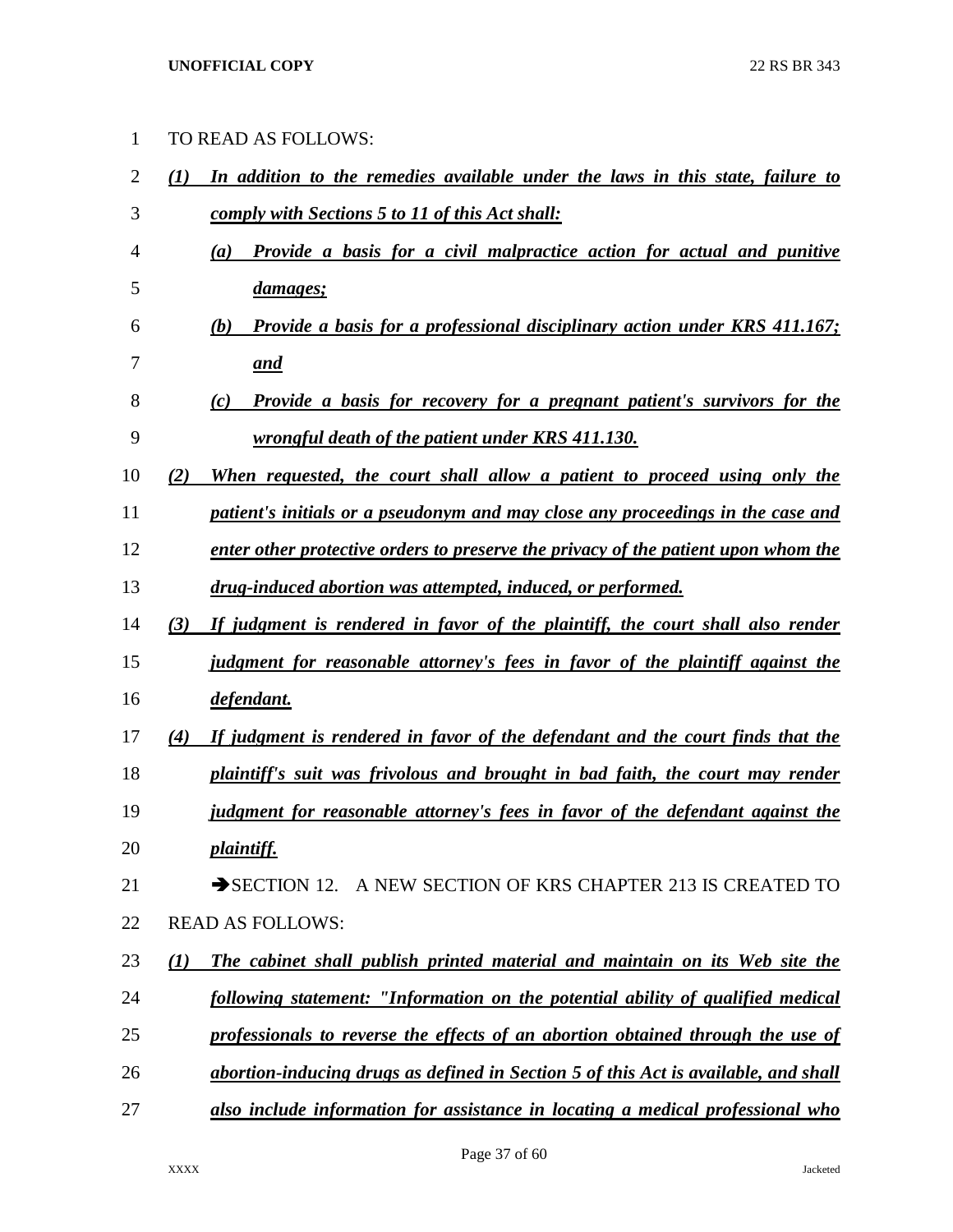| 1  |     | can aid in the reversal of a drug-induced abortion.".                                    |
|----|-----|------------------------------------------------------------------------------------------|
| 2  | (2) | On an annual basis, the cabinet shall review and update, if necessary, the               |
| 3  |     | statement required in subsection (1) of this section and shall also include              |
| 4  |     | information for assistance in locating a medical professional who can aid in the         |
| 5  |     | reversal of a drug-induced abortion.                                                     |
| 6  |     | SECTION 13. A NEW SECTION OF KRS CHAPTER 213 IS CREATED TO                               |
| 7  |     | <b>READ AS FOLLOWS:</b>                                                                  |
| 8  | (1) | The cabinet shall create and distribute the report forms required in Sections 1, 4,      |
| 9  |     | 8, 9, 24, 25, and 26 of this Act within sixty (60) days after the effective date of this |
| 10 |     | <u>Act.</u>                                                                              |
| 11 | (2) | The cabinet shall prepare and submit a comprehensive annual statistical report to        |
| 12 |     | the General Assembly based upon the data gathered from reports required in               |
| 13 |     | Sections 1, 4, 8, 9, 24, 25, and 26 of this Act. The aggregated data shall also be       |
| 14 |     | made available to the public by the cabinet in an electronic format.                     |
| 15 | (3) | Reports required in Sections 1, 4, 8, 9, 24, 25, and 26 of this Act shall be deemed      |
| 16 |     | public records and shall be provided by the cabinet to the Kentucky Board of             |
| 17 |     | <b>Medical Licensure, the Kentucky Board of Pharmacy, state law enforcement</b>          |
| 18 |     | offices, and child protective services upon request for use in the performance of        |
| 19 |     | their official duties.                                                                   |
| 20 | (4) | Absent a valid court order or judicial subpoena, the cabinet, and any other state        |
| 21 |     | department, agency, or office or any employees thereof, shall not compare data           |
| 22 |     | concerning drug-induced abortion or drug-induced abortion complications or               |
| 23 |     | adverse events as defined in Section 5 of this Act maintained in an electronic or        |
| 24 |     | other information system file with data in any other electronic or other                 |
| 25 |     | information system, the comparison of which could result in identifying, in any          |
| 26 |     | manner or under any circumstances, a pregnant patient who is obtaining or                |
| 27 |     | seeking to obtain a drug-induced abortion.                                               |

Page 38 of 60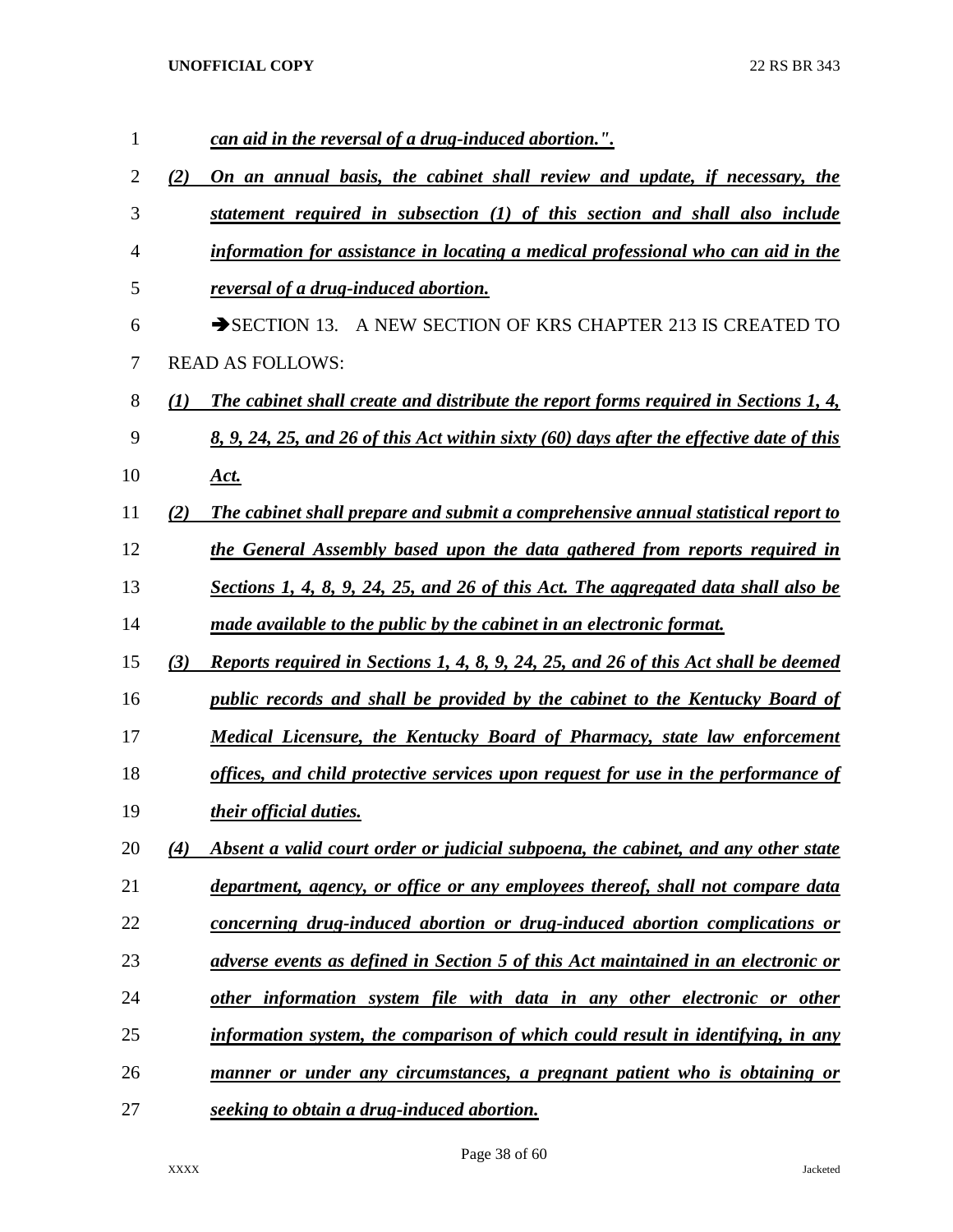| 1              | (5)<br>Statistical information that may reveal the identity of a pregnant person          |
|----------------|-------------------------------------------------------------------------------------------|
| $\overline{2}$ | obtaining or seeking to obtain a drug-induced abortion shall not be maintained            |
| 3              | by the cabinet or any other state department, agency, or office, or any employee          |
| 4              | or contractor thereof.                                                                    |
| 5              | The cabinet shall communicate the reporting requirements in Sections 1, 4, 8, 9,<br>(6)   |
| 6              | 24, 25, and 26 of this Act to all medical professional organizations, licensed            |
| 7              | physicians, hospitals, emergency medical service providers, abortion facilities,          |
| 8              | ambulatory surgical facilities, pharmacies, and other healthcare facilities               |
| 9              | operating in Kentucky.                                                                    |
| 10             | SECTION 14. A NEW SECTION OF KRS CHAPTER 315 IS CREATED TO                                |
| 11             | <b>READ AS FOLLOWS:</b>                                                                   |
| 12             | <b>The Kentucky Board of Pharmacy shall promulgate administrative regulations to</b>      |
| 13             | create a certification program to oversee and regulate the distribution and dispensing    |
| 14             | of abortion-inducing drugs as defined in Section 5 of this Act. The program shall be      |
| 15             | known as the Kentucky Abortion-Inducing Drug Certification Program. The program           |
| 16             | shall establish certification requirements for manufacturers and distributors as defined  |
| 17             | in Section 5 of this Act to transport, supply, or sell abortion-inducing drugs; qualified |
| 18             | physicians as defined in Section 5 of this Act to provide abortion-inducing drugs to      |
| 19             | pregnant patients; and pharmacies that dispense abortion-inducing drugs. The              |
| 20             | certification requirements shall include recognition that abortion-inducing drugs may     |
| 21             | only be provided to patients by qualified physicians as required in Section 6 of this Act |
| 22             | and that abortion-inducing drugs shall not be provided directly to a patient outside of   |
| 23             | the parameters of Kentucky's Abortion-Inducing Drug Certification Program.                |
| 24             | $\rightarrow$ SECTION 15.<br>A NEW SECTION OF KRS CHAPTER 315 IS CREATED TO               |
| 25             | <b>READ AS FOLLOWS:</b>                                                                   |
| 26             | <b>The Kentucky Board of Pharmacy shall, at a minimum:</b><br>(1)                         |
| 27             | Require completion of the certification process for pharmacies, physicians,<br>(a)        |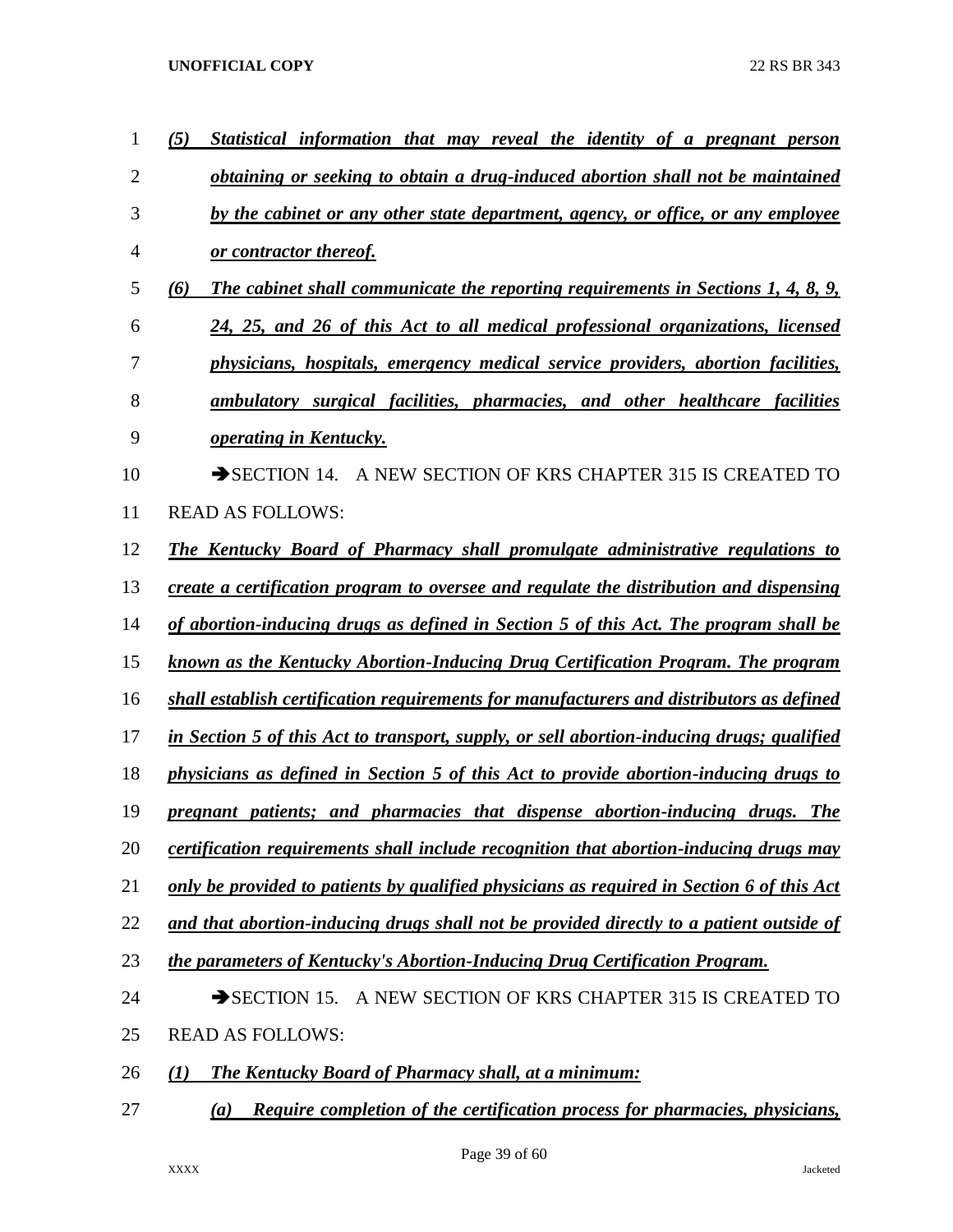| 1  |     |                  | manufacturers, and distributors;                                                 |
|----|-----|------------------|----------------------------------------------------------------------------------|
| 2  |     | (b)              | Notify certified pharmacies, manufacturers, and distributors<br>which            |
| 3  |     |                  | physicians are certified under the Kentucky Abortion-Inducing Drug               |
| 4  |     |                  | <b>Certification Program;</b>                                                    |
| 5  |     | (c)              | <b>Prohibit shipments of abortion-inducing drugs as defined in Section 5 of</b>  |
| 6  |     |                  | this Act to physicians who become decertified from the program;                  |
| 7  |     | (d)              | Audit newly certified pharmacies, physicians, manufacturers,<br>and              |
| 8  |     |                  | distributors within ninety (90) calendar days after certification and            |
| 9  |     |                  | annually thereafter, to ensure that all processes and procedures are in place    |
| 10 |     |                  | and functioning to support the requirements of the Abortion-Inducing Drug        |
| 11 |     |                  | <b>Certification Program;</b>                                                    |
| 12 |     | (e)              | Suspend immediately a pharmacist's, physician's, manufacturer's, or              |
| 13 |     |                  | distributor's certification if found to be noncompliant until full compliance    |
| 14 |     |                  | <i>is demonstrated; and</i>                                                      |
| 15 |     | (f)              | <b>Enforce compliance and develop a compliance reporting system.</b>             |
| 16 | (2) |                  | To be eligible for certification, pharmacies, manufacturers, and distributors of |
| 17 |     |                  | abortion-inducing drugs as defined in Section 5 of this Act shall:               |
| 18 |     | $\left(a\right)$ | Have either obtained a Kentucky license as a distributor, or a Kentucky          |
| 19 |     |                  | <i>permit as a pharmacy or manufacturer;</i>                                     |
| 20 |     | (b)              | Only distribute to or fulfill prescriptions requested by certified physicians;   |
| 21 |     | (c)              | Abide by all applicable standards of the National Association of Boards of       |
| 22 |     |                  | <b>Pharmacy (NABP);</b>                                                          |
| 23 |     | (d)              | For online sales or orders, hold a current pharmacy or pharma domain and         |
| 24 |     |                  | abide by all required standards by NABP to maintain the domain;                  |
|    |     | <u>(e)</u>       | Follow all other applicable state or federal laws related to the dispensation,   |
| 25 |     |                  |                                                                                  |
| 26 |     |                  | distribution, or delivery of legend drugs, including abortion-inducing drugs;    |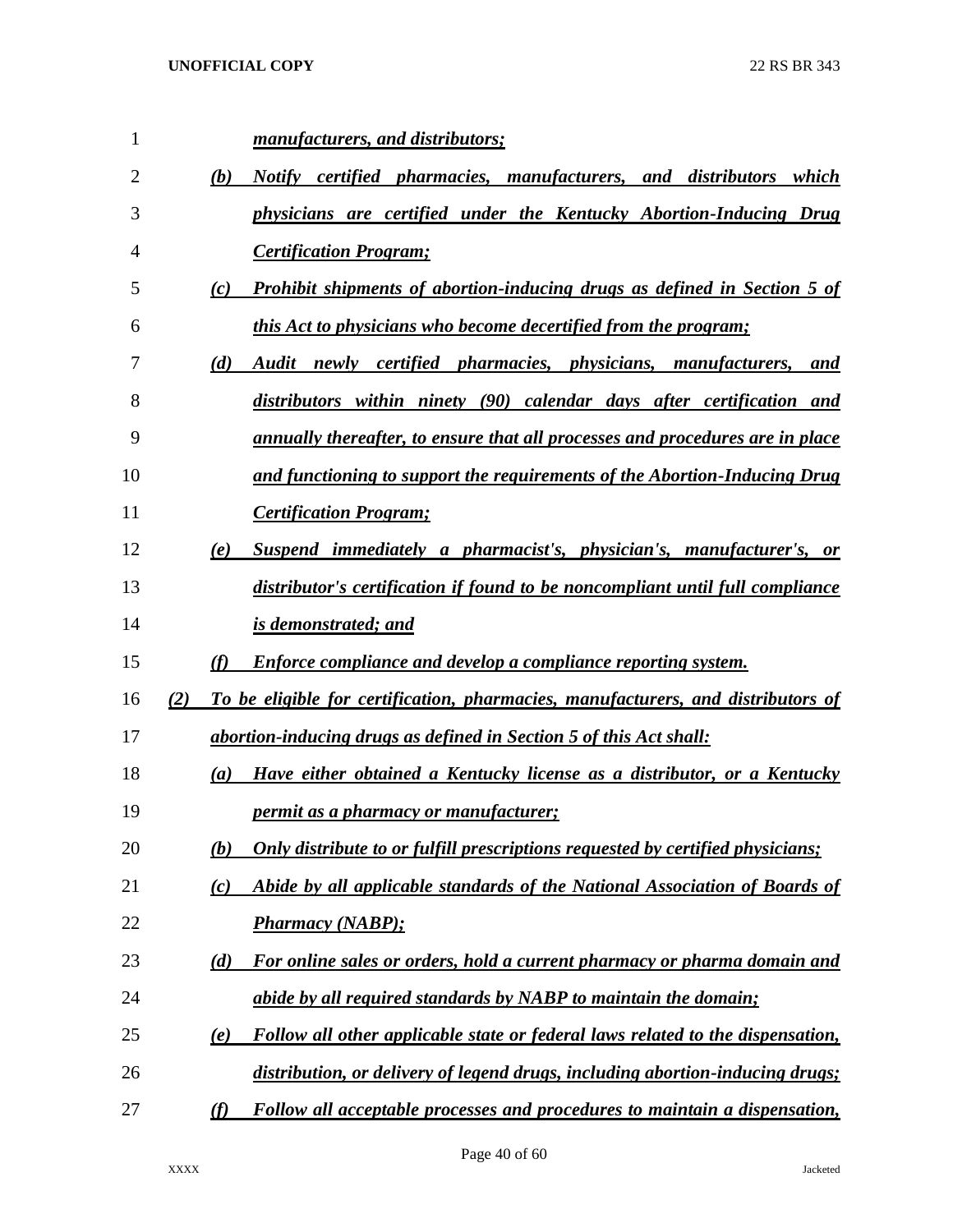| 1              |                             | distribution, or delivery system that is secure, confidential, and follows all    |
|----------------|-----------------------------|-----------------------------------------------------------------------------------|
| $\overline{2}$ |                             | processes and procedures, including those for storage, handling, shipping,        |
| 3              |                             | tracking packages, serial numbers, National Drug Codes, lot numbers,              |
| 4              |                             | expiration dates, proof of delivery, and controlled returns of abortion-          |
| 5              |                             | <i>inducing drugs; and</i>                                                        |
| 6              | $\left( \mathbf{g} \right)$ | Only fulfill prescriptions that are accompanied by a patient consent form         |
| 7              |                             | <i>required under subsection (3) of this section.</i>                             |
| 8              | (3)                         | To be eligible for certification to provide abortion-inducing drugs as defined in |
| 9              |                             | <b>Section 5 of this Act, a physician shall:</b>                                  |
| 10             | (a)                         | Be licensed to practice medicine and in good standing in Kentucky;                |
| 11             | (b)                         | <b>Examine any patient in-person prior to providing abortion-inducing drugs;</b>  |
| 12             | (c)                         | Sign an annual "Dispensing Agreement Form," to be developed and                   |
| 13             |                             | provided by the board, prior to providing abortion-inducing drugs;                |
| 14             | (d)                         | Inform the patient of gestational age-specific risks of using abortion-           |
| 15             |                             | <i>inducing drugs;</i>                                                            |
| 16             | (e)                         | Assess for signs of domestic abuse, reproductive control, human trafficking,      |
| 17             |                             | and other signals of coerced abortion, per current state guidelines;              |
| 18             | (f)                         | Inform the patient that studies show babies born following the abortion           |
| 19             |                             | reversal process have a rate of birth defects no higher than the general          |
| 20             |                             | <i>population;</i>                                                                |
| 21             | $\left( \mathbf{g}\right)$  | Inform the patient that studies show that following a reversal process or         |
| 22             |                             | otherwise treating a pregnant patient with progesterone during pregnancy          |
| 23             |                             | does not lead to increased mortality rates;                                       |
| 24             | (h)                         | Refrain from knowingly supplying abortion-inducing drugs to patients who          |
| 25             |                             | present with any of the following:                                                |
| 26             |                             | Absence of a pregnancy;<br>I.                                                     |
| 27             |                             | <b>Being post-seventy (70) days gestation or post-ten (10) weeks of</b><br>2.     |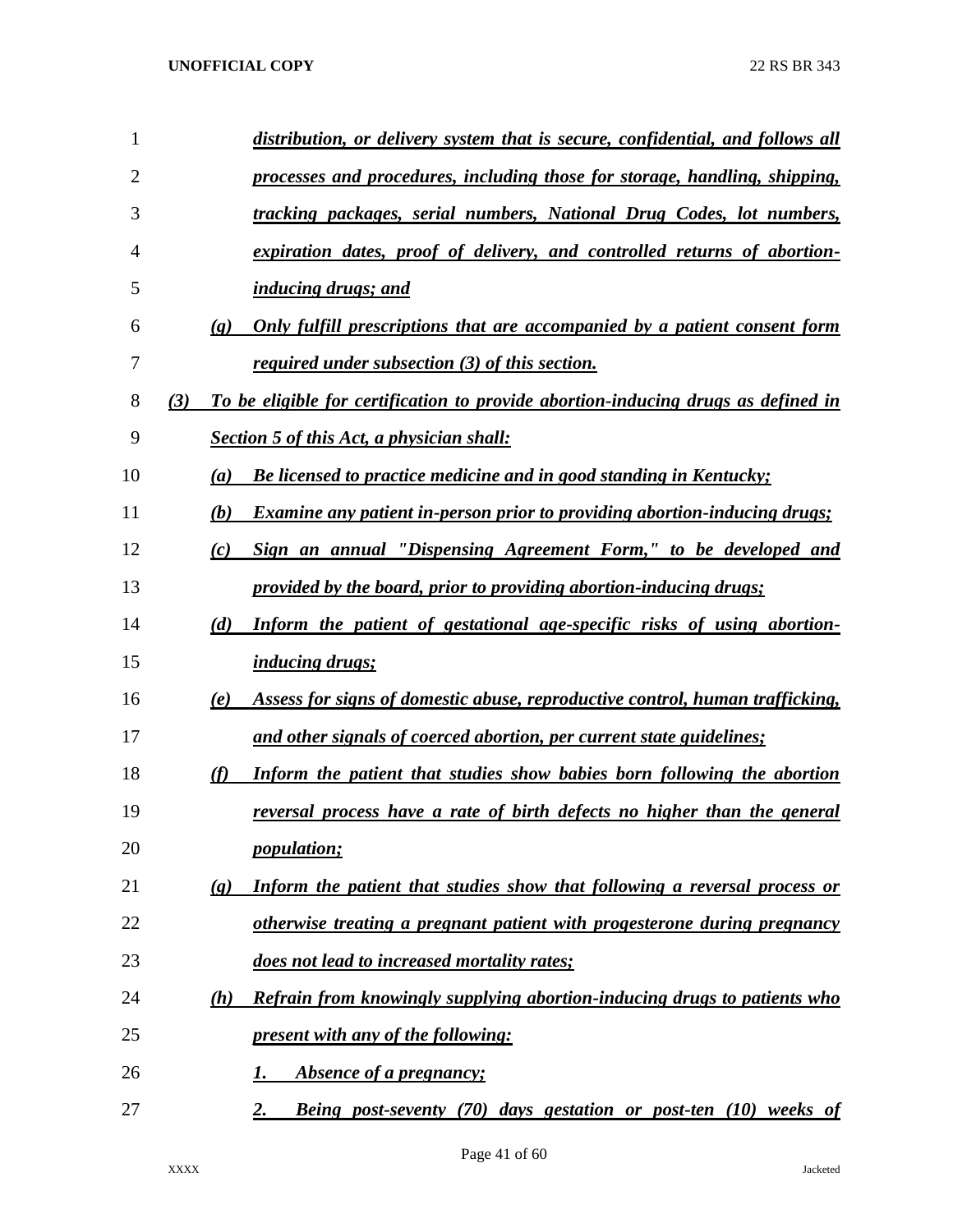| 1  | <i>pregnancy; or</i>                                                                         |
|----|----------------------------------------------------------------------------------------------|
| 2  | 3.<br>Risk factors associated with abortion-inducing drugs, including but                    |
| 3  | not limited to:                                                                              |
| 4  | A history of ectopic pregnancies;<br>a.                                                      |
| 5  | <b>Problems with the adrenal glands near the kidneys;</b><br>b.                              |
| 6  | <b>Being treated with long-term corticosteroid therapy;</b><br>c.                            |
| 7  | Allergic reactions to abortion-inducing drugs, mifepristone,<br>$\boldsymbol{d}$ .           |
| 8  | misoprostol, or similar drugs;                                                               |
| 9  | <b>Bleeding problems or taking anticoagulant drug products;</b><br>е.                        |
| 10 | <b>Inherited porphyria;</b>                                                                  |
| 11 | An intrauterine device in place; or<br>g.                                                    |
| 12 | h.<br>Being Rh negative, requiring treatment with the prevailing                             |
| 13 | medical standard of care to prevent harmful fetal or child                                   |
| 14 | <u>outcomes or Rh incompatibility in future pregnancies before</u>                           |
| 15 | <i><u><b>providing abortion-inducing drugs;</b></u></i>                                      |
| 16 | (i)<br><b>Provide or refer for emergency surgical intervention in cases of incomplete</b>    |
| 17 | abortion, severe bleeding, or other abortion complications or adverse events                 |
| 18 | <u>as defined in Section 5 of this Act, through maintaining hospital admitting</u>           |
| 19 | privileges or entering into a written agreement with an associated physician                 |
| 20 | as defined in Section 5 of this Act;                                                         |
| 21 | $\bf(i)$<br><b>Ensure patient access to medical facilities equipped to provide blood</b>     |
| 22 | transfusions and resuscitation or other necessary treatments, if necessary;                  |
| 23 | Sign, and ensure that the patient signs, all legally required informed-<br>$\left( k\right)$ |
| 24 | consent material, provide the patient with a copy showing both signatures,                   |
| 25 | and place the original in the patient's medical record and forward to a                      |
| 26 | certified pharmacy, if appropriate;                                                          |
| 27 | Record the serial number, National Drug Code, lot number, and expiration<br>$\mathcal{L}$    |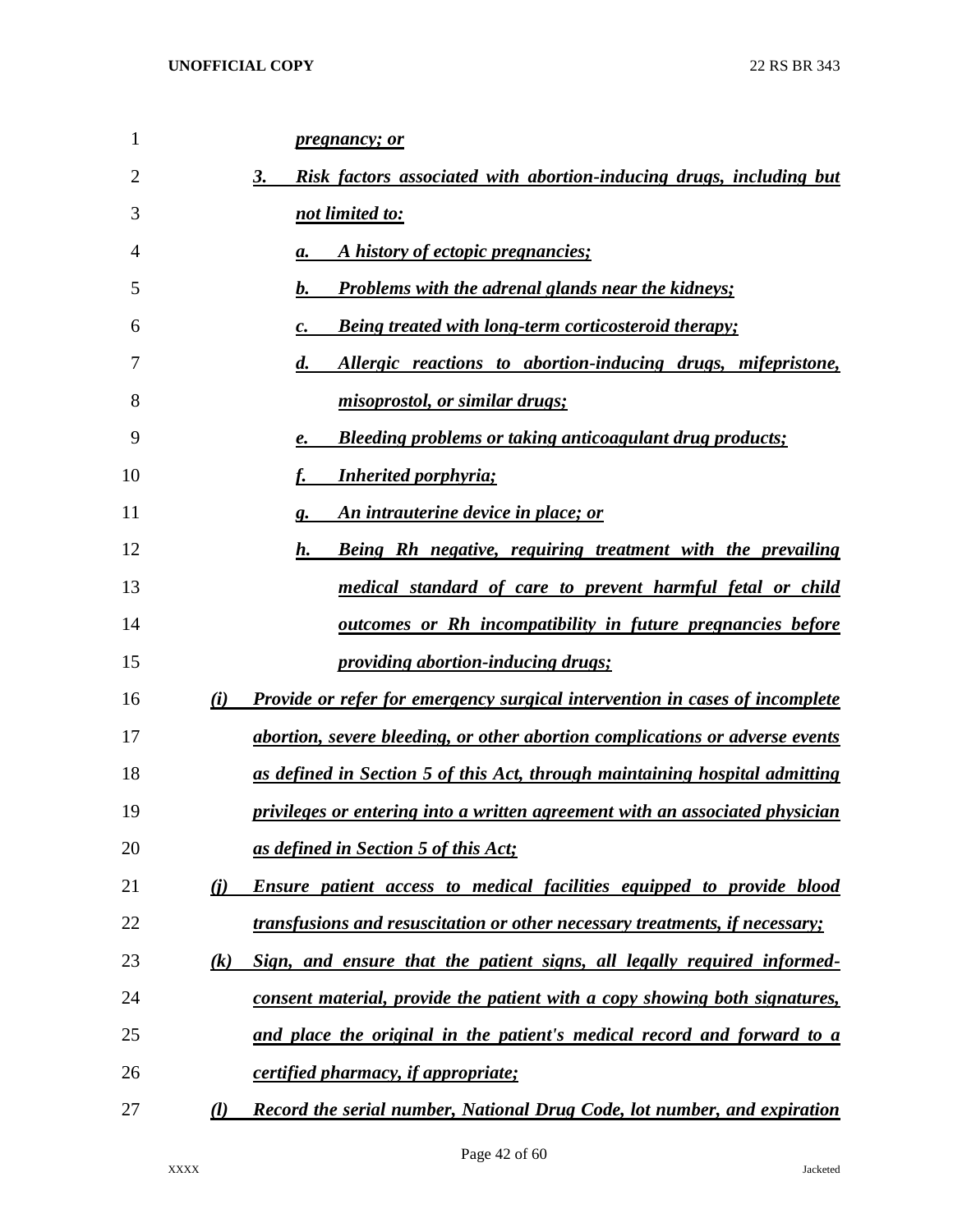| 1              | date from each package of each abortion-inducing drug given to the patient                                  |
|----------------|-------------------------------------------------------------------------------------------------------------|
| $\overline{2}$ | <i>in the patient's medical record;</i>                                                                     |
| 3              | Submit a written protocol of how efforts will be made to schedule a follow-<br>(m)                          |
| $\overline{4}$ | up appointment with the patient within fourteen (14) days to ensure a                                       |
| 5              | <i>completed abortion;</i>                                                                                  |
| 6              | Submit a written protocol of how complications or adverse events as defined<br>(n)                          |
| 7              | in Section 5 of this Act will be handled by the certified physician and submit                              |
| 8              | a copy of a signed contract with an associated physician credentialed to                                    |
| 9              | <i>handle certain complications if necessary;</i>                                                           |
| 10             | Abide by all applicable state and federal laws regarding medical records<br>$\boldsymbol{\left( o \right)}$ |
| 11             | <u>retention, confidentiality, and privacy; and </u>                                                        |
| 12             | Agree to follow and document compliance with all other legally required<br>(p)                              |
| 13             | conditions for performing an abortion in Kentucky.                                                          |
| 14             | SECTION 16. A NEW SECTION OF KRS CHAPTER 315 IS CREATED TO                                                  |
| 15             | <b>READ AS FOLLOWS:</b>                                                                                     |
| 16             | The Kentucky Board of Pharmacy shall require the following of physicians certified by                       |
| 17             | the Kentucky Abortion-Inducing Drug Certification Program:                                                  |
| 18             | Maintain hospital admitting privileges at one (1) or more hospitals in the county<br>(1)                    |
| 19             | or contiguous county where abortion-inducing drugs as defined in Section 5 of                               |
| 20             | this Act will be provided and inform the patient of the hospital or hospitals where                         |
| 21             | the physician holds admitting privileges; or                                                                |
| 22             | (2)<br>Enter into a written associated physician agreement as required in Section 7 of                      |
| 23             | this Act, with a physician in the county or contiguous county where abortion-                               |
| 24             | inducing drugs as defined in Section 5 of this Act will be provided. The written                            |
| 25             | agreement shall meet these conditions:                                                                      |
| 26             | A physician who will be providing an abortion-inducing drug shall notify<br>(a)                             |
| 27             | the patient of the location of the hospital at which the associated physician                               |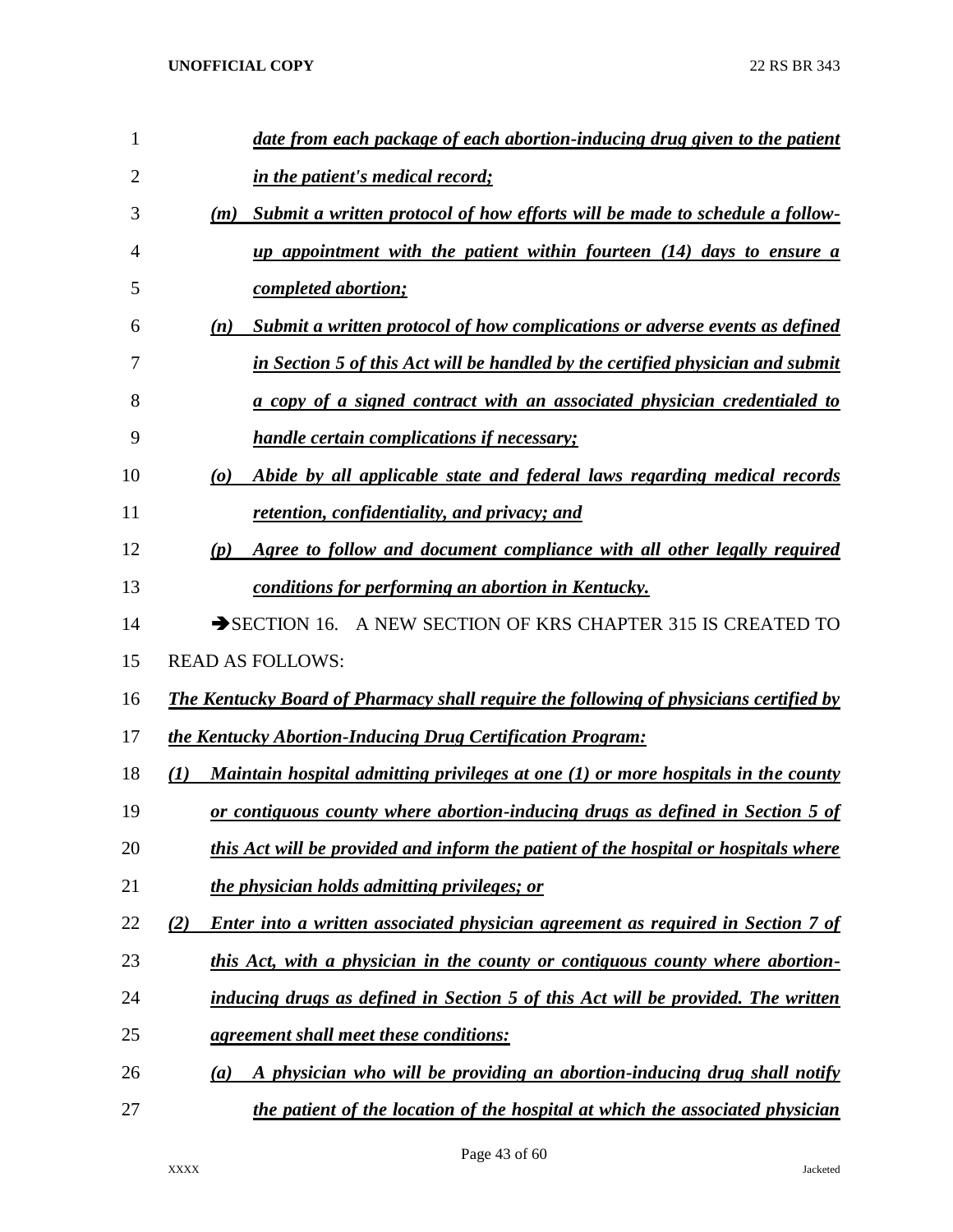| 1  | has admitting privileges;                                                                 |
|----|-------------------------------------------------------------------------------------------|
| 2  | The physician shall keep, at the location of his or her practice, a copy of the<br>(b)    |
| 3  | written agreement;                                                                        |
| 4  | The board shall annually submit a copy of the written agreement to each<br>(c)            |
| 5  | hospital located in the county or a county that is contiguous to the county               |
| 6  | <i>where abortion-inducing drugs will be provided;</i>                                    |
| 7  | The agreement shall be renewed annually; and<br>(d)                                       |
| 8  | The agreement shall include a requirement that the physician provide to the<br>(e)        |
| 9  | patient, and require the patient to sign, all legally required informed-                  |
| 10 | consent material.                                                                         |
| 11 | SECTION 17. A NEW SECTION OF KRS CHAPTER 315 IS CREATED TO                                |
| 12 | <b>READ AS FOLLOWS:</b>                                                                   |
| 13 | <b>The Kentucky Board of Pharmacy shall develop a plan to enforce the Kentucky</b><br>(1) |
| 14 | <b>Abortion-Inducing Drug Certification Program that includes the following</b>           |
| 15 | conditions:                                                                               |
| 16 | If an individual or entity provides abortion-inducing drugs as defined in<br>(a)          |
| 17 | Section 5 of this Act without first seeking certification, the board shall:               |
| 18 | Immediately report the act to local law enforcement or other<br>1.                        |
| 19 | applicable state and local agencies; and                                                  |
| 20 | Impose a fine of no less than five million dollars (\$5,000,000) for<br>2.                |
| 21 | pharmacies, manufacturers, or distributors and two hundred fifty                          |
| 22 | thousand (\$250,000) for physicians;                                                      |
| 23 | If a certified pharmacy, manufacturer, distributor, or physician is<br>(b)                |
| 24 | determined to be in noncompliance, suspend any certification until                        |
| 25 | <i>compliance is proven to the satisfaction of the board;</i>                             |
| 26 | If a current or previously certified pharmacy, manufacturer, or distributor<br>(c)        |
| 27 | found to have intentionally or knowingly violated certification<br>$\dot{I}S$             |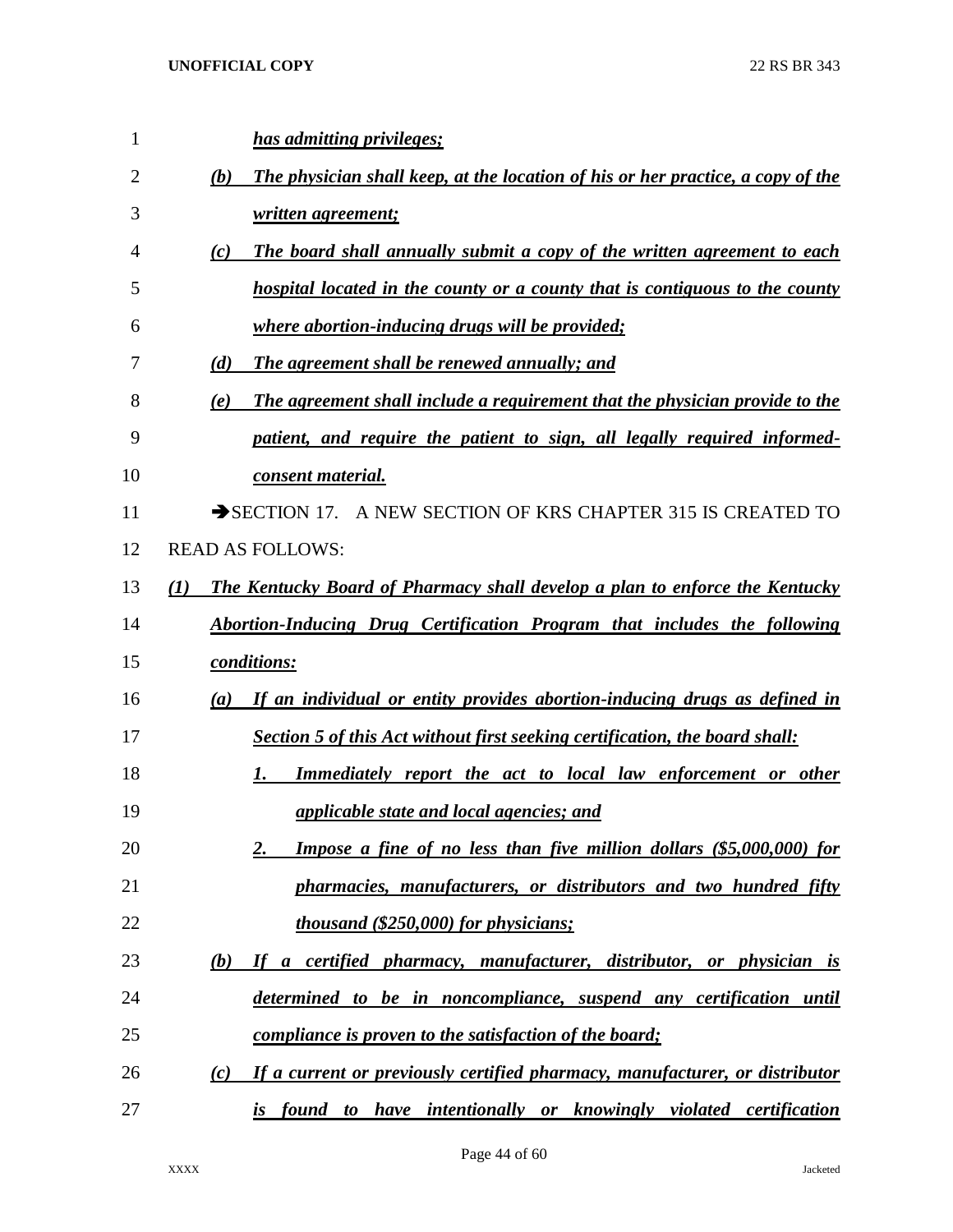| 1              |     | requirements, or refuses to bring operations into compliance within ninety    |
|----------------|-----|-------------------------------------------------------------------------------|
| $\overline{2}$ |     | (90) calendar days, remove certification and prohibit continued provision of  |
| 3              |     | abortion-inducing drugs by the pharmacy, manufacturer, or distributor         |
| 4              |     | until compliance is demonstrated to the satisfaction of the board;            |
| 5              | (d) | If a certified pharmacy, manufacturer, distributor, or physician is in non-   |
| 6              |     | compliance, suspend all annual recertifications until compliance is           |
| 7              |     | demonstrated to the satisfaction of the board; and                            |
| 8              | (e) | If a current or previously certified pharmacy, manufacturer, distributer, or  |
| 9              |     | physician is found to have intentionally or knowingly violated Sections 14,   |
| 10             |     | 15, or 16 of this Act, or refuses to bring operations into compliance:        |
| 11             |     | <u>Immediately suspend the pharmacy's, manufacturer's, distributor's,</u>     |
| 12             |     | or physician's certification until full compliance is demonstrated;           |
| 13             |     | For certified pharmacies, manufacturers, or distributors, impose fines<br>2.  |
| 14             |     | of not less than one million dollars (\$1,000,000) per offense;               |
| 15             |     | For certified physicians, impose fines of not less than one hundred<br>3.     |
| 16             |     | <i>thousand dollars (\$100,000) per offense;</i>                              |
| 17             |     | Permanently revoke the certification of the offender if the offender<br>4.    |
| 18             |     | fails to demonstrate compliance within ninety (90) calendar days;             |
| 19             |     | Impose remedial actions, which may include additional education,<br>5.        |
| 20             |     | additional reporting, or other actions as required by the board;              |
| 21             |     | In the case of a pharmacy, manufacturer, or distributor, recommend<br>6.      |
| 22             |     | sanctioning to the appropriate disciplinary committee of the board;           |
| 23             |     | In the case of a licensed physician, report the violation to the<br>7.        |
| 24             |     | <b>Kentucky Board of Medical Licensure;</b>                                   |
| 25             |     | Publicly report any disciplinary actions, consistent with the practices<br>8. |
| 26             |     | of the board;                                                                 |
| 27             |     | <b>Permanently revoke the certification of the offender;</b><br>9.            |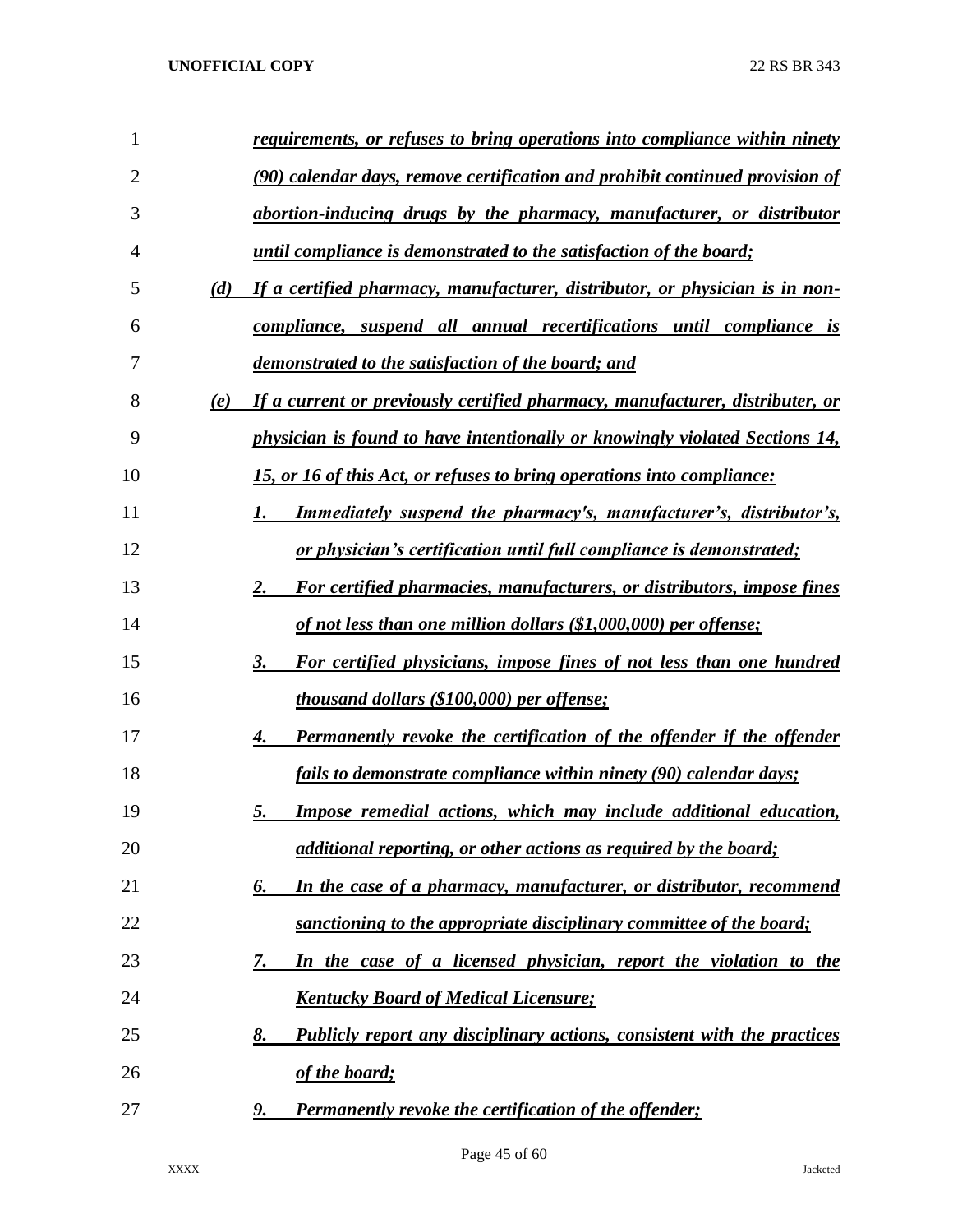| 1  |          | In the case of a pharmacy, manufacturer, or distributor, recommend<br>10.           |
|----|----------|-------------------------------------------------------------------------------------|
| 2  |          | <i>permanent revocation of licensure; and</i>                                       |
| 3  |          | 11.<br>In the case of a licensed physician, recommend appropriate                   |
| 4  |          | sanctioning to the Kentucky Board of Medical Licensure.                             |
| 5  | (2)      | Individuals have a private right of action to seek restitution in any court of law  |
| 6  |          | with appropriate jurisdiction for any and all damages suffered for violating        |
| 7  |          | <b>Sections 14, 15, or 16 of this Act.</b>                                          |
| 8  |          | SECTION 18. A NEW SECTION OF KRS CHAPTER 315 IS CREATED TO                          |
| 9  |          | <b>READ AS FOLLOWS:</b>                                                             |
| 10 | $\bf(1)$ | The Kentucky Board of Pharmacy shall develop a complaint portal on its Web          |
| 11 |          | site for patients, pharmacy, nursing, and medical professionals, and the public to  |
| 12 |          | submit information about potential violations of the Kentucky Abortion-Inducing     |
| 13 |          | <b>Drug Certification Program.</b>                                                  |
| 14 | (2)      | The portal shall list the names of pharmacies, manufacturers, and distributors      |
| 15 |          | that are certified under the program and the physicians that are certified under    |
| 16 |          | the program to provide abortion-inducing drugs as defined in Section 5 of this      |
| 17 |          | <u>Act.</u>                                                                         |
| 18 | (3)      | An individual shall be allowed to make a complaint anonymously on the portal.       |
| 19 | (4)      | The board shall review each complaint and determine a disposition, including        |
| 20 |          | referral to another state department, within thirty (30) days.                      |
| 21 | (5)      | Confidentiality of the originator of the complaint shall be protected at all times  |
| 22 |          | except for intrastate referrals for investigation.                                  |
| 23 |          | Section 19. KRS 213.081 is amended to read as follows:                              |
| 24 | (1)      | No person shall cremate or cause to be transported for the purpose of cremation the |
| 25 |          | body of any person whose death occurs in the Commonwealth, without first            |
| 26 |          | obtaining from the coroner of the county in which the death occurred, a permit      |
| 27 |          | stating the cause of death and authorizing the cremation or transportation for      |
|    |          |                                                                                     |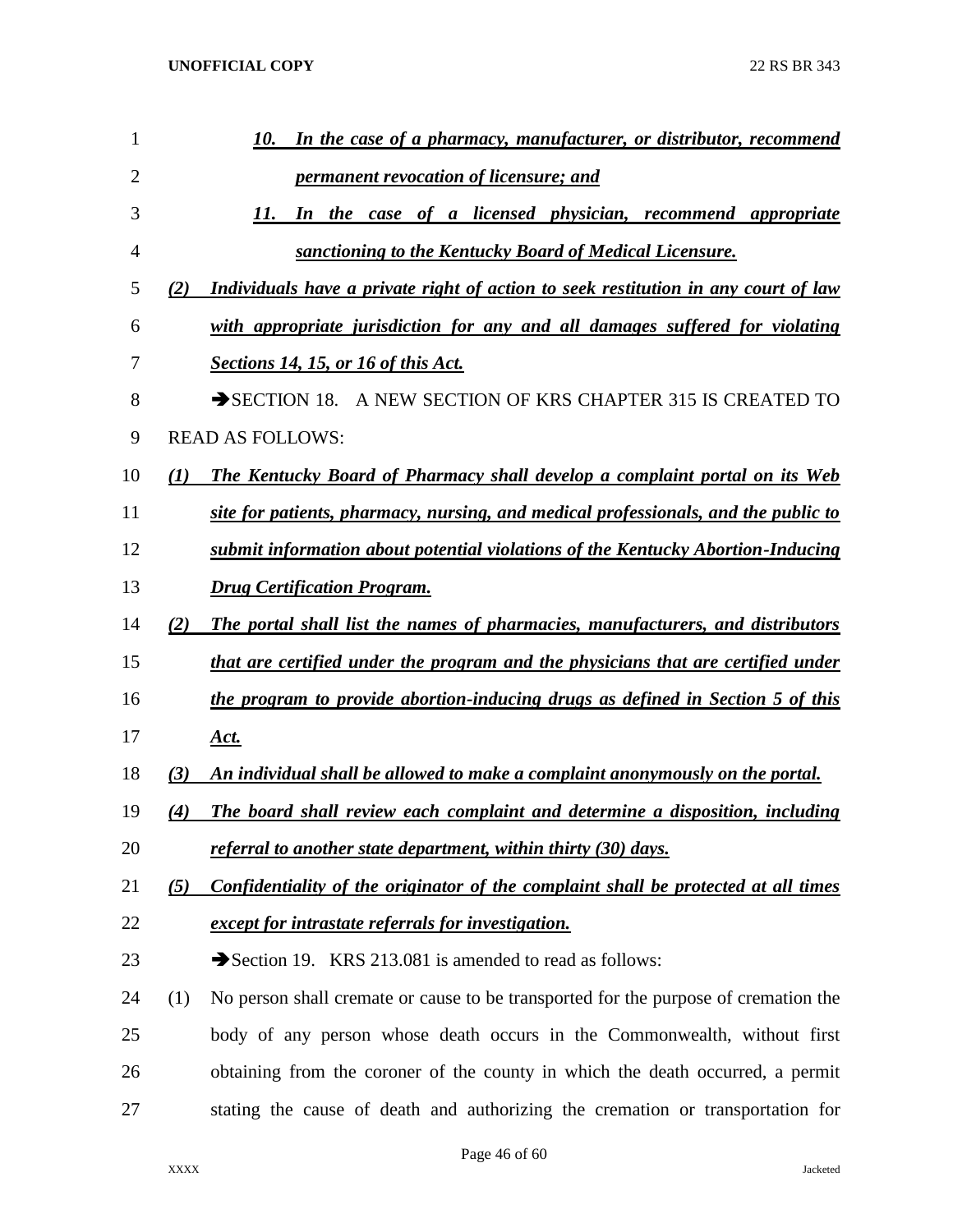cremation of the body. The permit shall be filed immediately following cremation with the local registrar of vital statistics. (2) [The provisions of this section shall not apply to the cremation of ]Fetal death remains *shall: (a) Require the same permit required by subsection (1) of this section; and (b) Not be incorporated into simultaneous cremations or the cremation of multiple fetal remains at the same time and location*[in the absence of any indication of a criminal act]. 9 Section 20. KRS 213.096 is amended to read as follows: (1) Each fetal death of twenty (20) completed weeks' gestation or more, calculated from the date last normal menstrual period began to the date of delivery or in which the fetus weighs three hundred fifty (350) grams or more, *or an abortion* which occurs in the Commonwealth, shall be reported on a combination birth-death or stillbirth certificate in accordance with applicable provisions of KRS 213.046 and KRS 213.076. If the fetal death *or abortion* occurs in a hospital, the person in charge of the institution or the person's designated representative shall complete the *birth- death or* stillbirth certificate, obtain the medical certification, and file the certificate with the state registrar. (2) The name of the father shall be entered on the *birth-death or* stillbirth certificate in accordance with the provisions of KRS 213.046. 21 (3) All abortions shall *also* be reported in the manner prescribed in KRS 213.101<del>[ and</del> shall not be reported as stillbirths]. 23 SECTION 21. A NEW SECTION OF KRS 311.710 TO 311.820 IS CREATED TO READ AS FOLLOWS: *(1) For the purposes of this section, "fetal remains" means the biological remains of a human child resulting from the termination of a pregnancy by a surgical or chemical abortion prior to birth or miscarriage.*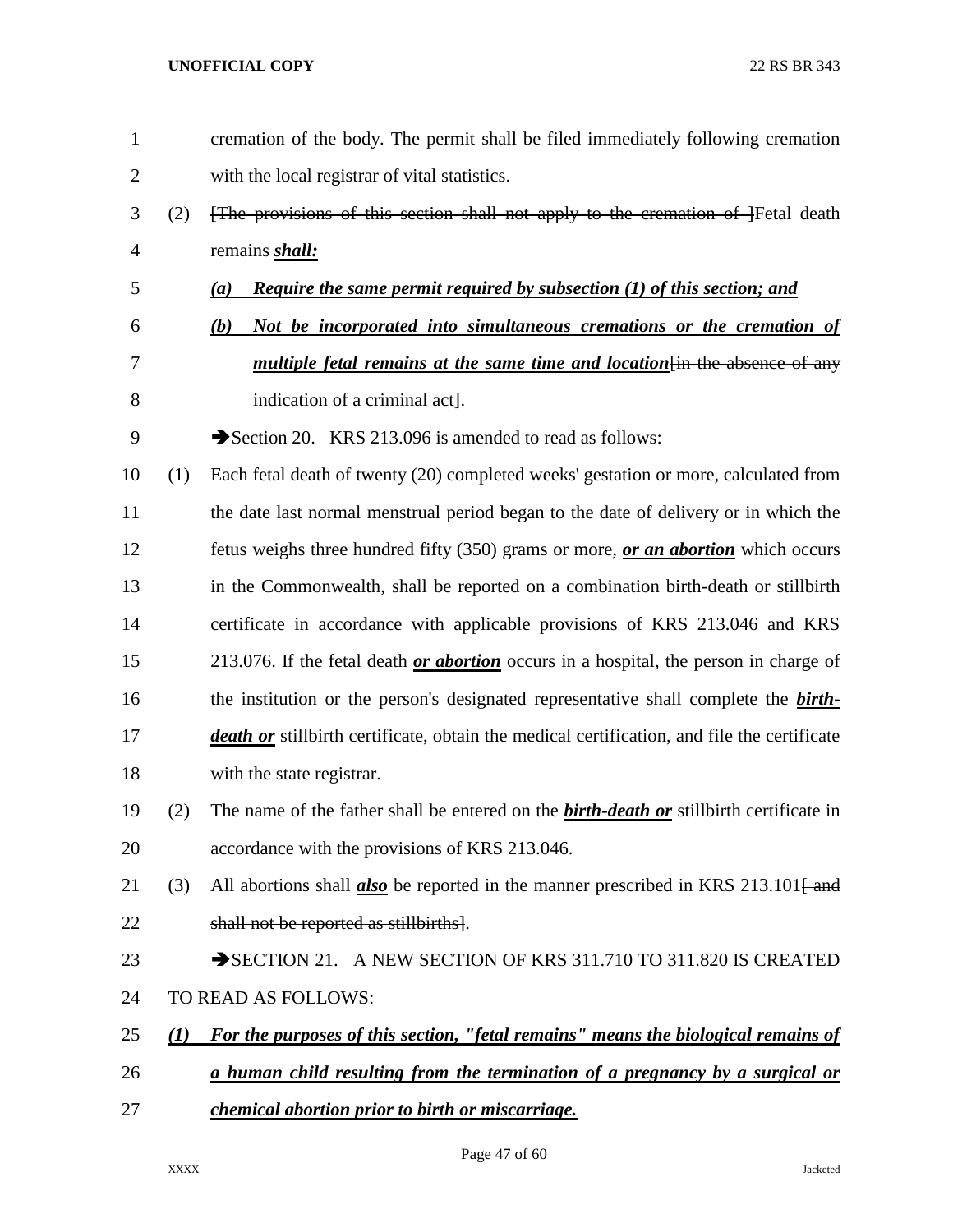| 1              | (2)<br>$\boldsymbol{a}$ | Within twenty-four (24) hours before a surgical or chemical abortion or          |
|----------------|-------------------------|----------------------------------------------------------------------------------|
| $\overline{2}$ |                         | within twenty-four (24) hours of a miscarriage, the healthcare facility or       |
| 3              |                         | abortion clinic shall disclose to the parent or parents of the fetus, both       |
| 4              |                         | orally and in writing, the parents' right to determine if they will take         |
| 5              |                         | responsibility for the final disposition of the fetal remains or relinguish the  |
| 6              |                         | responsibility for final disposition to the healthcare facility or abortion      |
| 7              |                         | clinic.                                                                          |
| 8              | (b)                     | If the procedure is a chemically induced abortion, the mother:                   |
| 9              |                         | Shall be informed that she will expel a fetus after leaving the<br>1.            |
| 10             |                         | <i>healthcare facility or abortion clinic;</i>                                   |
| 11             |                         | May choose to return the fetal remains to the healthcare facility or<br>2.       |
| 12             |                         | <i>abortion clinic for final disposition; and</i>                                |
| 13             |                         | Shall be exempted from the requirements of Section 19 of this Act<br>3.          |
| 14             |                         | requiring a permit for the purpose of transporting the fetal remains             |
| 15             |                         | <b>back to the healthcare facility or abortion clinic for final disposition.</b> |
| 16             | (c)                     | After receiving the information required by paragraphs (a) and (b) of this       |
| 17             |                         | subsection, the parent or parents of the fetus shall inform the healthcare       |
| 18             |                         | facility or abortion clinic of their choice for the disposition of the fetal     |
| 19             |                         | remains by electing to either:                                                   |
| 20             |                         | Relinguish the guardianship of the fetal remains<br>and<br><u>the</u>            |
| 21             |                         | for final disposition of those remains to<br>responsibility<br><u>the</u>        |
| 22             |                         | guardianship of the healthcare facility or abortion clinic which shall           |
| 23             |                         | dispose of those remains as they would any other human remains; or               |
| 24             |                         | Retain the guardianship for the fetal remains and designate that fetal<br>2.     |
| 25             |                         | <u>remains shall be released to the parent or parents for disposition.</u>       |
| 26             |                         | The healthcare facility or abortion clinic shall document the parents'           |
| 27             |                         | decision in the medical record.                                                  |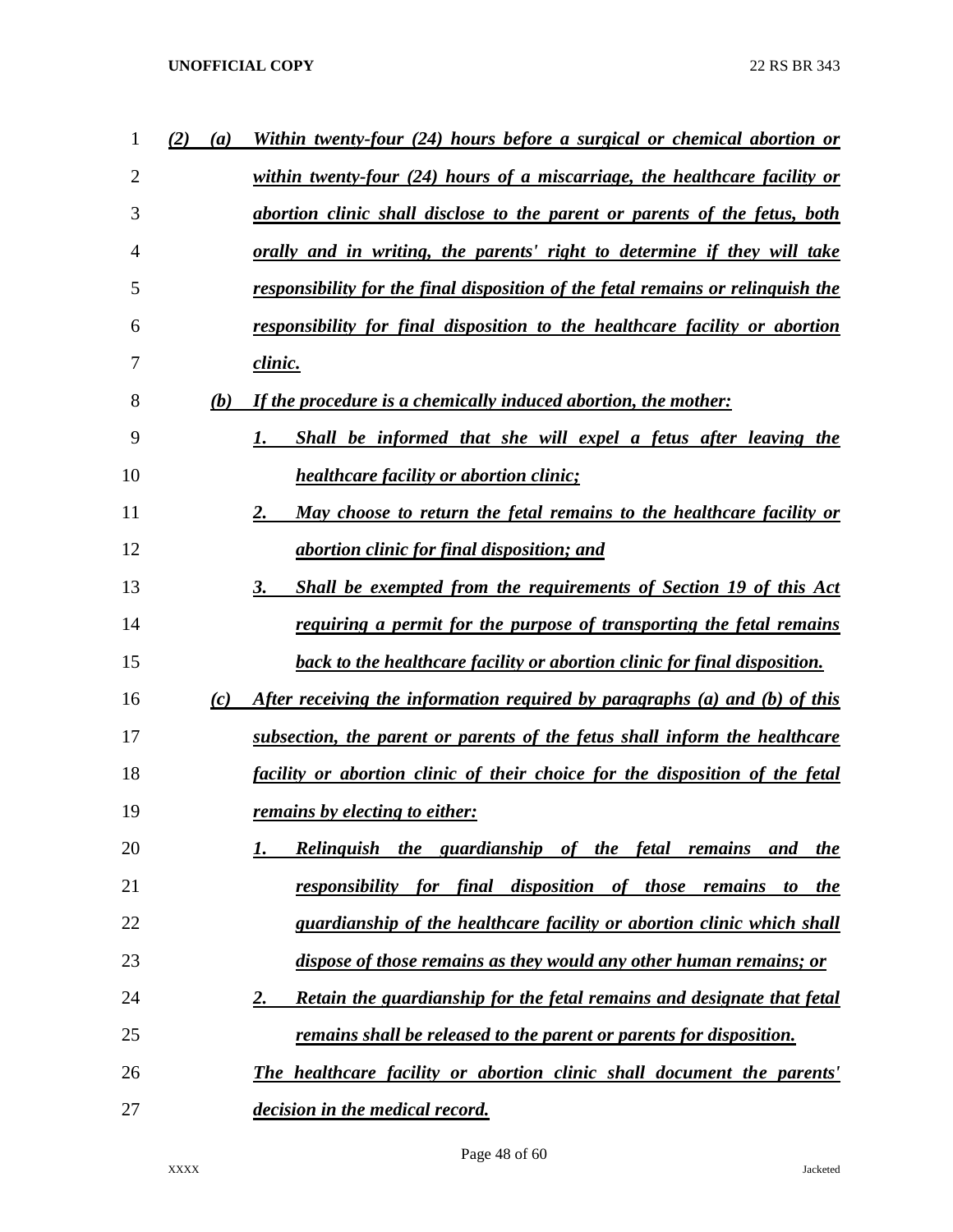| 1  | (3) | cabinet shall design forms through administrative regulations that<br><b>The</b>     |
|----|-----|--------------------------------------------------------------------------------------|
| 2  |     | document:                                                                            |
| 3  |     | <b>The age of the parent or parents of the fetal remains;</b><br>(a)                 |
| 4  |     | (b)<br>In the event that the parents are under eighteen (18) years of age, or have   |
| 5  |     | <u>not been emancipated by court order, a consent by their parent or guardian;</u>   |
| 6  |     | A designation of how the fetal remains shall be disposed of and who shall<br>(c)     |
| 7  |     | be responsible for the final disposition; and                                        |
| 8  |     | Any other information required by the cabinet.<br>(d)                                |
| 9  | (4) | A person or entity shall not:                                                        |
| 10 |     | Dispose of a fetus or fetal remains as medical or infectious waste;<br>(a)           |
| 11 |     | Offer money or anything of value for an aborted fetus or fetal remains;<br>(b)       |
| 12 |     | Accept money or anything of value for an aborted fetus or fetal remains; or<br>(c)   |
| 13 |     | (d)<br><b>Transport, or arrange for the transportation of, fetal remains for any</b> |
| 14 |     | <i>purpose other than:</i>                                                           |
| 15 |     | <b>Final disposition by a crematory licensed under KRS Chapter 367;</b><br>1.        |
| 16 |     | 2.<br>Interment by a funeral establishment licensed under KRS Chapter                |
| 17 |     | 316; or                                                                              |
| 18 |     | Interment by the parent or parents privately in conformance with KRS<br>3.           |
| 19 |     | 381.697 and administrative regulations promulgated by the Cabinet                    |
| 20 |     | <b>for Health and Family Services.</b>                                               |
| 21 |     | Section 22. KRS 367.97501 is amended to read as follows:                             |
| 22 |     | As used in KRS 367.97501 to 367.97537, unless the context requires otherwise:        |
| 23 | (1) | "Authorizing agent" means the person legally entitled to order the cremation of the  |
| 24 |     | human remains.                                                                       |
| 25 | (2) | "Casket" means a rigid container which is designed for the encasement of human       |
| 26 |     | remains constructed of wood, metal, or other material.                               |
| 27 | (3) | "Closed container" means a sealed container or urn in which cremated remains are     |
|    |     |                                                                                      |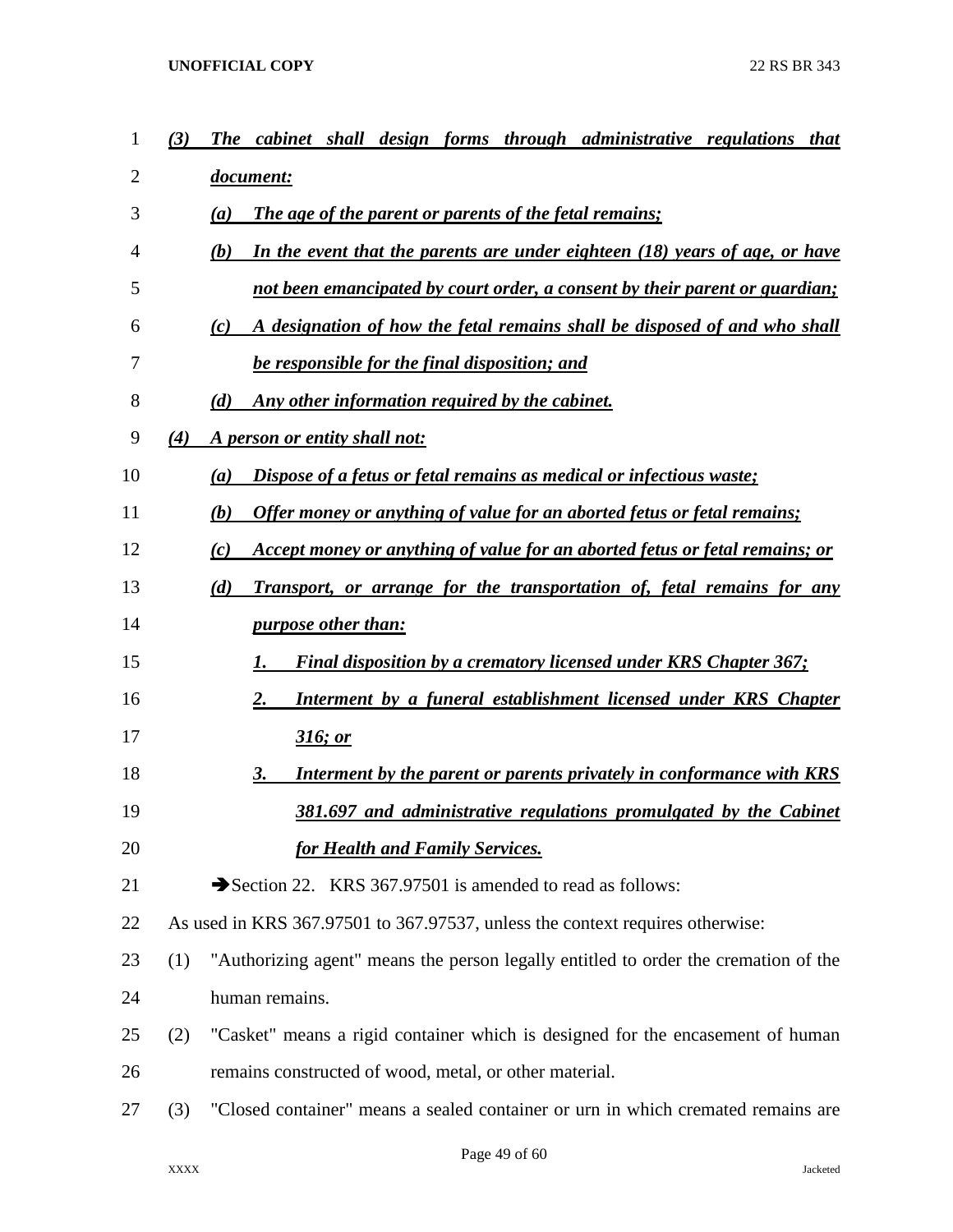placed and enclosed in a manner that prevents leakage or spillage of cremated remains or the entrance of foreign material. (4) "Cremated remains" means the fragments remaining after the cremation process has been completed. (5) "Cremation" means the heating process that reduces human remains to bone fragments through combustion and evaporation. (6) "Cremation authorization form" means a form promulgated by administrative regulation of the Attorney General that expresses consent to the decedent's cremation. The form shall include information concerning the parties' rights and responsibilities. (7) "Cremation chamber" means an enclosed space designed and manufactured for the purpose of cremating human remains. (8) "Cremation container" means a container in which human remains may be delivered to a crematory for cremation that is: (a) Rigid enough to support the weight of the corpse, closed, and leakproof; (b) Composed of a combustible material or other material approved by the crematory authority; and (c) A proper and dignified covering for the human remains. (9) "Crematory authority" means the legal entity which is licensed by the Attorney General to operate a crematory and conduct cremations. Crematory authority does not include state university health science centers. (10) "Crematory" means a fixed building or structure that contains one (1) or more cremation chambers for the reduction of bodies of deceased persons to cremated remains. "Crematory" includes crematorium. (11) "Crematory operator" means the person in charge of a licensed crematory authority. (12) "Declaration" has the same meaning as in KRS 367.93101. (13) "Holding facility" means an area designated for the retention of human remains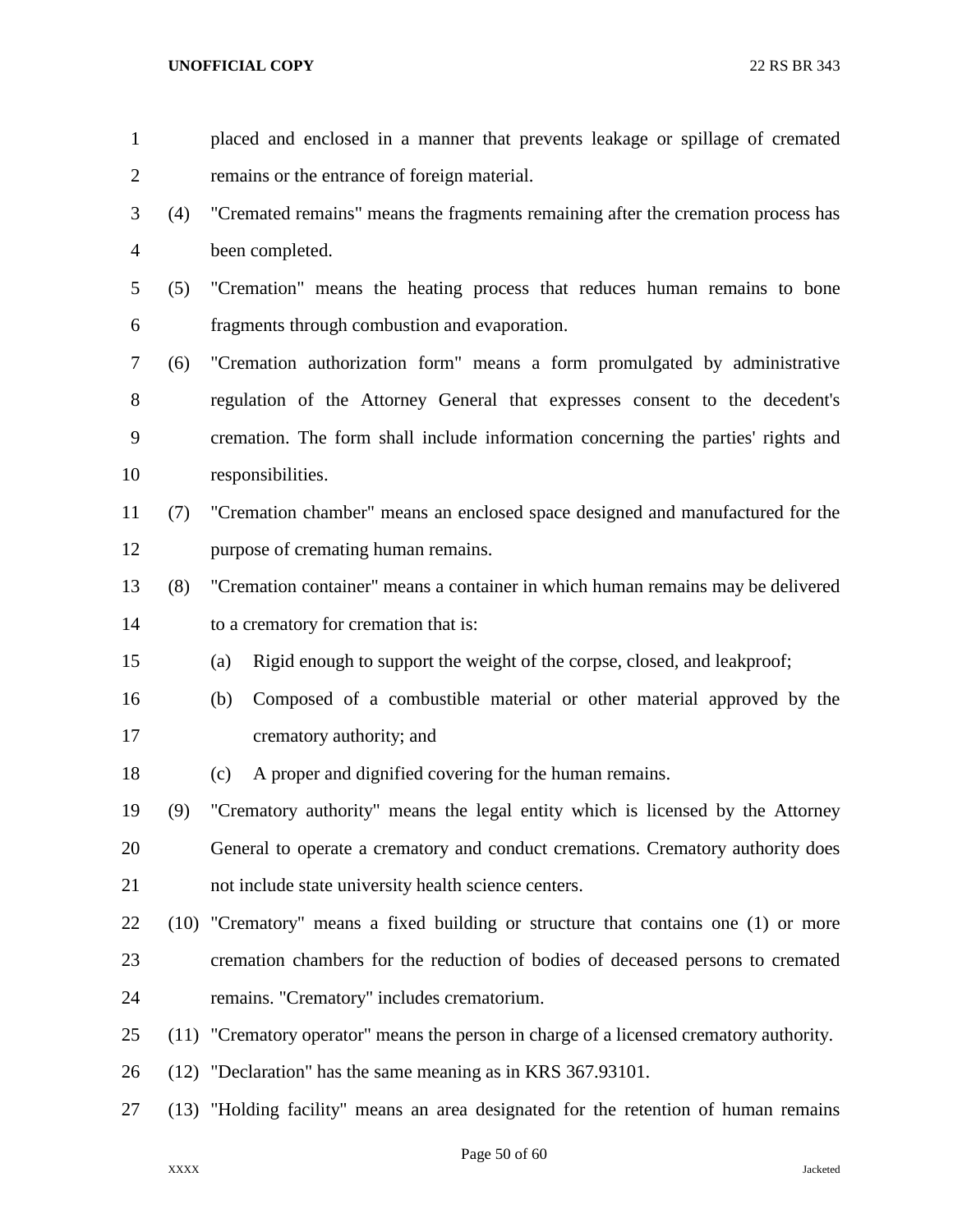| $\mathbf{1}$   |     | prior to cremation.                                                                   |
|----------------|-----|---------------------------------------------------------------------------------------|
| $\overline{2}$ |     | (14) "Human remains" means the body of a deceased person or part of a body or limb    |
| 3              |     | that has been removed from a living person, in any state of decomposition, prior to   |
| $\overline{4}$ |     | cremation.                                                                            |
| 5              |     | (15) "Pathological waste" means human tissues, organs, and blood or body fluids, in   |
| 6              |     | liquid or semiliquid form that are removed from a person for medical purposes.        |
| 7              |     | "Pathological waste" does not include amputations or fetal remains as defined by      |
| 8              |     | <b>Section 21 of this Act.</b>                                                        |
| $\mathbf{9}$   |     | (16) "Processed remains" means the end result of pulverization, by which the residual |
| 10             |     | from the cremation process is reduced and cleaned leaving only fragments reduced      |
| 11             |     | to unidentified dimensions.                                                           |
| 12             |     | (17) "Retort operator" means a person operating a cremation chamber.                  |
| 13             |     | (18) "Scattering area or garden" means an area which may be designated by a cemetery  |
| 14             |     | and located on a dedicated cemetery property where cremated remains which have        |
| 15             |     | been removed from their container can be mixed with or placed on top of the soil or   |
| 16             |     | ground cover.                                                                         |
| 17             |     | (19) "Temporary container" means a receptacle for cremated remains, usually made of   |
| 18             |     | plastic, cardboard, ceramics, plastic film, wood, or metal, designed to prevent the   |
| 19             |     | leakage of processed remains or the entrance of foreign materials which will hold     |
| 20             |     | the cremated remains until an urn or other permanent container is acquired.           |
| 21             |     | Section 23. KRS 311.715 is amended to read as follows:                                |
| 22             | (1) | As used in this section, "public agency funds" means any money, regardless of         |
| 23             |     | the original source of the money, of a public agency.                                 |
| 24             | (2) | Public agency funds shall not be used for the purpose of obtaining an abortion or     |
| 25             |     | paying for the performance of an abortion. Public medical facilities may be used for  |
| 26             |     | the purpose of conducting research into or the performance of in-vitro fertilization  |
| 27             |     | as long as such procedures do not result in the intentional destruction of a human    |

Page 51 of 60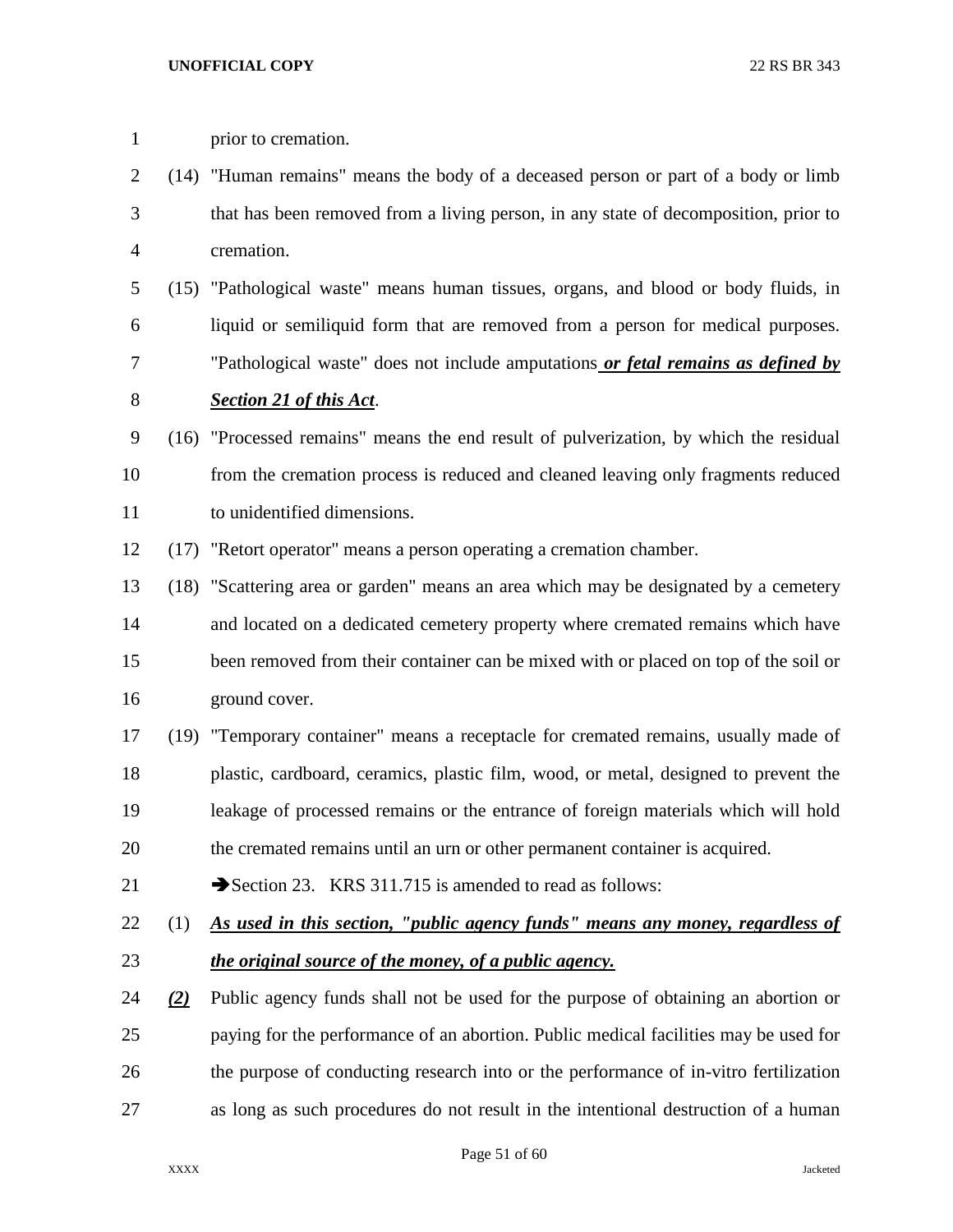embryo.

| $\overline{2}$ | (3)         | Public agency funds shall not be directly or indirectly used, granted, paid, or       |
|----------------|-------------|---------------------------------------------------------------------------------------|
| 3              |             | distributed to any entity, organization, or individual that performs, induces, refers |
| 4              |             | for, or counsels in favor of abortions. This subsection shall not apply to funding    |
| 5              |             | available through KRS 205.510 to 205.560 to the minimum extent necessary to           |
| 6              |             | comply with federal conditions for the state's participation in the program           |
| 7              |             | established by KRS 205.510 to 205.560 or to funding that is used to provide           |
| 8              |             | <i>abstinence education in schools.</i>                                               |
| 9              | $(4)$ [(2)] | Public agency funds shall not be directly or indirectly used, granted,<br>(a)         |
| 10             |             | paid, or distributed to any nonpublic entity or organization described in             |
| 11             |             | paragraph (b)3. of this subsection. This paragraph shall not apply to funding         |
| 12             |             | available through KRS 205.510 to 205.560 to the minimum extent necessary              |
| 13             |             | to comply with federal conditions for the state's participation in the program        |
| 14             |             | established by KRS 205.510 to 205.560 or to funding that is used to provide           |
| 15             |             | abstinence education in schools.                                                      |
| 16             | (b)         | Notwithstanding any other state law to the contrary, all federal family               |
| 17             |             | planning funds shall be awarded to eligible individuals, organizations, or            |
| 18             |             | entities applying to be family planning contractors in the following order of         |
| 19             |             | descending priority:                                                                  |
| 20             |             | Public agencies that directly provide family planning services, including<br>1.       |
| 21             |             | state, county, and local community health clinics and federally qualified             |
| 22             |             | health centers;                                                                       |
| 23             |             | 2.<br>Nonpublic entities that directly provide basic health services, as              |
| 24             |             | described in 42 U.S.C. sec. $254b(b)(1)(A)$ , including family planning               |
| 25             |             | services; and                                                                         |
| 26             |             | Nonpublic entities that directly provide only family planning services<br>3.          |
| 27             |             | but do not provide all basic health services as described in 42 U.S.C.                |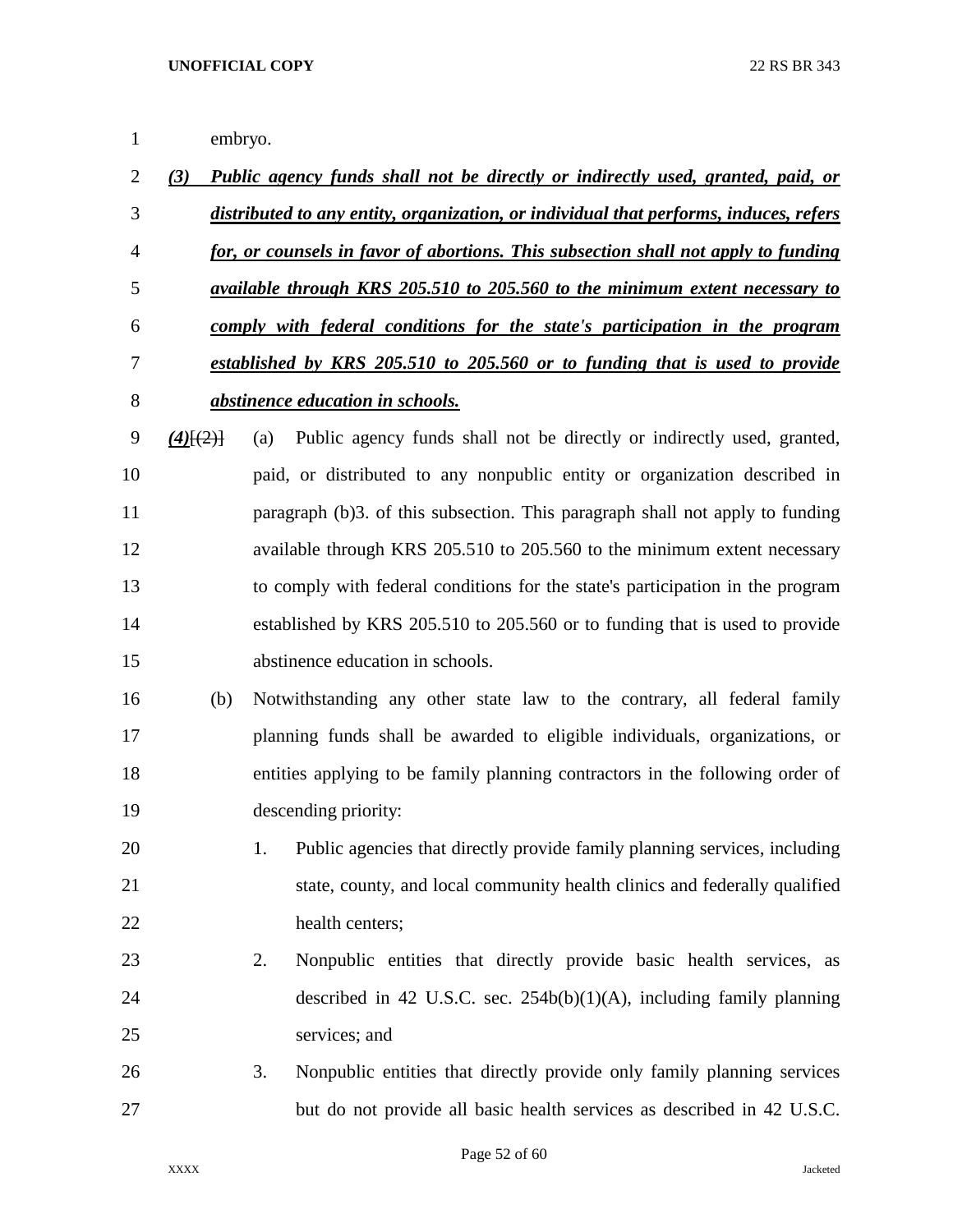| 1              | sec. $254b(b)(1)(A)$ .                                                                            |
|----------------|---------------------------------------------------------------------------------------------------|
| $\overline{2}$ | This subsection shall be effective upon repeal of federal regulations<br>(c)                      |
| 3              | prohibiting states from prioritizing recipients of federal Public Health Service                  |
| 4              | Act, Title X Family Planning Program funds.                                                       |
| 5              | Nothing in this section shall be deemed to deprive a woman of all appropriate<br>$(5)$ $(3)$      |
| 6              | medical care necessary to prevent her physical death.                                             |
| 7              | Nothing in this section shall be construed to allow public funds to pay for in-<br>$(6)$ $(4)$    |
| 8              | vitro fertilization procedures performed on any individual patient.                               |
| 9              | SECTION 24. A NEW SECTION OF KRS 311.710 TO 311.820 IS CREATED                                    |
| 10             | TO READ AS FOLLOWS:                                                                               |
| 11             | A hospital, healthcare facility, or individual physician shall file a written report<br>(1)       |
| 12             | with the cabinet regarding each patient who comes under the hospital's,                           |
| 13             | <b>healthcare facility's, or physician's care and reports any complication or adverse</b>         |
| 14             | <u>event as defined under Section 5 of this Act, requires medical treatment, or</u>               |
| 15             | suffers a death that the attending physician, hospital staff, or facility staff has               |
| 16             | reason to believe is a primary or secondary result of an abortion. The reports                    |
| 17             | shall be completed by the hospital, healthcare facility, or attending physician who               |
| 18             | treated the patient, signed by the attending physician, and transmitted to the                    |
| 19             | cabinet within thirty (30) days of the discharge or death of the patient treated for              |
| 20             | the complication or adverse event.                                                                |
| 21             | (2)<br><b>Each report of a complication or adverse event as defined in Section 5 of this Act,</b> |
| 22             | medical treatment, or death following abortion required under this section shall                  |
| 23             | contain at minimum the information required by Section 4 of this Act.                             |
| 24             | (3)<br><b>Reports required under this section shall not contain:</b>                              |
| 25             | <b>The name of the patient;</b><br>(a)                                                            |
| 26             | Common identifiers such as Social Security number or motor vehicle<br>(b)                         |
| 27             | <b>operator's license number; or</b>                                                              |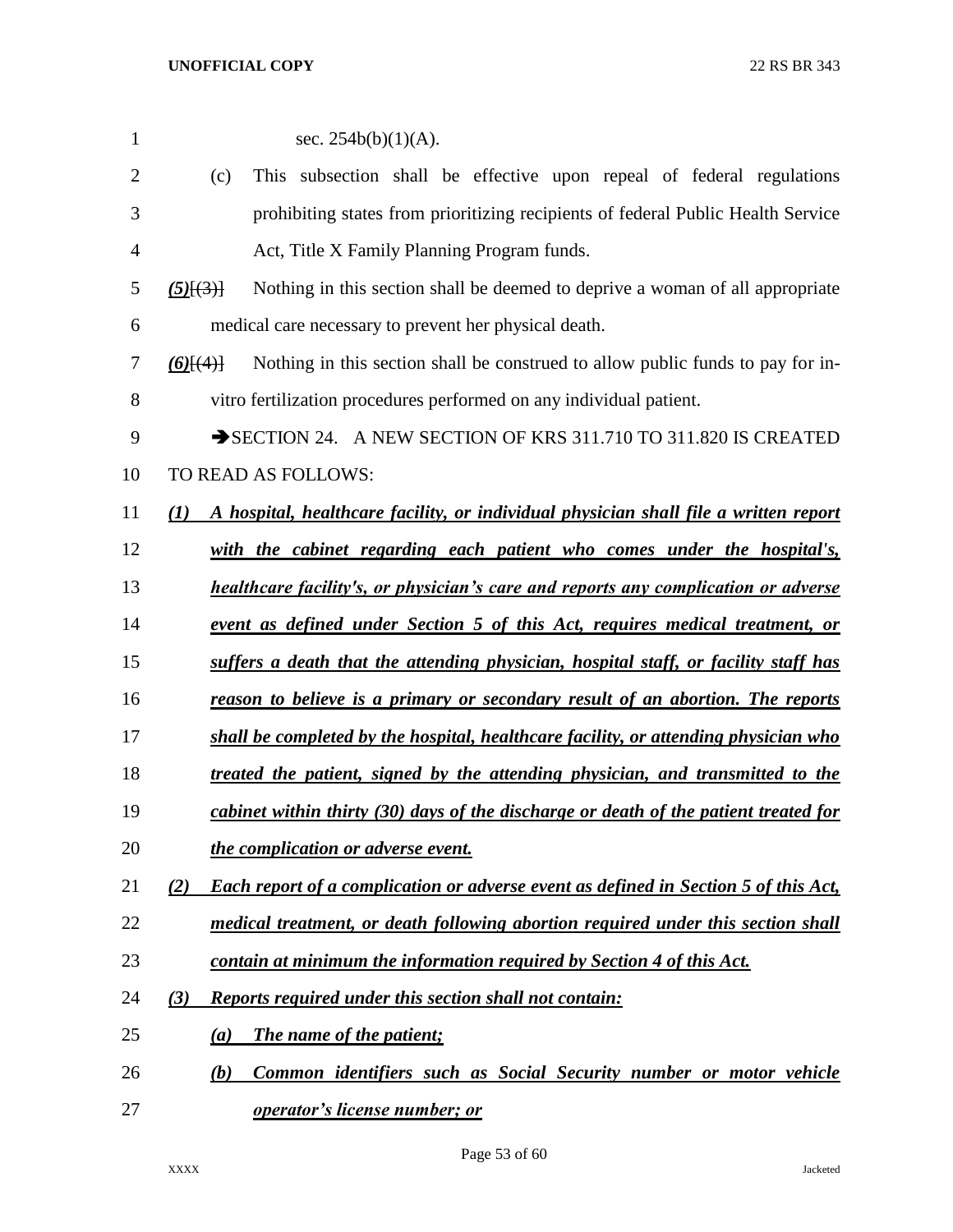| $\mathbf{1}$   |     | Other information or identifiers that would make it possible to identify, in<br>(c)             |
|----------------|-----|-------------------------------------------------------------------------------------------------|
| $\overline{2}$ |     | any manner or under any circumstances, a patient who has obtained an                            |
| 3              |     | abortion and subsequently suffered an abortion complication or adverse                          |
| $\overline{4}$ |     | event as defined in Section 5 of this Act.                                                      |
| 5              |     | Section 25. KRS 311.774 is amended to read as follows:                                          |
| 6              | (1) | Each prescription issued for <i>an abortion-inducing drug as defined in Section 5 of</i>        |
| 7              |     | this Act[RU-486, cytotec, pitocin, mifeprex, misoprostol, or any other drug or                  |
| 8              |     | eombination of drugs] for which the primary indication is the induction of abortion             |
| 9              |     | as defined in KRS 311.720 shall be reported on a report form provided by the                    |
| 10             |     | cabinet within <i>three</i> (3) Hifteen (15) days after the end of the month in which the       |
| 11             |     | prescription was issued. The report form shall be signed by the qualified physician             |
| 12             |     | who provided the abortion-inducing drug and transmitted to the cabinet within                   |
| 13             |     | three (3) days after the drug was provided. Each report shall include at minimum                |
| 14             |     | the information required by Section 4 of this Act.                                              |
| 15             | (2) | Information on the potential ability of a physician to reverse the effects of <i>abortion</i> - |
| 16             |     | <i>inducing</i> [prescription ] drugs as <i>defined in Section 5 of this Act</i> for which the  |
| 17             |     | primary indication is the induction of abortion, including where additional                     |
| 18             |     | information about this possibility may be obtained and contact information for                  |
| 19             |     | assistance in locating a physician who may aid in the reversal, shall be provided               |
| 20             |     | with each prescription issued for <i>an abortion-inducing drug</i> [RU-486, cytotec,            |
| 21             |     | pitocin, mifeprex, misoprostol, or any other drug or combination of drugs for                   |
| 22             |     | which the primary indication is the induction of abortion as defined in KRS                     |
| 23             |     | 311.720.                                                                                        |
| 24             | (3) | For each abortion reported to the Vital Statistics Branch as required by KRS                    |
| 25             |     | 213.101, the report shall also state whether any abortion complication or adverse               |
| 26             |     | <b>event as defined in Section 5 of this Act or medical treatment</b> was known to the          |
| 27             |     | provider as a result of the abortion. <i>The report shall be completed and signed by</i>        |

Page 54 of 60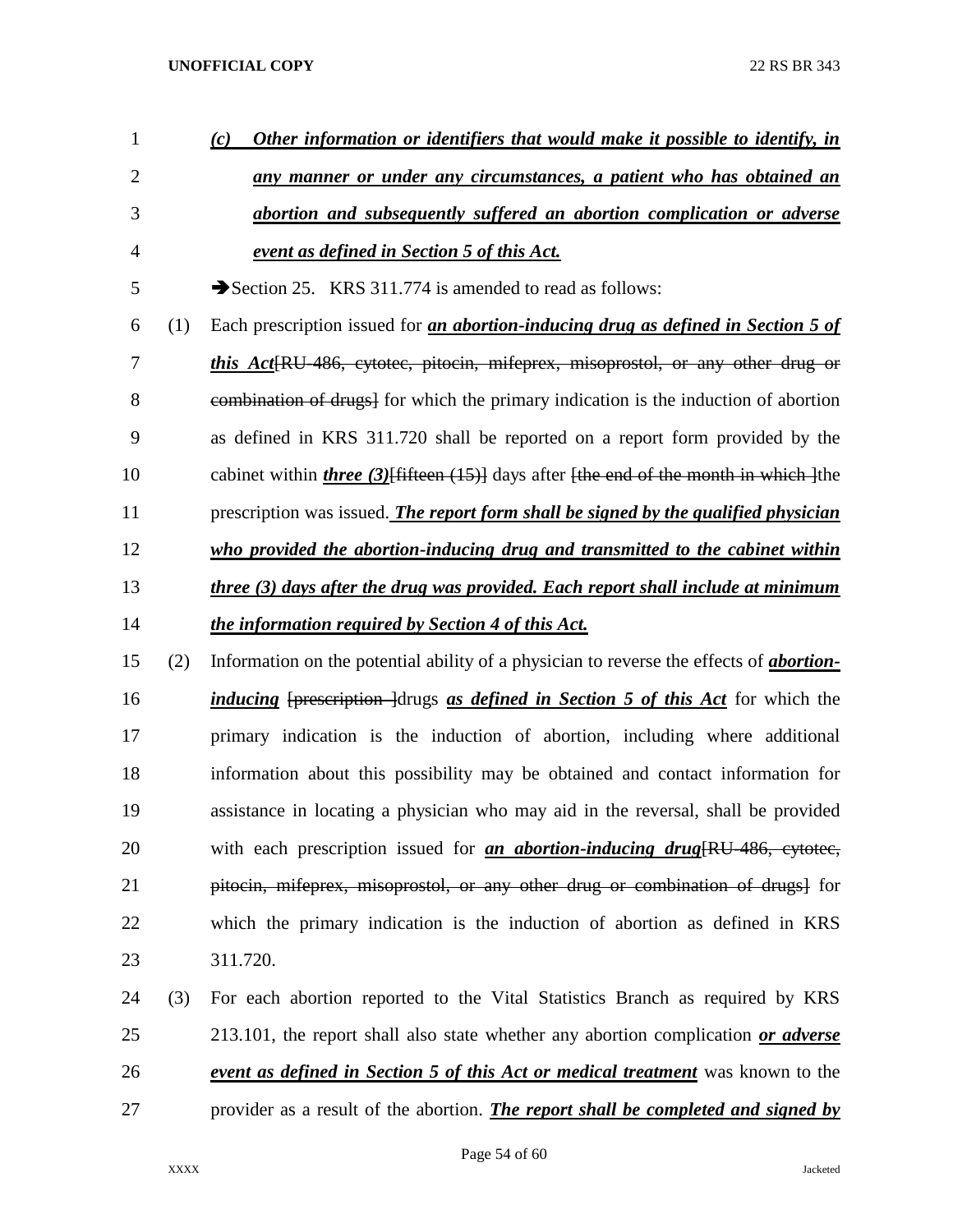| 1  |     |     | the physician qualified physician or other healthcare provider who diagnosed or |
|----|-----|-----|---------------------------------------------------------------------------------|
| 2  |     |     | <i><u>treated the complication or adverse event.</u></i>                        |
| 3  | (4) |     | The report shall include at a minimum the information required by Section 4 of  |
| 4  |     |     | this Act and:                                                                   |
| 5  |     | (a) | Whether a complication or adverse event as defined in Section 5 of this Act     |
| 6  |     |     | occurred during the abortion procedure or while the pregnant patient was        |
| 7  |     |     | still at the facility where the abortion was performed and the level of         |
| 8  |     |     | intervention required to attend to the complication or adverse event:           |
| 9  |     |     | <b>Emergency medical services;</b>                                              |
| 10 |     |     | <b>Stabilization on site;</b><br>2.                                             |
| 11 |     |     | <b>Transport to another medical facility;</b><br>3.                             |
| 12 |     |     | <u><b>Urgent care follow-up; and</b></u><br>4.                                  |
| 13 |     |     | 5.<br><b>Primary care provider;</b>                                             |
| 14 |     | (b) | The date the pregnant patient presented for diagnosis or treatment for the      |
| 15 |     |     | <i>complication or adverse event;</i>                                           |
| 16 |     | (c) | Whether the complication or adverse event was previously managed by the         |
| 17 |     |     | qualified physician who provided the abortion-inducing drug as defined in       |
| 18 |     |     | <b>Section 5 of this Act or a backup qualified physician;</b>                   |
| 19 |     | (d) | The amount billed to cover the treatment for specific complications,            |
| 20 |     |     | including whether the treatment was billed to Medicaid, private insurance,      |
| 21 |     |     | private pay, or other method. This should include the ICD-10 codes reported     |
| 22 |     |     | and charges for any physician, hospital, emergency room, prescription or        |
| 23 |     |     | other drugs, laboratory tests, and any other costs for treatment rendered;      |
| 24 |     |     | <u>and</u>                                                                      |
| 25 |     | (e) | A list of complications, adverse events, or treatments that occurred, a list of |
| 26 |     |     | <u>any emergency transfers, and any follow-up treatment provided including</u>  |
| 27 |     |     | whether any additional drugs were provided in order to complete the drug-       |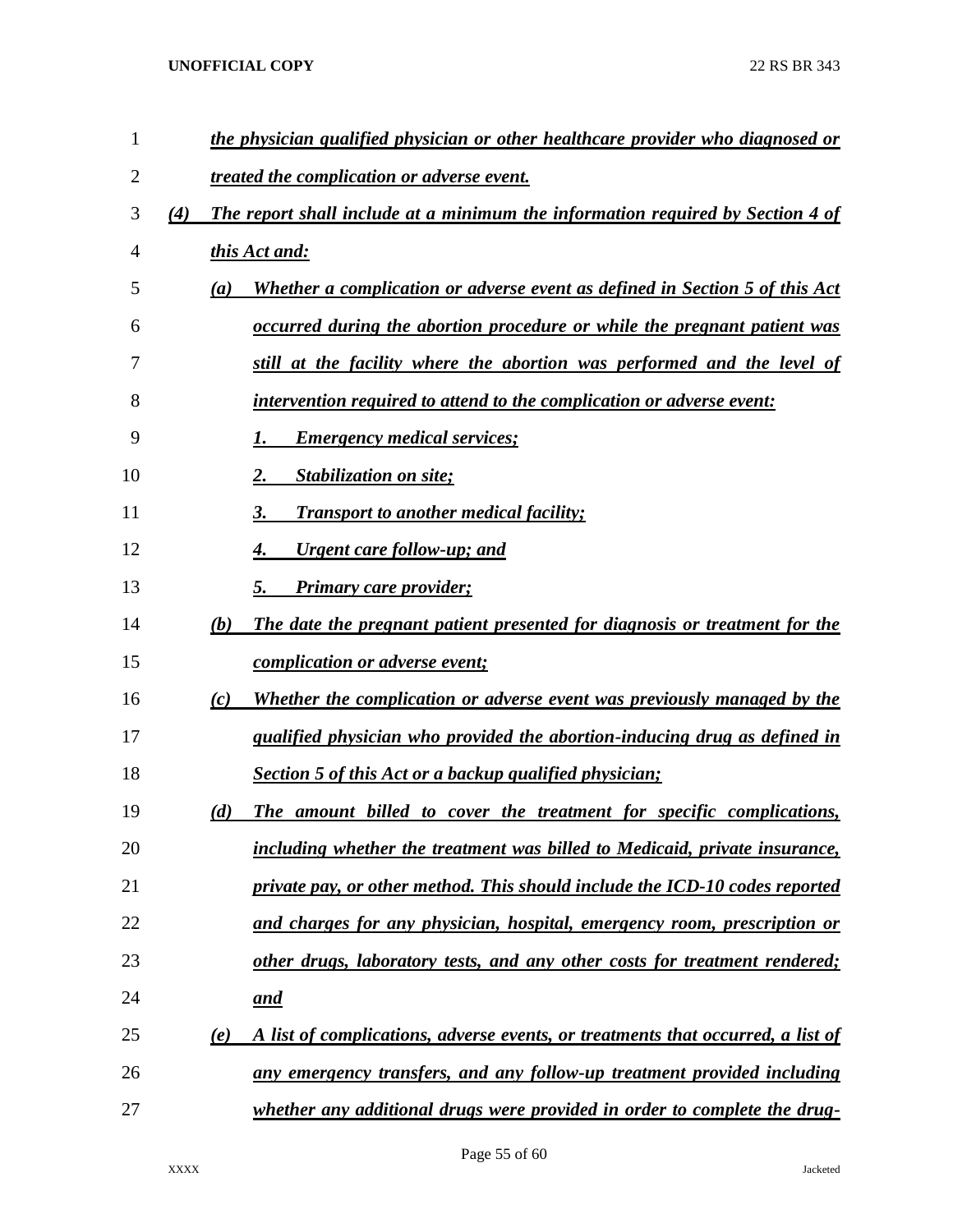| $\mathbf{1}$   | induced abortion. [Abortion complications to be reported shall include only                 |
|----------------|---------------------------------------------------------------------------------------------|
| $\overline{2}$ | the following physical or psychological conditions arising from the induction               |
| 3              | or performance of an abortion:                                                              |
| 4              | Uterine laceration;<br>$\left( a\right)$                                                    |
| 5              | (b) Cervical laceration;                                                                    |
| 6              | $(e)$ Infection;                                                                            |
| 7              | (d) heavy bleeding that causes symptoms of hypovolemia or the need for a blood              |
| 8              | transfusion;                                                                                |
| 9              | (e) Pulmonary embolism;                                                                     |
| 10             | Deep vein thrombosis;<br>$\bigoplus$                                                        |
| 11             | Failure to terminate the pregnancy;<br>$\circledast$                                        |
| 12             | (h) Incomplete abortion or retained tissue;                                                 |
| 13             | Pelvic inflammatory disease;<br>$\bigoplus$                                                 |
| 14             | Missed ectopic pregnancy;<br>$\bigoplus$                                                    |
| 15             | $(k)$ Cardiac arrest;                                                                       |
| 16             | (1) Respiratory arrest;                                                                     |
| 17             | (m) Renal failure;                                                                          |
| 18             | $(n)$ Shock;                                                                                |
| 19             | (o) Amniotic fluid embolism;                                                                |
| 20             | $(p)$ Coma;                                                                                 |
| 21             | Placenta Previa in subsequent pregnancies;<br>$\Theta$                                      |
| 22             | Pre-term delivery in subsequent pregnancies;<br>(r)                                         |
| 23             | Free fluid in the abdomen;<br>$\left( s\right)$                                             |
| 24             | Hemolytic reaction due to the administration of ABO-incompatible blood or<br>$(t)$          |
| 25             | blood products;                                                                             |
| 26             | Hypoglycemia occurring while the patient is being treated at the abortion<br>$(\mathbf{u})$ |
| 27             | facility;                                                                                   |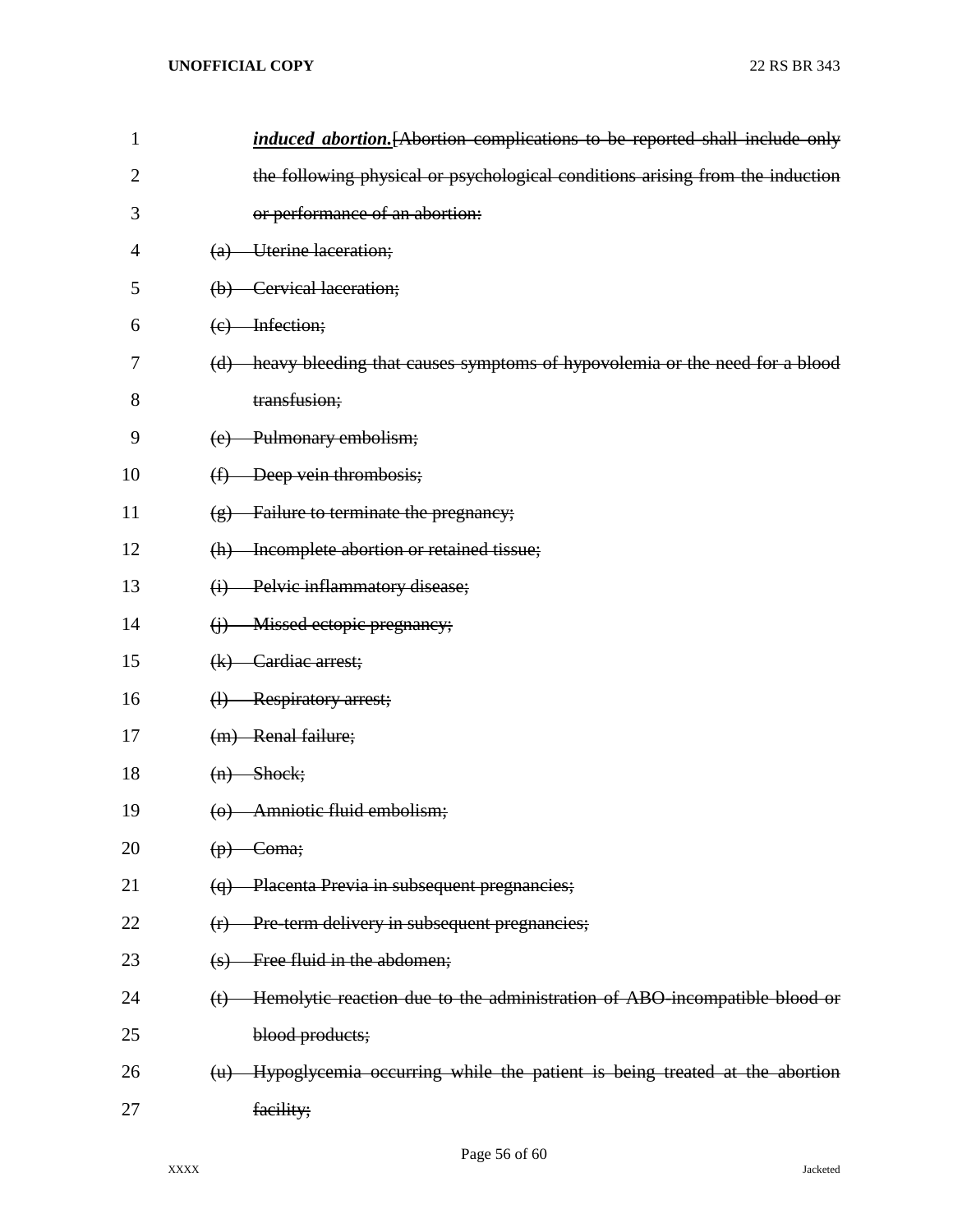| $\mathbf{1}$   |     | $(v)$ allergic reaction to anesthesia or abortion-inducing drugs;                    |
|----------------|-----|--------------------------------------------------------------------------------------|
| $\overline{2}$ |     | (w) Psychological complications, including depression, suicidal ideation, anxiety,   |
| 3              |     | and sleeping disorders;                                                              |
| 4              |     | $(x)$ Death; and                                                                     |
| 5              |     | (y) Any other adverse event as defined by criteria provided in the Food and Drug     |
| 6              |     | Administration Safety Information and Adverse Event Reporting Program.]              |
| 7              |     | Section 26. KRS 311.783 is amended to read as follows:                               |
| 8              | (1) | Except in a medical emergency that prevents compliance with this section, no         |
| 9              |     | physician shall intentionally perform or induce or intentionally attempt to perform  |
| 10             |     | or induce an abortion on a pregnant woman unless, prior to the performance or        |
| 11             |     | inducement of the abortion or the attempt to perform or induce the abortion, the     |
| 12             |     | physician determines, in the physician's reasonable medical judgment, the unborn     |
| 13             |     | child's probable post-fertilization age. The physician shall make that determination |
| 14             |     | after making inquiries of the pregnant woman and performing any medical              |
| 15             |     | examinations or tests of the pregnant woman the physician considers necessary as a   |
| 16             |     | reasonably prudent physician, knowledgeable about the case and medical conditions    |
| 17             |     | involved, would consider necessary to determine the unborn child's probable post-    |
| 18             |     | fertilization age.                                                                   |
| 19             | (2) | Except in a medical emergency that prevents compliance with this section, no         |
| 20             |     | physician shall intentionally perform or induce or intentionally attempt to perform  |
| 21             |     | or induce an abortion on a pregnant woman after the unborn child reaches the         |
| 22             |     | probable post-fertilization age of twenty (20) weeks without first entering the      |
| 23             |     | determination made in subsection (1) of this section and the associated findings of  |
| 24             |     | the medical examination and tests in the medical record of the pregnant woman.       |
| 25             | (3) | The state Board of Medical Licensure shall suspend a physician's license to practice |
| 26             |     | medicine in this state for a period of not less than six (6) months if the physician |

violates this section.

Page 57 of 60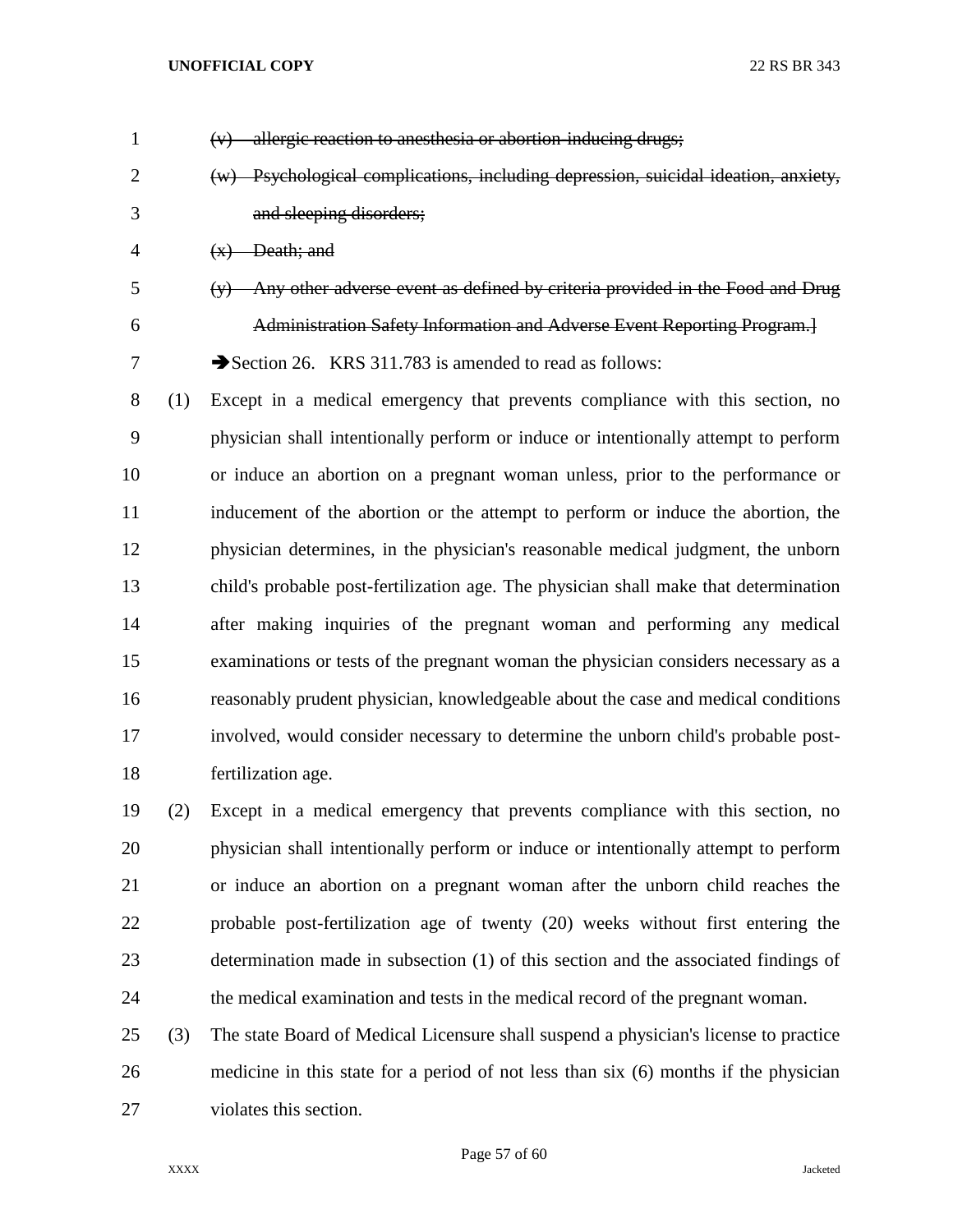| $\mathbf{1}$   | (4) | The physician shall submit a report on a form provided by the cabinet a                   |
|----------------|-----|-------------------------------------------------------------------------------------------|
| $\overline{2}$ |     | <u>minimum the information required by Section 4 of this Act and:</u>                     |
| 3              |     | The unborn child's probable post-fertilization age determined by the<br>(a)               |
| 4              |     | <i>physician; and</i>                                                                     |
| 5              |     | The results of inquiries of the pregnant woman and any medical<br><b>(b)</b>              |
| 6              |     | <i>examinations or tests performed.</i>                                                   |
| 7              |     | Section 27. KRS 315.990 is amended to read as follows:                                    |
| 8              | (1) | Except for the provisions of KRS 315.320, any person violating any provision of           |
| 9              |     | KRS Chapter 315 shall be fined for each offense not less than one hundred dollars         |
| 10             |     | $(\$100)$ nor more than one thousand dollars $(\$1,000)$ or imprisoned in the county jail |
| 11             |     | for not more than six (6) months, or both. Each week that any provision of KRS            |
| 12             |     | 315.020, 315.030, or 315.035 is violated shall also constitute a separate offense.        |
| 13             | (2) | Any person convicted of willfully resisting, preventing, impeding, obstructing,           |
| 14             |     | threatening, or interfering with the officers, agents, or inspectors of the board in the  |
| 15             |     | administration of the provisions of this chapter shall be guilty of a Class A             |
| 16             |     | misdemeanor.                                                                              |
| 17             | (3) | The board may levy an administrative fine not to exceed five thousand dollars             |
| 18             |     | (\$5,000) for each offense, for any violation of KRS 315.121. All such fines shall be     |
| 19             |     | deposited to the credit of the licensing board to be used by the board in carrying out    |
| 20             |     | the provisions of this chapter.                                                           |
| 21             | (4) | The board may refuse to issue or renew a permit, or may suspend, temporarily              |
| 22             |     | suspend, revoke, fine, or reasonably restrict any permit holder for any violation of      |
| 23             |     | KRS 315.0351. Any administrative fine levied by the board shall not exceed five           |
| 24             |     | thousand dollars (\$5,000) for any violation of KRS 315.0351. All such fines shall        |
| 25             |     | be deposited to the credit of the licensing board to be used by the Board of              |
| 26             |     | Pharmacy in carrying out the provisions of this chapter.                                  |
| 27             | (5) | For a violation of KRS 315.320, the Board of Pharmacy may, in addition to any             |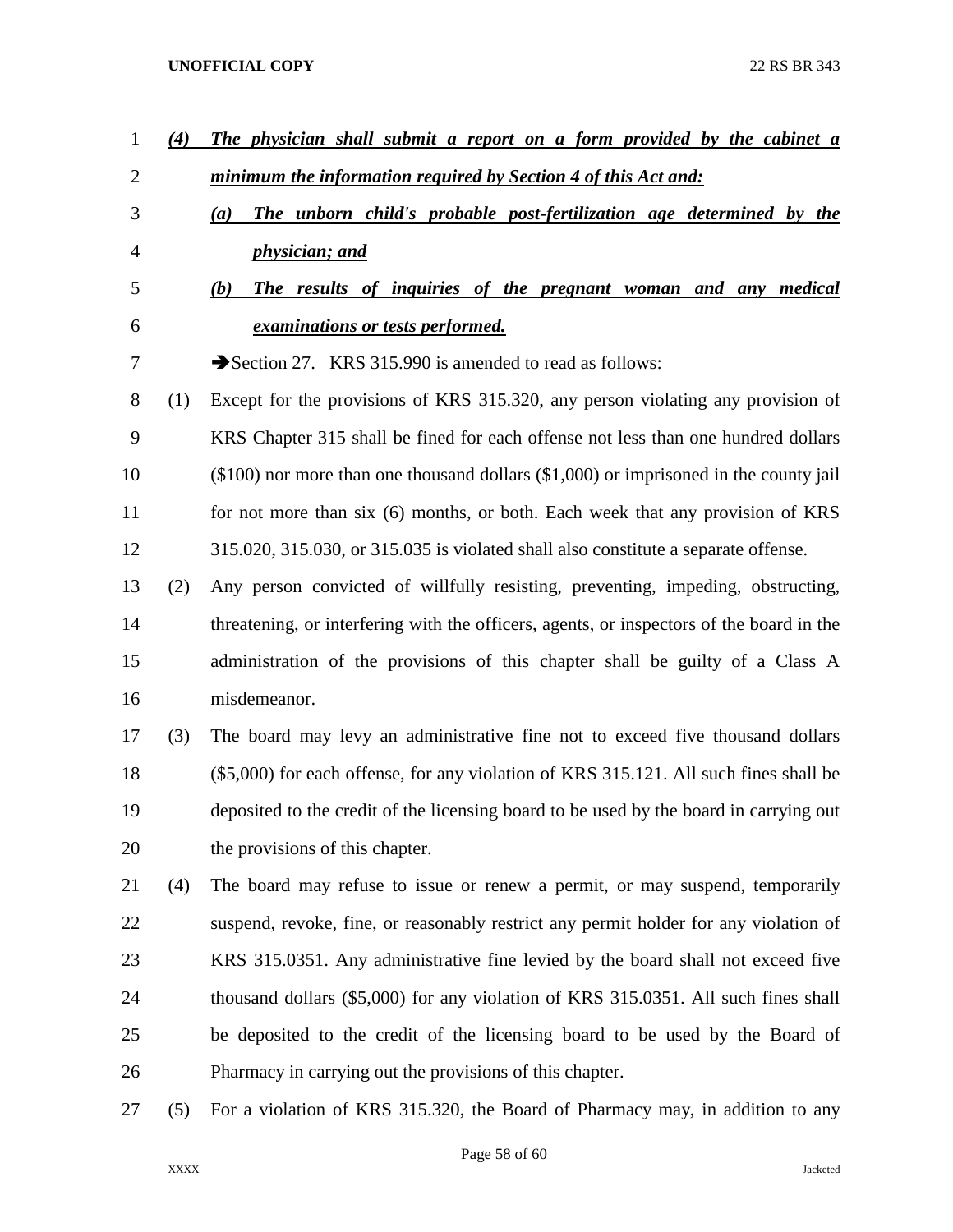| $\mathbf{1}$   | other civil or criminal penalty, levy an administrative fine not exceeding one               |
|----------------|----------------------------------------------------------------------------------------------|
| $\overline{2}$ | hundred thousand dollars (\$100,000). All such fines shall be deposited to the credit        |
| 3              | of the Board of Pharmacy in carrying out the provisions of this chapter.                     |
| 4              | Any person who intentionally, knowingly, or recklessly violates Sections 14<br>(6)<br>(a)    |
| 5              | to 18 of this Act is guilty of a Class D felony.                                             |
| 6              | Any person who violates Sections 14 to 18 of this Act shall be fined not<br>(b)              |
| 7              | more than one million dollars (\$1,000,000).                                                 |
| 8              | <b>Notwithstanding KRS 440.200, the Attorney General may demand from the</b><br>(c)          |
| 9              | Governor of any other state the surrender of any person found in the other                   |
| 10             | state who is charged in Kentucky with the crime of violating Sections 14 to                  |
| 11             | 18 of this Act. The provisions for extradition under this subsection shall                   |
| 12             | apply to any such demand even if the person whose surrender is demanded                      |
| 13             | was not in Kentucky at the time of the commission of the crime. Neither the                  |
| 14             | demand, the oath, nor any proceedings for extradition pursuant to this                       |
| 15             | section need state or show that the person whose surrender is demanded has                   |
| 16             | <u>fled from justice, or at the time of the commission of the crime was in</u>               |
| 17             | <u>Kentucky or the other state.</u>                                                          |
| 18             | SECTION 28. A NEW SECTION OF KRS 311.710 TO 311.820 IS CREATED                               |
| 19             | TO READ AS FOLLOWS:                                                                          |
| 20             | <b>The General Assembly of the Commonwealth of Kentucky, by resolution, may</b><br>(1)       |
| 21             | <u>appoint one (1) or more of its members who sponsored or cosponsored Sections 1</u>        |
| 22             | to 27 of this Act in his or her official capacity to intervene as a matter of right in       |
| 23             | any case to which the constitutionality of Sections 1 to 27 of this Act is                   |
| 24             | challenged; or                                                                               |
| 25             | (2)<br><b>The Attorney General may bring an action to enforce compliance with Sections 1</b> |
| 26             | to 27 of this Act or intervene as a matter of right in any case in which the                 |
| 27             | constitutionality of Sections 1 to 27 of this Act is challenged.                             |